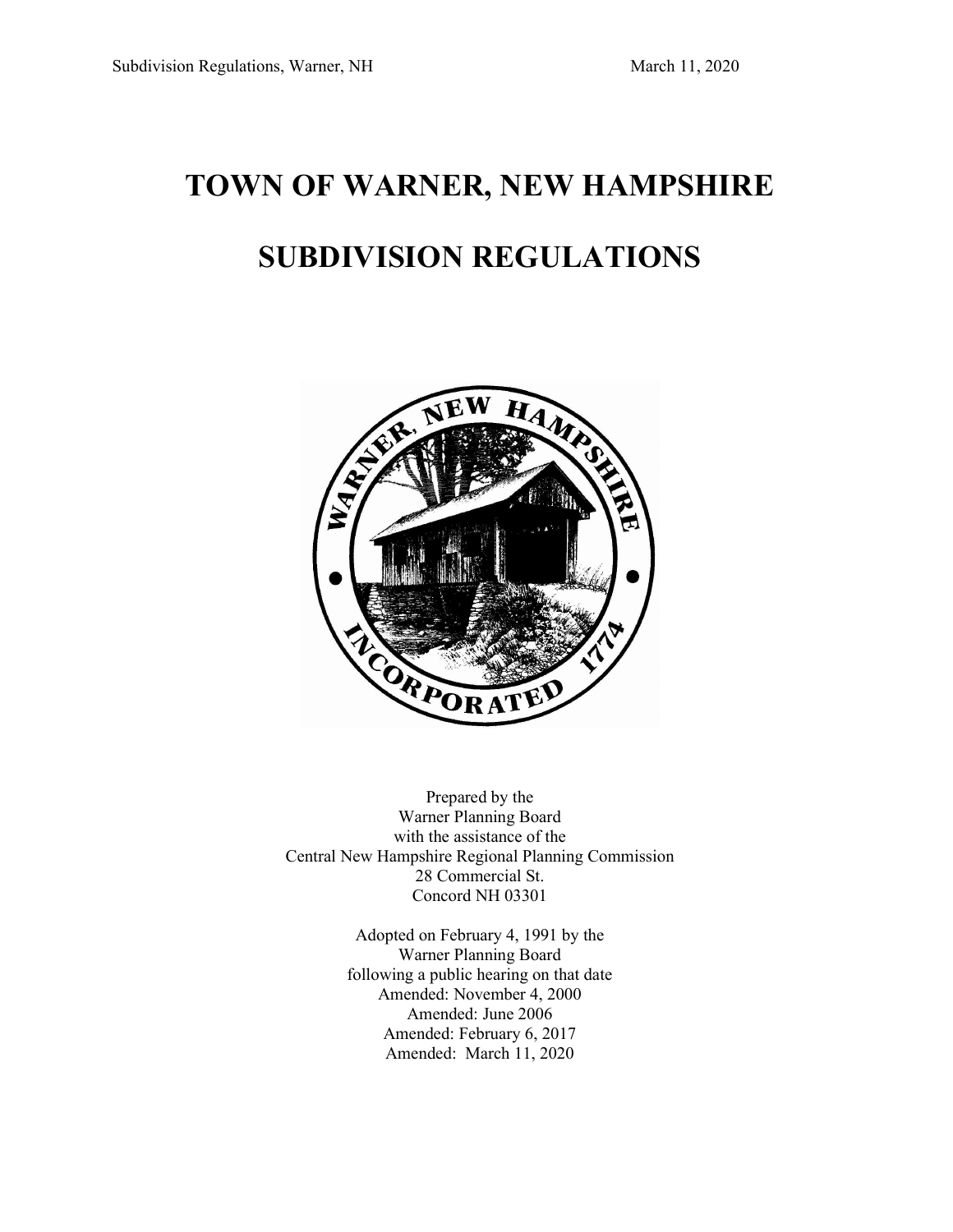# **Table of Contents**

| 2.<br>3.<br>4.<br>5.<br>6.<br>7.<br>8.<br>9.<br>A. General Information Require for all Subdivision, Lot Line Adjustments and Annexations 12<br>B. Additional Information Required for Lot Line Adjustment or Annexation13<br>C. Additional Information Required for all Minor/Major Subdivision 14<br>Ε.<br>4.<br>E. |  |
|----------------------------------------------------------------------------------------------------------------------------------------------------------------------------------------------------------------------------------------------------------------------------------------------------------------------|--|
|                                                                                                                                                                                                                                                                                                                      |  |
|                                                                                                                                                                                                                                                                                                                      |  |
|                                                                                                                                                                                                                                                                                                                      |  |
|                                                                                                                                                                                                                                                                                                                      |  |
|                                                                                                                                                                                                                                                                                                                      |  |
|                                                                                                                                                                                                                                                                                                                      |  |
|                                                                                                                                                                                                                                                                                                                      |  |
|                                                                                                                                                                                                                                                                                                                      |  |
|                                                                                                                                                                                                                                                                                                                      |  |
|                                                                                                                                                                                                                                                                                                                      |  |
|                                                                                                                                                                                                                                                                                                                      |  |
|                                                                                                                                                                                                                                                                                                                      |  |
|                                                                                                                                                                                                                                                                                                                      |  |
|                                                                                                                                                                                                                                                                                                                      |  |
|                                                                                                                                                                                                                                                                                                                      |  |
|                                                                                                                                                                                                                                                                                                                      |  |
|                                                                                                                                                                                                                                                                                                                      |  |
|                                                                                                                                                                                                                                                                                                                      |  |
|                                                                                                                                                                                                                                                                                                                      |  |
|                                                                                                                                                                                                                                                                                                                      |  |
|                                                                                                                                                                                                                                                                                                                      |  |
|                                                                                                                                                                                                                                                                                                                      |  |
|                                                                                                                                                                                                                                                                                                                      |  |
|                                                                                                                                                                                                                                                                                                                      |  |
|                                                                                                                                                                                                                                                                                                                      |  |
|                                                                                                                                                                                                                                                                                                                      |  |
|                                                                                                                                                                                                                                                                                                                      |  |
|                                                                                                                                                                                                                                                                                                                      |  |
|                                                                                                                                                                                                                                                                                                                      |  |
|                                                                                                                                                                                                                                                                                                                      |  |
|                                                                                                                                                                                                                                                                                                                      |  |
|                                                                                                                                                                                                                                                                                                                      |  |
|                                                                                                                                                                                                                                                                                                                      |  |
|                                                                                                                                                                                                                                                                                                                      |  |
|                                                                                                                                                                                                                                                                                                                      |  |
|                                                                                                                                                                                                                                                                                                                      |  |
|                                                                                                                                                                                                                                                                                                                      |  |
|                                                                                                                                                                                                                                                                                                                      |  |
|                                                                                                                                                                                                                                                                                                                      |  |
|                                                                                                                                                                                                                                                                                                                      |  |
|                                                                                                                                                                                                                                                                                                                      |  |
|                                                                                                                                                                                                                                                                                                                      |  |
|                                                                                                                                                                                                                                                                                                                      |  |
|                                                                                                                                                                                                                                                                                                                      |  |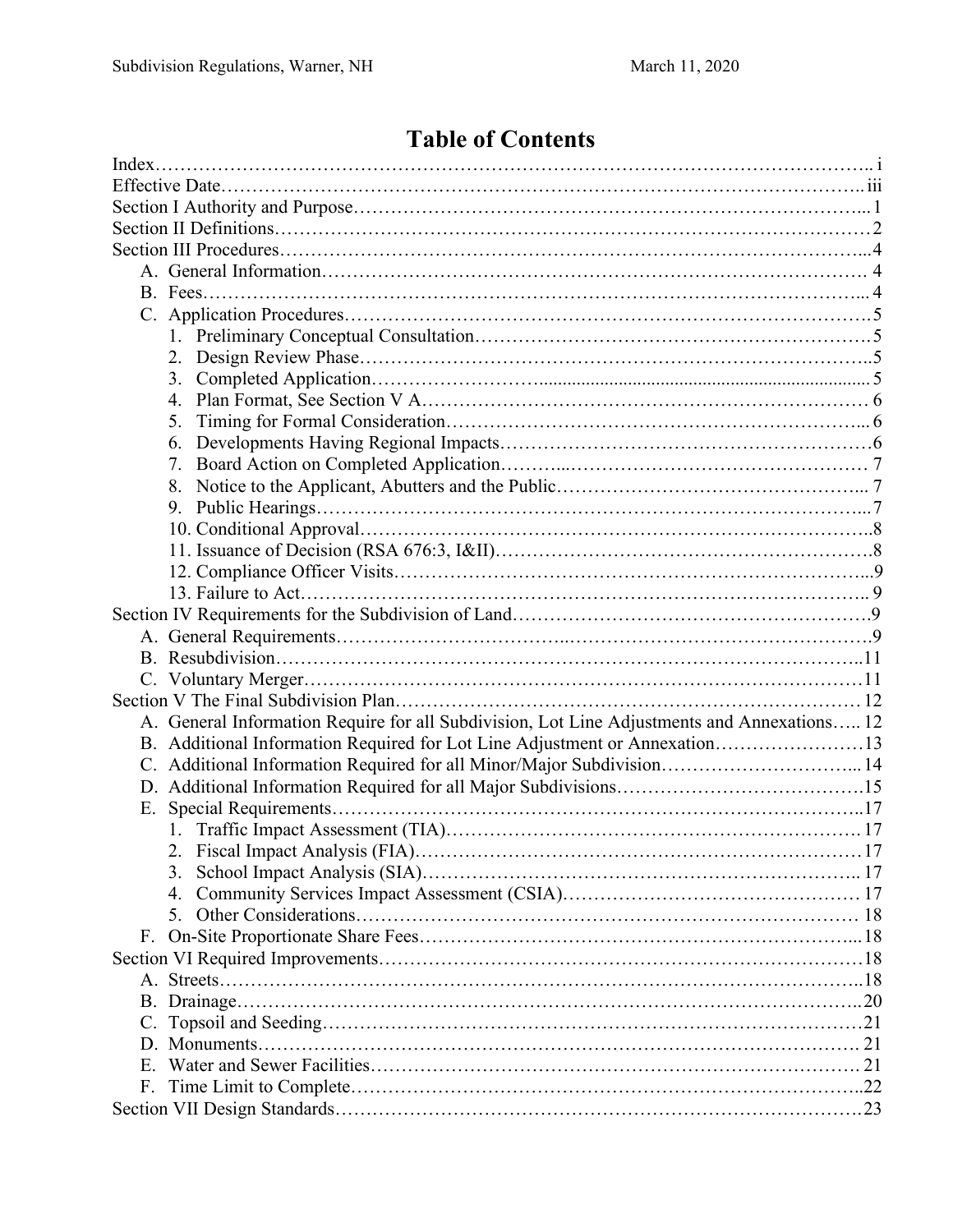| $\mathbf{i}$                                                             |  |
|--------------------------------------------------------------------------|--|
| 1.                                                                       |  |
| 2.                                                                       |  |
| 3.                                                                       |  |
| 4.                                                                       |  |
| 5.                                                                       |  |
| 6.                                                                       |  |
|                                                                          |  |
|                                                                          |  |
|                                                                          |  |
|                                                                          |  |
| E. Subdivisions Subject to Article XIV of the Warner Zoning Ordinance 26 |  |
|                                                                          |  |
|                                                                          |  |
|                                                                          |  |
|                                                                          |  |
|                                                                          |  |
| $3_{-}$                                                                  |  |
| $\mathbf{4}$ .                                                           |  |
| 5.                                                                       |  |
| 6.                                                                       |  |
|                                                                          |  |
|                                                                          |  |
|                                                                          |  |
|                                                                          |  |

Appendix A Subdivision, Boundary or Lot Line Adjustments and Annexations Checklist….. 9/14/2015 Appendix B Street and Road Sample Drawings…….dated 1/24/2011 Appendix C Open Space Example Drawings………...dated 1/24/2011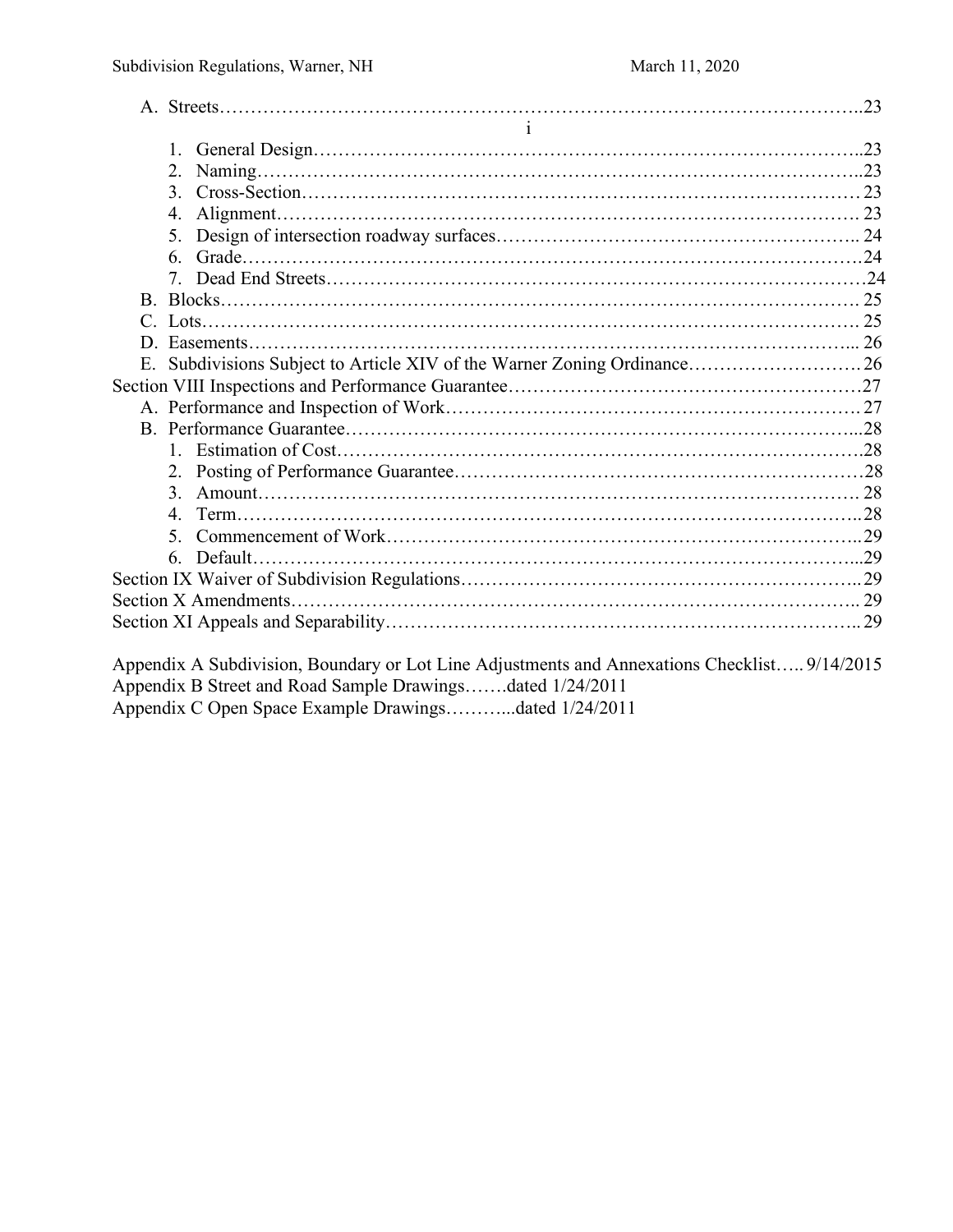ii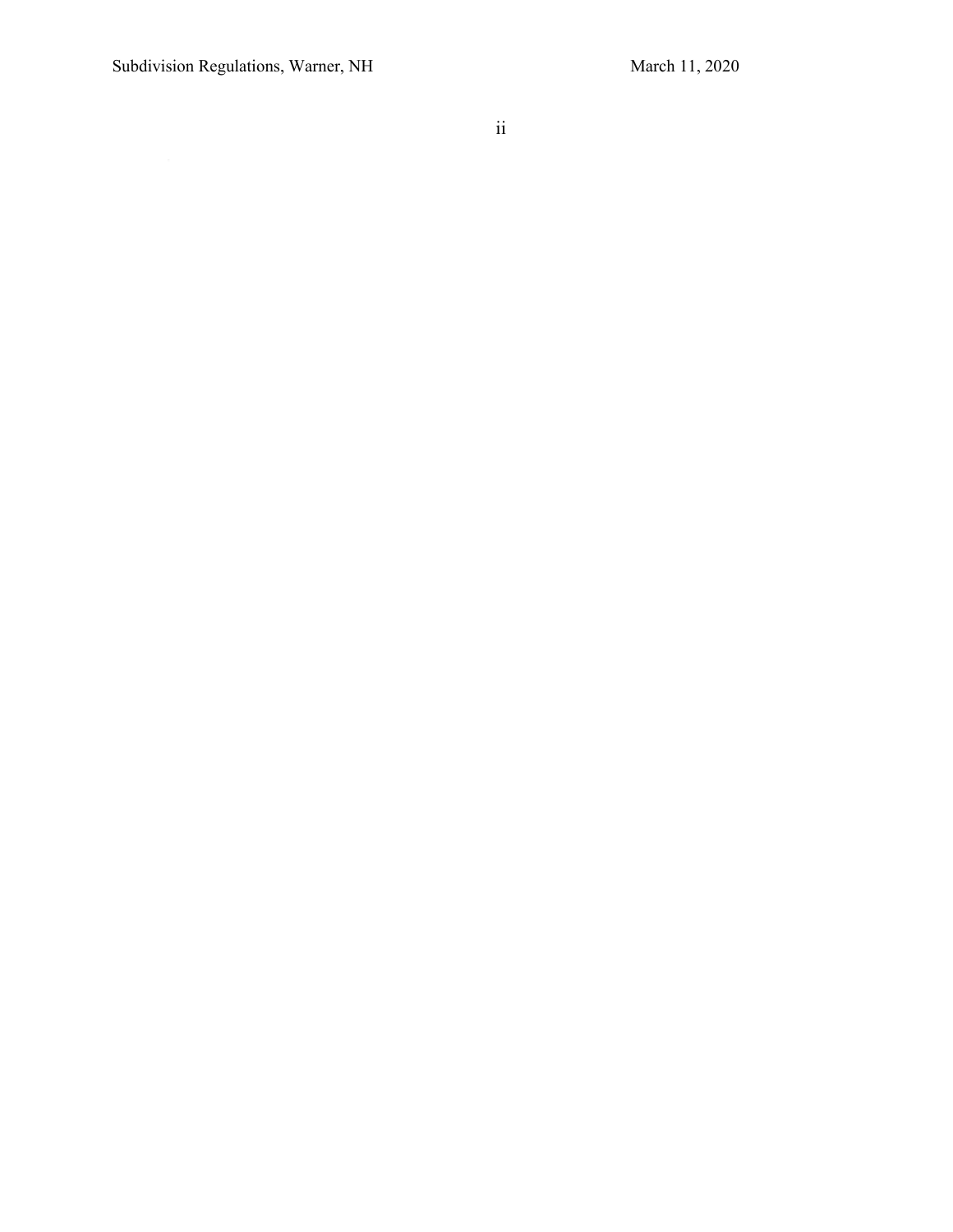# **Town of Warner, N.H. Subdivision Regulations**

#### *Section I Authority and Purpose*

The Warner Planning Board prescribes the following rules and regulations to control the subdivision of land pursuant to RSA 674:35,36, II New Hampshire Revised Statutes Annotated (RSA), 1983, as amended. As provided in said Laws, no subdivision, either public or private, shall be authorized in the Town until it has been submitted and approved by the Warner Planning Board.

The Purpose of the Subdivision Regulations is to:

- A. Provide against such scattered or premature subdivision of land as would involve danger or injury to health, safety, or prosperity by reason of the lack of water supply, drainage, transportation, schools, fire protection, or other public services, or necessitate the excessive expenditure of public funds for the supply of such services;
- B. Provide for the harmonious development of the municipality and its environs;
- C. Require the proper arrangement and coordination of streets within subdivisions in relation to other existing or planned streets or with the official map of the municipality;
- D. Provide for open spaces of adequate proportions;
- E. Require suitably located streets of sufficient width to accommodate existing and prospective traffic and to afford adequate light, air, and access for firefighting apparatus and equipment to buildings, and be coordinated so as to compose a convenient system;
- F. Require, in proper cases, that plats showing new streets or narrowing of or widening of such streets submitted to the planning board for approval shall show open a parks or parks suitably located for playground or other recreational purposes;
- G. Require that proposed parks shall be of reasonable size for neighborhood playgrounds or other recreational uses;
- H. Require that the land indicated on plats submitted to the Planning Board shall be of such character that it can be used for building purposes without danger to health.
- I. Prescribe minimum areas of lots so as to assure conformance with local zoning ordinances and provide to assure such additional areas as may be needed for each lot for on-site sanitary facilities;
- J. Include provisions which will tend to create conditions favorable to health, safety, convenience or prosperity; and
- K. Encourage the installation and use of solar, wind, or other renewable energy systems and protect access to energy sources by the regulation of orientation of streets, lots and buildings; establishment of maximum building height, minimum set back requirements, and limitations on type, height and placement of vegetation, and encouragement of the use of solar skyspace easements under RSA 477.
- L. Provide for efficient and compact subdivision development which promotes retention and public usage of open space and wildlife habitat, by allowing for village plan alternative subdivision as defined in RSA 674:21, VI.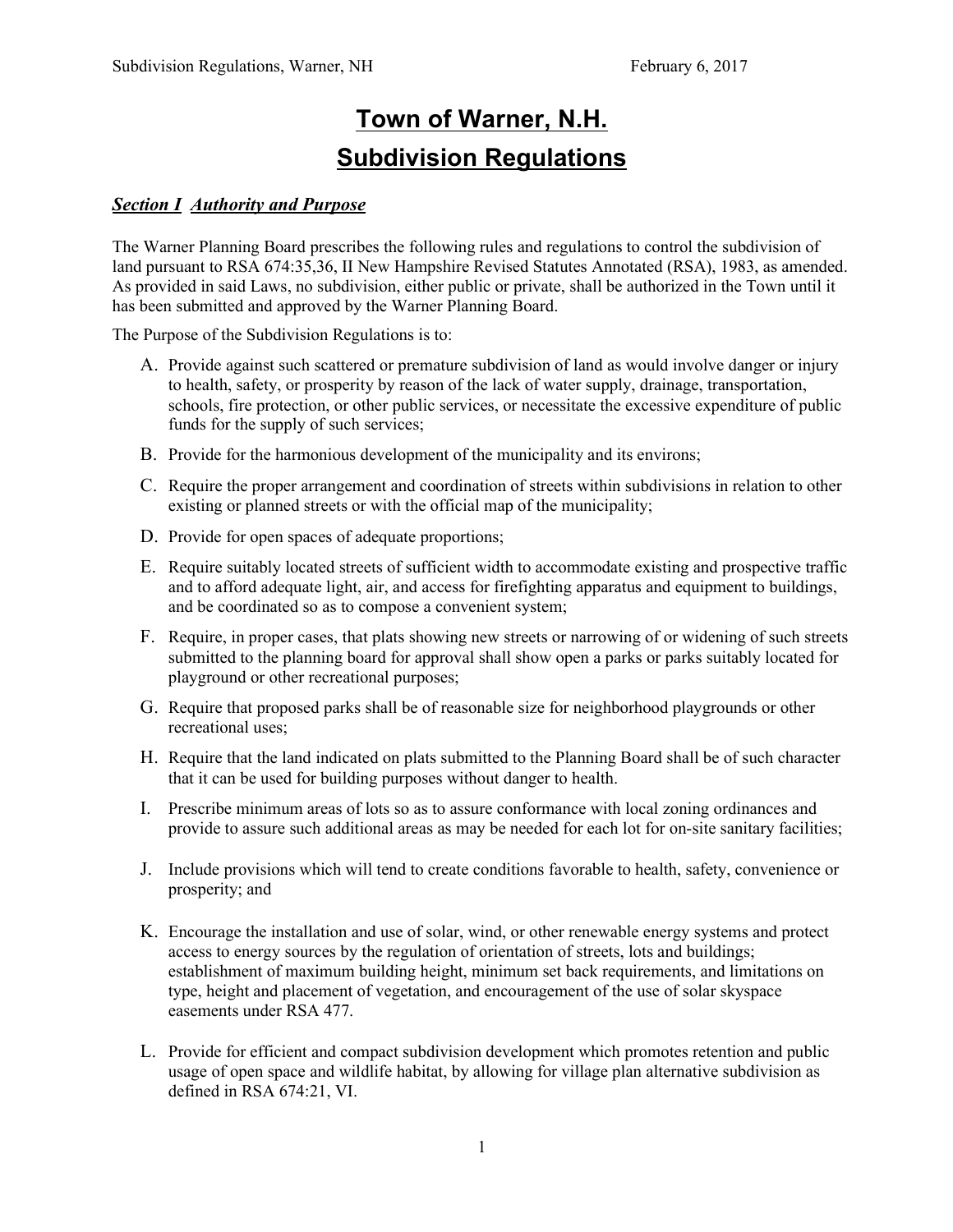M. Require innovative land use controls on lands when supported by the master plan.

## *Section II Definitions*

For the purpose of these regulations certain words used herein are defined as follows:

**"Abutter"** as defined in RSA 672:3: also includes any person whose property has a boundary which is within two hundred (200) feet of any boundary of the land under consideration, or has frontage on a pond on which the land under consideration also has frontage. [*Amended March 2020]*

**Active and Substantial building or development:** "Active and substantial building or development" shall be deemed to have occurred when building foundations have been installed, inspected and approved by the Building Inspector; basic infrastructure roads and/or access drives are constructed to a gravel base; erosion control measures as specified on the approved plan for the area of disturbance must be installed; drainage systems and swales are completed; utilities have been extended to the site; a certified plot plan of the foundation if required has been submitted; and if a bond or other security to cover the costs of roads, drains, or sewers is required in connection with such approval, such bond or other security is posted with the Town at the time of commencement of such development; and there is continuous productive work on the building structures.

**Annexation:** The combination of two (or more) lots into a smaller number of lots by the elimination of one or more boundary lines separating the original lots, by either (1) the complete incorporation of one lot into an abutting lot or, (2) the division of one lot and complete incorporation of all the parts of that lot into multiple adjoining lots. The number of lots resulting from annexation is fewer than the number of preexisting lots.

**Applicant:** Any individual, firm, association, syndicate, co-partnership or corporation, trust or other legal entity commencing proceedings under these Regulations to effect a subdivision of land or Lot Line Adjustment hereunder for him/herself or for another.

**Approval:** Recognition by the Planning Board certified by written endorsement on the plat that the final Subdivision plot plan submission meets the requirements of these regulations and all other applicable ordinances and regulations.

**Buildable Area**: Shall mean "Buildable Area" as defined in the Town of Warner Zoning Ordinance.

**Building**: Means any combination of materials constructed for the shelter of persons, animals or property and is not temporary in nature.

**Common Open Space:** Shall mean Common Open Space as defined in the Warner Zoning Ordinance.

**Consultant:** A person or firm designated by the Planning Board to perform such duties as may be determined by the Planning Board.

**Final Plat:** The final plan of a subdivision which is presented to the Planning Board for final approval in accordance with Section V of these regulations, which complies with these regulations and which, if approved, shall be filed with the Registrar of Deeds of Merrimack County.

**Flood Plain** shall mean Flood Plain as defined in the Warner "Flood Plain Development Ordinance"

**Frontage:** Means the continuous length of a lot bordering on a Class I, II, III, or V highway (as defined in RSA 229:5) or an approved subdivision road, or in the case of an existing lot of record, a Class VI highway, provided the provisions of RSA 674:41 are met.

**Lot:** Means a parcel or portion of land separated from other parcels or portions of land by description as on a subdivision or survey map, or by metes and bounds, for purpose of sale, lease, rent, condominium conveyance, building development or any other reason.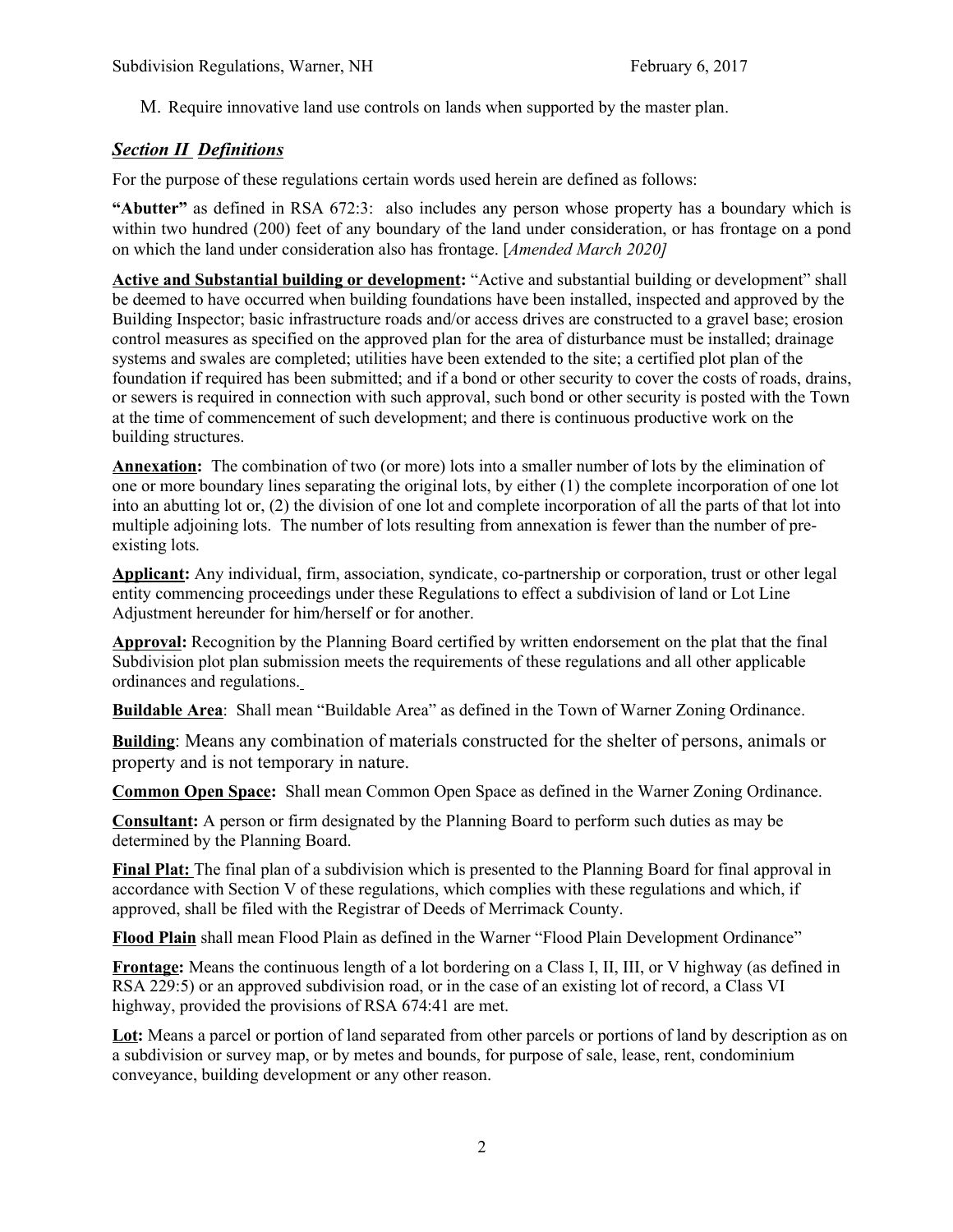**Lot Line Adjustment:** A change in property lines for the purpose of the sale, transfer, or other conveyance which involves merely a transfer of land between two (2) or more adjacent lots, which does not increase the number of parcels, lots, or owners, and which involves no new Streets or other public improvements.

**Major Subdivision** means any subdivision which creates 4 or more lots within a 5 year period or which requires the construction of a new street of the extension of municipal facilities.

**Minor Subdivision** means any subdivision which creates three (3) or fewer lots or condominium units which does not require the construction of any new street of the extension of municipal facilities, and which is not in conflict with any duly accepted or approved street, plan or map.

**Plat:** A map, drawing, plan or chart on which the applicant's subdivision is presented.

**Public Works Director:** Town of Warner Public Works Director.

**Selectmen:** The Board of Selectmen of the Town of Warner

**Sketch Plan:** A rough drawing indicating the proposed manner or layout of the proposed subdivision. A sketch plan shall not be construed as being either a preliminary, final or any other type of plat.

**Street:** means, relates to and includes any street, right-of-way, avenue, road, boulevard, lane, alley, viaduct, highway, freeway, and other public ways. Street shall include the entire right-of-way.

**Surveyor:** A person properly licensed and registered in the State of New Hampshire in accordance with Chapter 310-A, Sections 53-74, New Hampshire Revised Statutes Annotated, 1955, as amended.

**Subdivision:** The division of a lot, tract, or parcel of land into two (2) or more lots, plats, sites, or other divisions of land for the purpose, whether immediate or future, of sale, rent, lease, condominium conveyance or building development. It includes Resubdivision and, when appropriate to the context, relates to the process of subdividing or to the land or territory subdivided. The division of a parcel of land held in common and subsequently divided into parts among the several owners shall be deemed a subdivision. The grant of an easement in gross to a public utility for the purpose of placing and maintaining overhead and underground facilities necessary for its transmission or distribution network, including any unmanned structure which is less than 200 square feet, shall not be construed as a subdivision, and shall not be deemed to create any new division of land for any other purpose.

**Substantial Completion**: Substantial completion of project improvements, unless otherwise specified by the Planning Board in connection with a subdivision approval, shall include the improvement of all on-site and off-site improvements specified in the subdivision approval, except for those improvements which are specifically deferred by recorded vote of the Planning Board prior to the expiration of the five year period specified in RSA 674:39.

**Town Agent:** Person employed by the Town or retained by the Town's Planning Board. At the discretion of the Planning Board this could be the Public Works Director, Compliance Officer, licensed professional engineer, or other agent retained for the project.

**Voluntary Merger**: The combination of two (2) or more existing contiguous lots owned by a single owner into a single lot.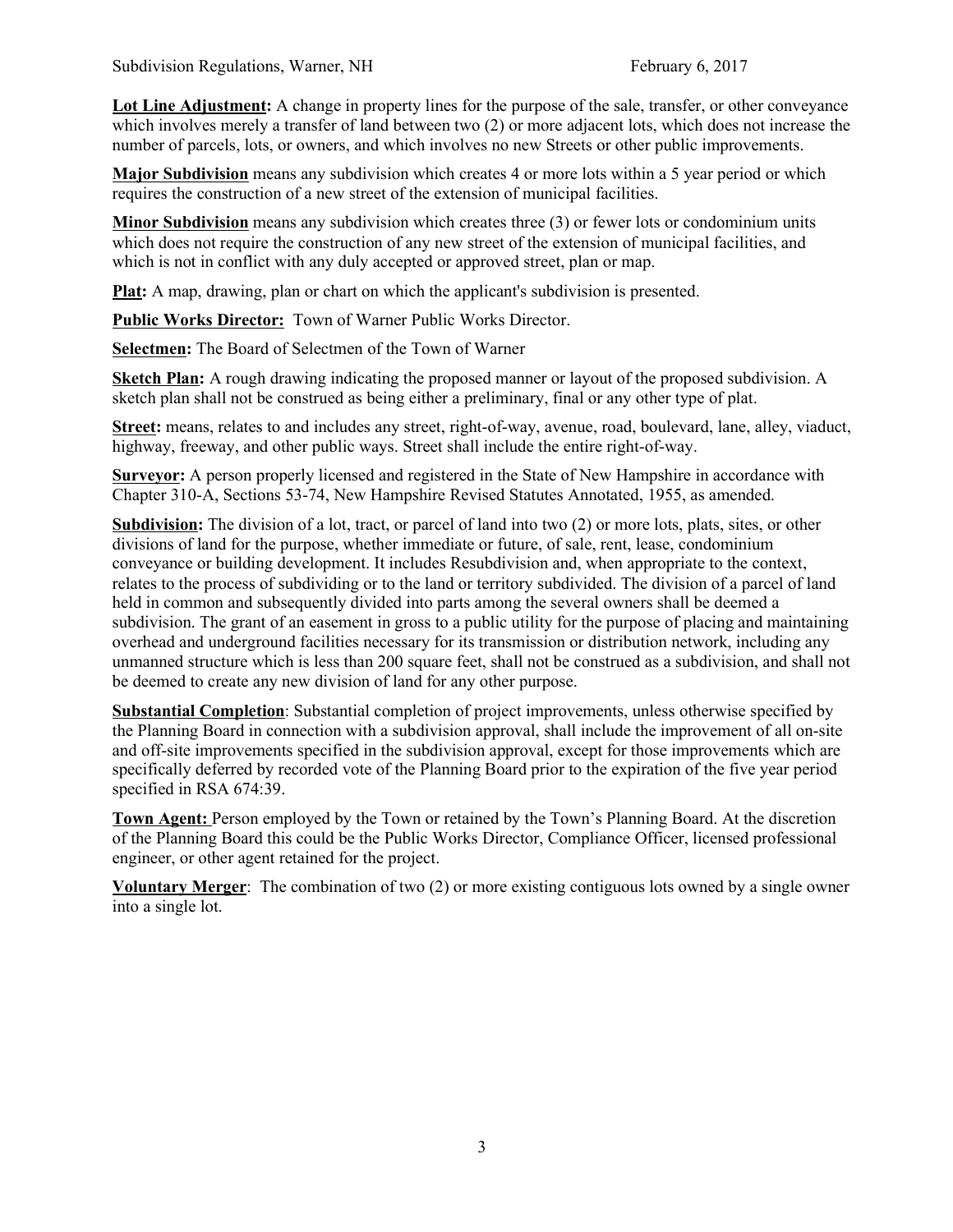#### *Section III**Procedures*

- A. General Information
	- 1. Whenever any subdivision of land or buildings is proposed, the owner thereof, or his agent, shall make application to the Planning Board for approval on forms supplied by the Planning Board. The application shall conform to these regulations.
	- 2. Once an application has been filed, no subdivision of land shall be made and no land in any subdivision shall be transferred nor any contract for sale, lease or rental executed, no structure shall be erected and no land cleared, no fill placed, no streets constructed, and no alteration of the natural state of the land shall be made, until a plat of the subdivision has been approved by the Planning Board and recorded at the Merrimack County Registry of Deeds, or until the application has been withdrawn or denied. In accordance with RSA 676:16, as amended, the transfer or sale of any lot in an unapproved subdivision will be enjoined by the Town and subject to a civil penalty as allowed by the RSA. Nothing in this paragraph shall be construed to prevent such preliminary ground surveys, marking by stakes, engineering studies, inspections, and testing (including test pits and borings) as may be necessary to evaluate the suitability of the land for subdivision, provided that such activities shall be accomplished with a minimum of disturbance or alteration of the natural state of the land.
	- 3. Lot line adjustments require application and approval in the same manner as subdivisions, except that a public hearing shall not be required. However, notice to abutters shall be given prior to approval and any abutter may be heard on the application upon request. (RSA  $676:4, I(e)$
	- 4. By filing an application, the applicant consents to a visual onsite inspection of the property by the Planning Board or its agents at any stage of the proposal. Such site visits will be preceded by notification to the applicant. The applicant will be responsible for adequately flagging all lot corners, lot lines, test pits, and street centerlines prior to on-site inspection.
	- 5. If an application is withdrawn prior to having notification for the public hearing, no further action is required by the Planning Board, and it will be considered terminated. One copy of any such application(s) shall be retained for Planning Board files.
	- 6. Approval of the plan by the Planning Board shall not constitute an acceptance by the Town of the dedication of any proposed street, highway, park or other public open space.
- B. Fees
	- 1. A filing fee must accompany any application for subdivision, the fee being equal to such fee schedule as may be set by the Planning Board from time to time. A current fee schedule is available upon request.
	- 2. In addition to the fees above, the Planning Board may require payment into an escrow account throughout the process of consideration of an application and during performance and inspection of work performed pursuant to the application. Fees to cover its administration expenses, costs of any special investigative studies, review of documents, legal counsel, engineers or other professional expertise, verification of compliance with the final approval by Town agent, and other matters which may be required by particular applications shall be at the expense of the applicant. The Planning Board may require prepayment of such fees or other payment guarantees such as bonds, written authorization, escrow account or irrevocable letter of credit.
	- 3. Failure of the applicant to pay such costs shall constitute valid grounds for refusal to accept the application as complete, or for disapproval of the application.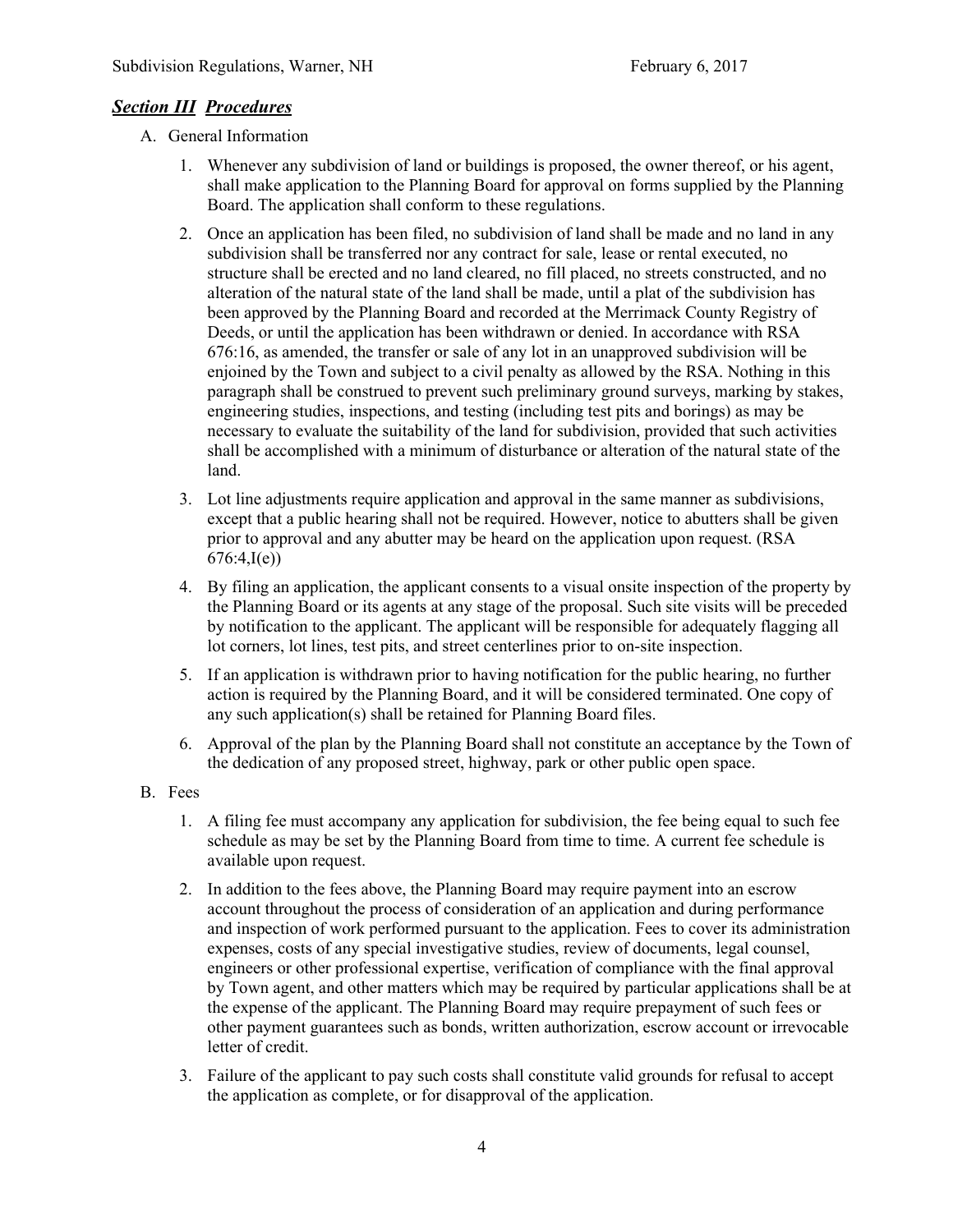- C. Application Procedures
	- 1. Preliminary Conceptual Consultation
		- a. A preliminary conceptual consultation and review on applications according to RSA 676:4,II(a) shall be mandatory for all Major Subdivisions and shall be optional, at the discretion of the applicant, for all Minor Subdivisions. Such review shall not bind either the applicant or the Planning Board and time limits for Planning Board action under RSA 676:4,I(c) shall not apply. Statements made by Planning Board members shall not be the basis for disqualifying said members or invalidating any action eventually taken on the application. The preliminary conceptual consultation may include discussions of the proposal in general terms to include the desirability of the development and the development's relationship to the Master Plan. Preliminary consultation may occur without the necessity of giving formal public notice as required by RSA 676:4,1(d) but must occur only at a regularly scheduled meeting of the Planning Board. Review beyond such conceptual and general discussion may proceed only after identification of, and notice to, abutters and the general public as required by Section III.C.7 of these regulations.
		- b. In a preliminary conceptual consultation, the applicant is encouraged to provide information useful in defining the general scope and concept of the subdivision including how the land will be divided. The applicant shall provide a rough sketch of the land and eleven  $(11)$  copies  $11x17$  showing lot size, natural features (lakes, streams, fields etc.), streets, buildings, property lines, etc. The Planning Board may make suggestions to assist the applicant in preparing the formal application and in resolving problems foreseen with meeting subdivision requirements or other applicable regulations of the Town. The Planning Board shall not accept any submission by the applicant under this procedure.
	- 2. Design Review Phase
		- a. A Design Review Phase prior to submission of an application for Planning Board action, as allowed under RSA 676:4,II(b), shall be mandatory for all Major Subdivisions, and shall be optional, at the discretion of the applicant, for all Minor Subdivisions. Time limits for Planning Board action under RSA 676:4,I(c) shall not apply. The public must be notified and abutters must be notified by certified mail 10 days before a regularly scheduled meeting of the Planning Board according to RSA 676:4,I(d) and Section III.C.7 of these regulations.
		- b. The Planning Board shall not approve, disapprove or accept the proposal but may join in non-binding discussions beyond the conceptual or general level involving more specific design and engineering details. Statements made by the Planning Board members shall not be the basis for disqualifying said members or invalidating any action eventually taken on the application. At the discretion of the Planning Board abutters may speak.
		- c. Consistent with RSA 676:12, VI, the Planning Board shall indicate when the design review process has ended. The proposal presented to the Planning Board during design review shall not be subject to amendments to the zoning ordinance or to these regulations for a period of 12 months following the end of the design review process, during which time the owner may submit a complete application that conforms to the proposal.
	- 3. Completed Application

Application for approval of the final plat shall be filed with the Planning Board by the subdivider or his agent in writing on forms provided by the Town. Submitted material shall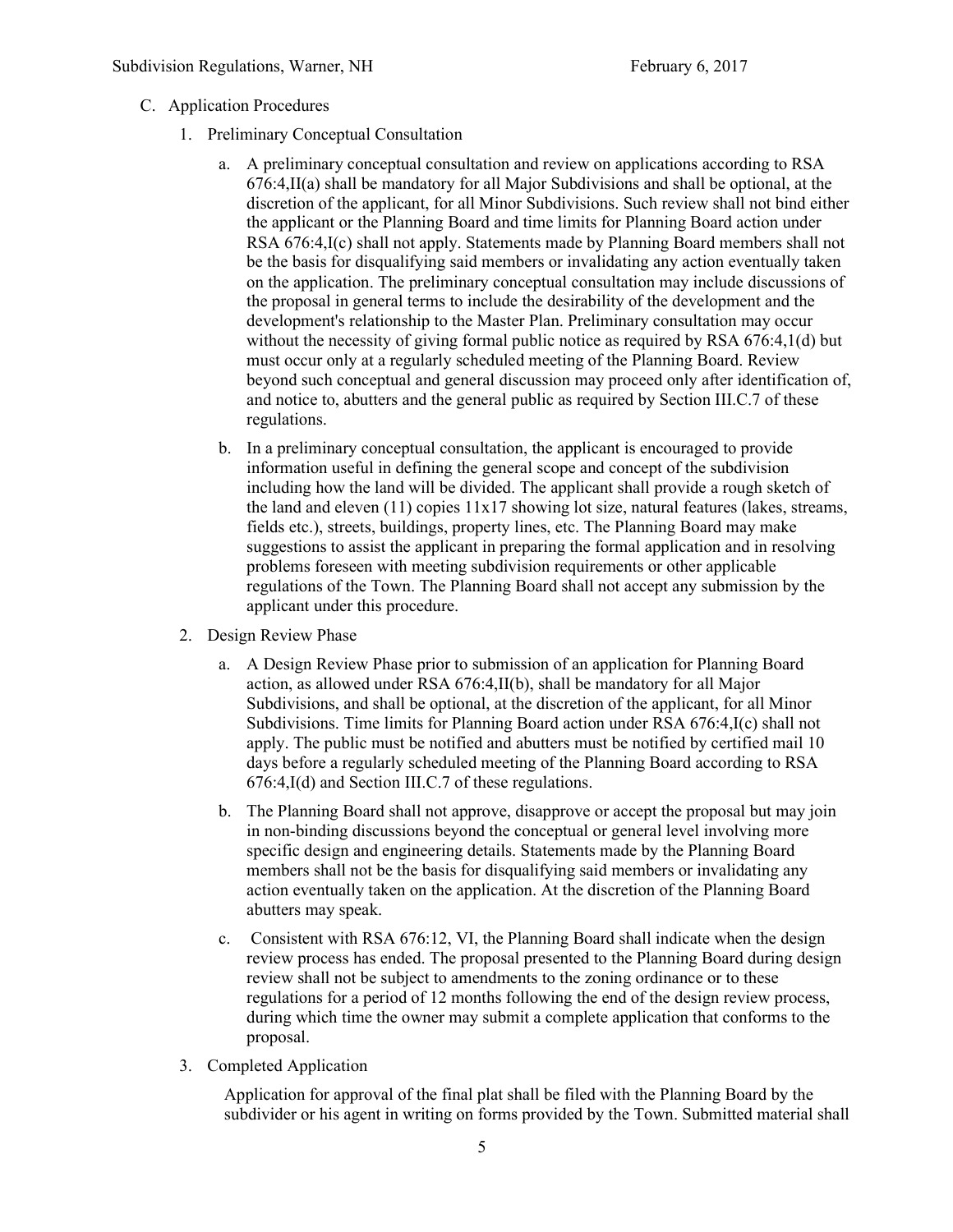be complete and include material described in Section V (The Final Subdivision Plan, see page 10 Section V A). Should an application be found incomplete, the Planning Board at its discretion, shall notify the applicant, requesting that the necessary documentation be submitted and informing the applicants that no further consideration of the application can be made until the application is complete. The Applicant should consult the checklist provided with these regulations (see Appendix A) to be sure his/her application is complete. Signed copies of the checklist shall be submitted by the applicant as required under submittals for a complete application.

- 4. Plan Format, See Section V A
- 5. Timing for Formal Consideration
	- a. A completed application sufficient to invoke jurisdiction of the Planning Board shall be filed with the Planning Board's Secretary during regular office hours at least twentyone (21) days prior to the regularly scheduled Public meeting of the Planning Board (excluding work sessions) at which it is to be submitted.
	- b. The public shall be notified and abutters shall be notified by Certified Mail at least ten (10) days prior to the regularly scheduled meeting of the Planning Board at which the application will be formally submitted to the board, in accordance with RSA 676: 4,I(d) and Section III.C.7 of these regulations.
	- c. A completed application shall consist of all data required in Section V, The Final Subdivision Plan.
	- d. The completed application shall include all required fees for notices and any administrative or other fees assessed by the Planning Board under the provisions of RSA  $676:4$ ,  $I(g)$ .
	- e. Any major subdivision may be required to be reviewed by the Planning Board's designated reviewing agent. The fee shall be determined by the Planning Board, after reviewing the application.
	- f. The official submission date of the Application shall be the date of the regular meeting at which the application is accepted as complete by the Planning Board. Acceptance will be by affirmative vote of a majority of the Planning Board members present.
- 6. Developments Having Regional Impacts
	- a. A development shall be considered to have regional impact if it can reasonably be expected to impact on a neighboring municipality, because of factors such as, but not limited to, the following:
		- (1) Relative size or number of dwelling units as compared with existing stock.
		- (2) Proximity to the borders of a neighboring community.
		- (3) Transportation networks.
		- (4) Anticipated emission such as light, noise, smoke, odors or particles.
		- (5) Proximity to aquifers or surface waters which transcend municipal boundaries.
		- (6) Shared facilities such as schools and solid waste disposal facilities.
		- (7) Other factors which, in the sole discretion of the Planning Board, are reasonably likely to have substantial effect on another municipality.
	- b. If the application is found to have regional impact, refer to RSA 36:54 through 36:59 for proper procedures and notifications.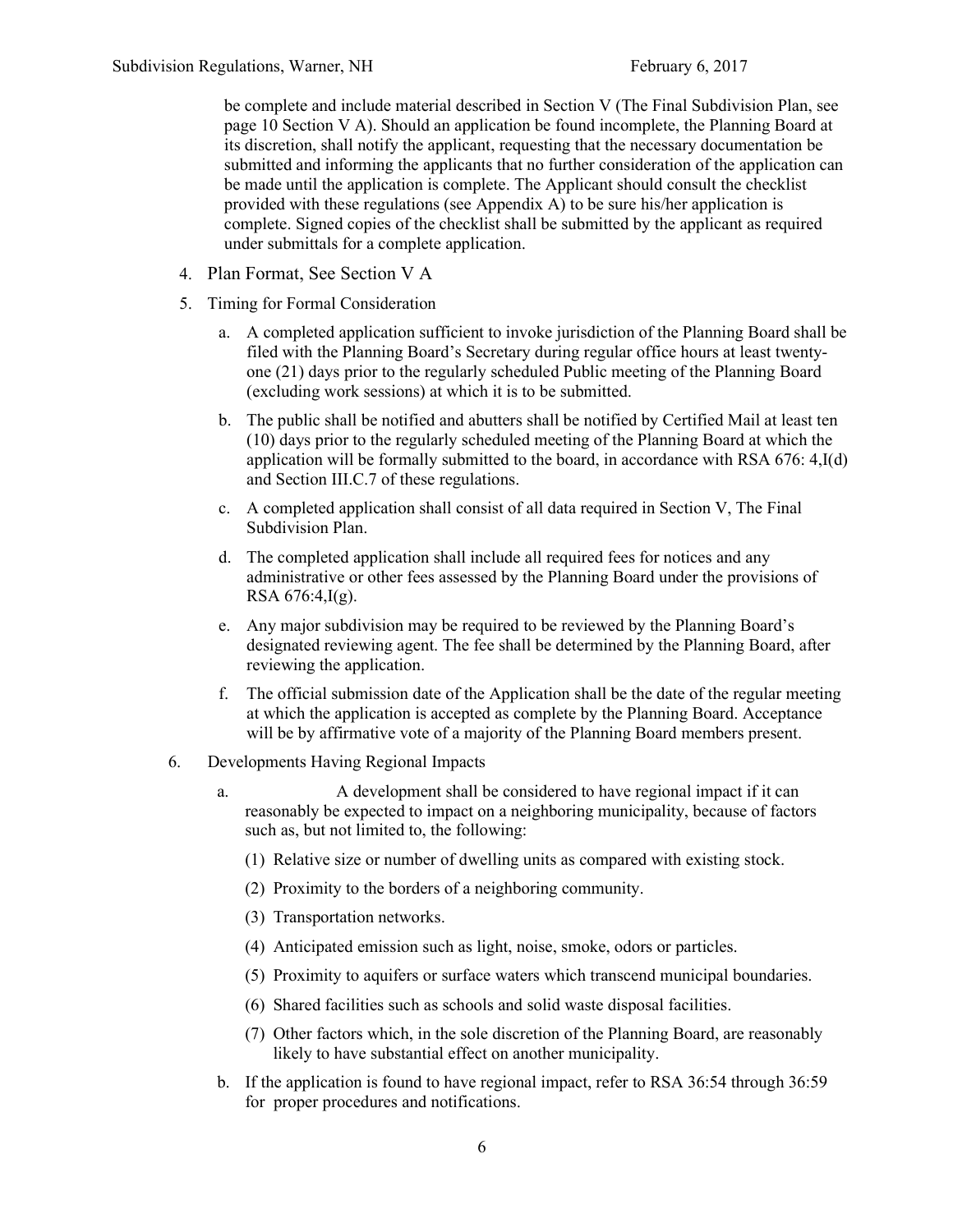- 7. Planning Board Action on Completed Application
	- a. The Planning Board shall begin consideration of the Completed Application within 30 days of its submission.
	- b. The Planning Board shall act to approve, conditionally approve, or disapprove the Completed Application within 65 days of the date on which the application was accepted as complete.
	- c. The Planning Board may apply to the Selectmen for an extension not to exceed an additional 90 days before acting to approve, conditionally approve or disapprove an application. An applicant may waive the requirement for Planning Board action within the time periods specified in these regulations and consent to such extension as may be mutually agreeable.
- 8. Notice to the Applicant, Abutters and the Public

The Planning Board shall notify the abutters and the applicant by certified mail of the date upon which the application will be formally submitted to the Planning Board. Notice shall be mailed at least ten (10) days prior to submission. Notice to the general public shall also be given at the same time by posting at the Town Hall, the Warner Post Office, the Town website, and by publication in the Concord Monitor.

Notice shall include a general description of the proposal which is the subject of the application (supplied by the Applicant) and shall identify the applicant and the location of the proposal. If proper legal notice of public hearing has been included in the notice of submission or any prior notice, additional notice of that hearing is not required, nor shall additional notice be required for a public hearing that has been continued ("adjourned session" in the statutes) if the date, time, and place of the continued hearing (adjourned session) was made known at the prior hearing.

All costs of notice, whether mailed, posted or published, shall be paid in advance by the applicant. Failure to pay such costs shall constitute valid grounds for the Planning Board to terminate further consideration and to disapprove the plat without a public hearing.

- 9. Public Hearings
	- a. Except as provided in this section, no application may be denied or approved without a public hearing on the application. At the public hearing, the applicant, any abutter or any person with a direct interest in the matter may testify in person or in writing. Other persons may testify as permitted by the Planning Board. Public hearings shall not be required, unless specified by the subdivision regulations, when the Planning Board is considering or acting upon:
		- (2). Lot line adjustments which do not create buildable lots. However, notice to the abutters is required prior to approval of the application in accordance with subparagraph III.C.7 and any abutter may request to be heard on the application; or
		- (3). Voluntary mergers; or
		- (4). Disapprovals of applications based upon failure of the applicant to supply information required by the regulations, including abutters' identification; or failure to meet reasonable deadlines established by the Planning Board; or failure to pay costs of notice or other fees required by the Planning Board.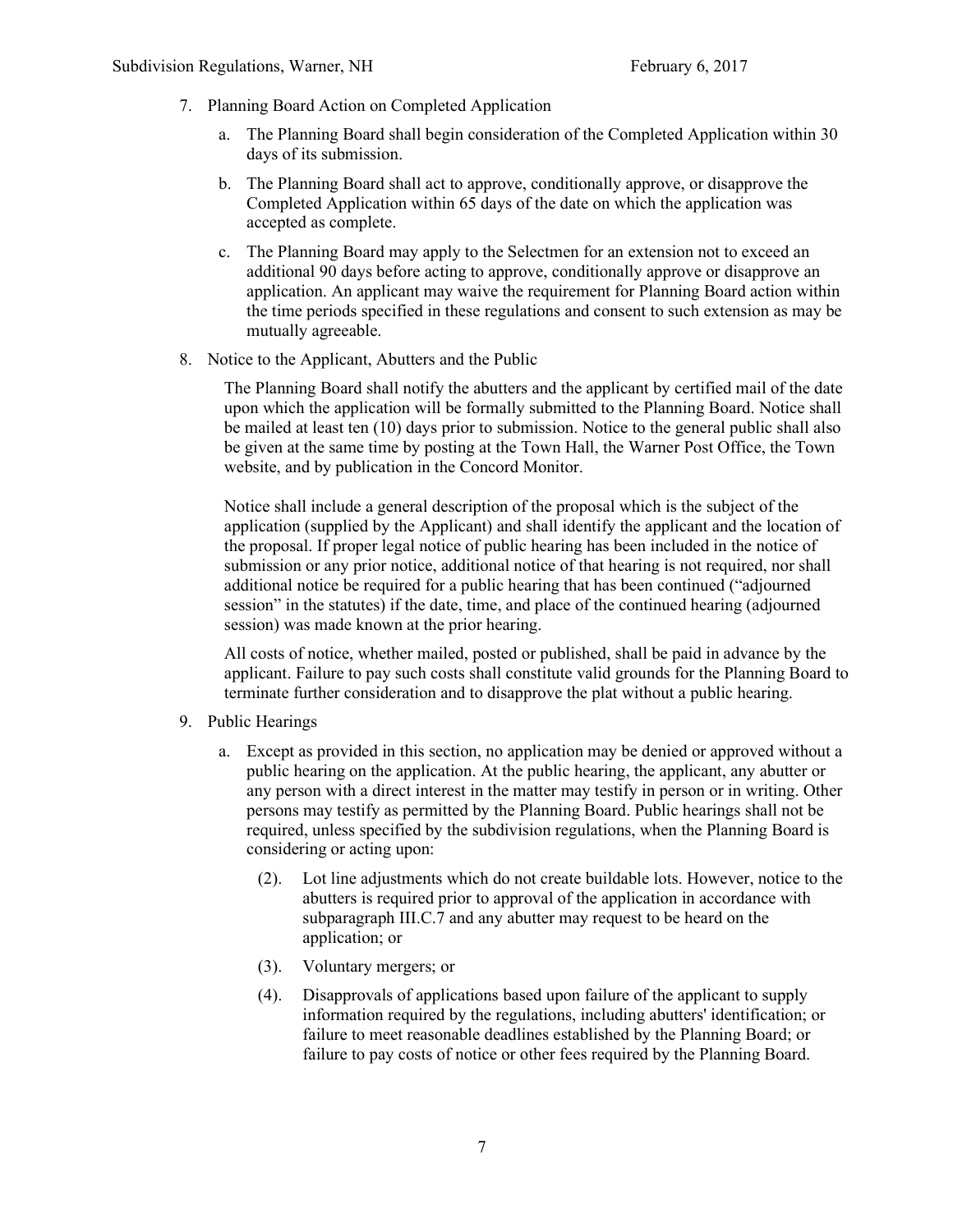#### 10. Conditional Approval

The Planning Board may grant conditional approval of an application or plat, which shall become a final approval without further public hearing, upon certification to the Planning Board by its designee or based upon evidence submitted by the applicant of satisfactory compliance with the conditions imposed. Final approval may occur in this manner only when the conditions are:

- a. minor plan changes whether or not imposed by the Planning Board as a result of a public hearing, compliance with which is administrative and which does not involve discretionary judgment; or
- b. conditions which are in themselves administrative and which involve no discretionary judgment on the part of the Planning Board; or
- c. conditions with regard to the applicant's possession of permits and approvals granted by other boards or agencies.

Subdivision Approval expires if:

- 1. A Subdivision is conditionally approved and within the specified period of time, or if not specified, within three (3) months, the applicant fails to meet any of the conditions that the Board determines must be met prior to signing of the plan by the Planning Board Chair. If an extension is required, the Planning Board may grant up to three (3) additional three (3) month extensions, normally not to exceed a total of 12 months from the original date of approval.
- 2. The above deadlines or others imposed conditionally by the Planning Board are not met resulting in automatic expiration of the Planning Board approval.
- 11. Issuance of Decision (RSA 676:3, I&II )
	- a. The Planning Board shall issue a final written decision of its action to approve or disapprove the completed application. If the application is not approved, the Planning Board shall provide the applicant with written reasons for the disapproval. The written decision shall be placed on file in the Planning Board's office and shall be made available for public inspection within seventy-two (72) hours after the decision is made.
	- b. The Planning Board shall forward the Notice of Decision to the applicant within 5 business days. The Notice of Decision may include but is not limited to only the following:
		- (1) Description of the Site
		- (2) Description of the Project
		- (3) Name of Applicant and Owner
		- (4) List of plans & documents which were the basis for the decision (reference document name and date).
		- (5) Statement of any Variance(s) or Special Exception(s)
		- (6) List of approved Waivers to these Subdivision Regulation
		- (7) Conditions to be met prior to start of construction
		- (8) Requirements for additional submittals or approved permits to be submitted to the Planning Board.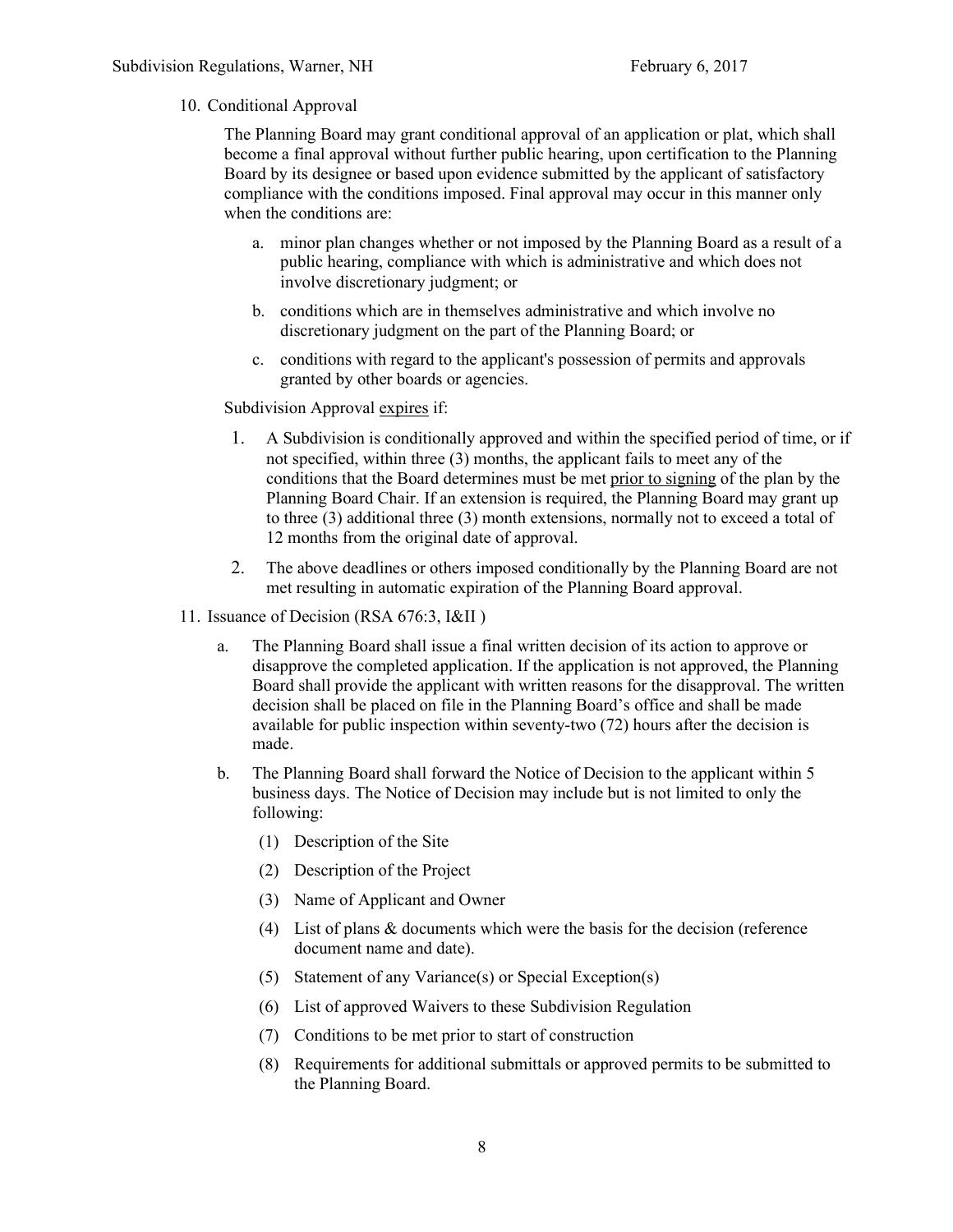- (9) If the Decision is to deny the project, in addition to appropriate items listed above, there shall be a summary of the reason(s) for the Planning Board's decision to deny the project.
- 12. Compliance Officer Visits

After approval or conditional approval, the applicant will contact the Compliance Officer to review and schedule necessary site visits to ensure that all facets of the approved subdivision have been met.

13. Failure to Act

The Planning Board shall act to approve, conditionally approve, or disapprove the plat within the time period specified in Section III.C.6 of these regulations, subject to extension or waiver as provided in Section III.C.6. Upon failure of the Planning Board to approve, conditionally approve, or disapprove the application, the Selectmen shall, upon request of the applicant, immediately issue an order directing the Planning Board to act on the application within 30 days. If the Planning Board does not act on the application within that 30 day time period, then within 40 days of the issuance of the order, the Selectmen shall certify on the applicant's application that the plat is approved pursuant to RSA  $676:4$ ,  $I(c)$ , unless within those 40 days the Selectmen have identified in writing some specific subdivision regulation or zoning or other ordinance provision with which the application does not comply.

#### *Section IV Requirements for the Subdivision of Land*

A. General Requirements

Any proposed subdivision shall conform to the Zoning Ordinance of the Town of Warner.

The applicant shall observe the following general requirements and principles of land subdivision:

1. Land of such character that it cannot be safely used for building purposes because of danger to health or peril from fire, flood, impermeable soil, or other hazard shall not be considered as part of the Buildable Area of any lot or parcel, nor shall it be designated for other use which would tend to increase the danger to health, life or property or aggravate the flood or sewage hazard. Land with unsuitable soil or inadequate capacity for individual sanitary sewage disposal systems shall not be subdivided unless connected to a common sewer system.

In the event that a Subdivision contains any land, soils or natural features described in this Subsection, the Planning Board may require that the applicant submit as part of the application, the report of an accredited NH certified soil scientist who has performed a High Intensity Soil Survey of the Subdivision.

- 2. Due regard shall be given to the preservation and protection of existing natural and cultural features, such as scenic vistas, streams, rock outcroppings, water bodies, rare plant or animal species, exceptional wildlife habitat, areas of ecological significance, other natural resources and historic landmarks (e.g., foundations, archaeological sites). Such features shall be preserved and protected to the maximum extent possible by the applicant. The Planning Board may require the applicant to demonstrate to the satisfaction of the Planning Board the manner by which such features will be protected. Where appropriate, the Planning Board may request the applicant dedicate lands or grant conservation easements to the Town to protect such resources.
- 3. The Planning Board may disapprove any plat or application which results in scattered or premature subdivision of land as would involve danger or injury to the public health, safety, or prosperity by reason of the lack of water supply, drainage, transportation, schools, fire protection, or other public services and facilities or necessitate an excessive expenditure of public funds for the supply of such services or facilities.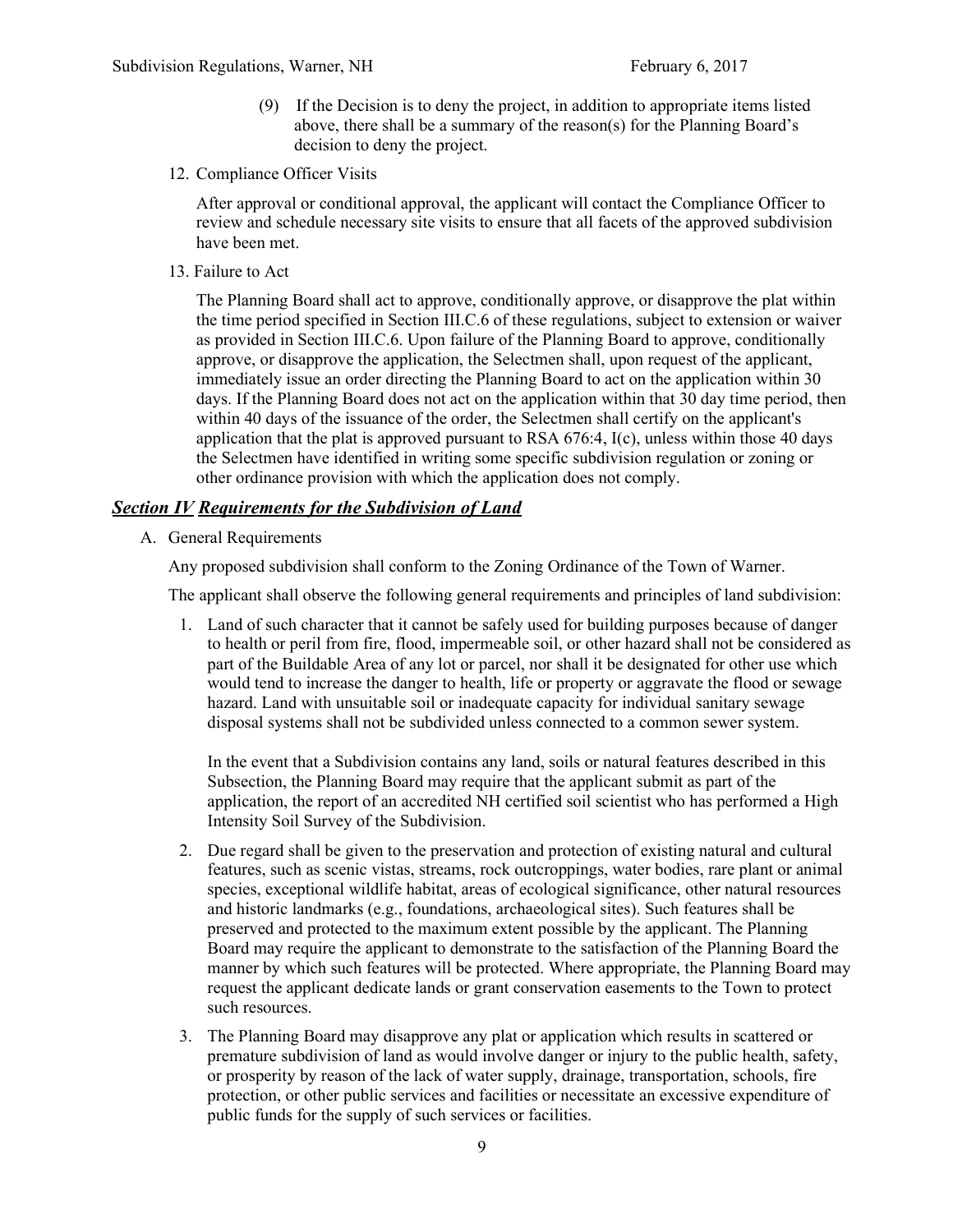- 4. The proposed subdivision shall conform to the Zoning Ordinance, Master Plan, Flood Plain Development Ordinance and any other applicable Federal, State and local laws or regulations. Where these regulations are in conflict with such other ordinances or regulations, the more stringent or those setting the higher standard shall apply.
- 5. Lot and area dimensions and minimum Buildable Area of each lot shall conform to the Zoning Ordinance and each lot shall be of adequate width and area, considering its location and size of adjoining lots, so as to avoid congestion of population and conditions unfavorable to health, safety and prosperity.
- 6. Off-site improvements: If the Planning Board determines that the proposed subdivision will adversely affect existing public facilities, such as streets, sidewalks, drainage, sewer, and water supply, causing them to be inadequate to meet the additional needs created by the subdivision, then the subdivider shall pay for such upgrading of the public facilities to the extent necessary to protect the public interest. If other properties benefit from the upgrading of such off-site public improvements, the Planning Board shall determine the portion of the cost to be paid by the subdivider, taking into consideration the following elements:
	- a. the character of the area;
	- b. the extent that other public and private property will be benefited by the upgrading; and
	- c. any other factors that the Planning Board deems appropriate to establish a rational connection between the needs created by the subdivision and the amount to be paid by the subdivider.
- 7. Fire Protection Requirement: All subdivisions shall meet the approval of the Warner Fire Department relative to fire prevention and protection and emergency access.
- 8. Liability for Public Use of Land: On land required to be dedicated for public use, the subdivider shall file a statement in writing accepting liability for personal injuries and/or property damage arising from any negligence of the subdivider or agents of the subdivider suffered by any person or to the property of any person until such offer of dedication is accepted by the Town. In addition, the subdivider's statement shall acknowledge responsibility for the maintenance of the easement areas until such time as the areas are dedicated and accepted by the Town or transferred to an association of owners or the like. The subdivider shall furnish evidence of sufficient insurance coverage with regard to such liability in an amount and form satisfactory to the Town legal counsel and the Selectmen. This statement required of the subdivider shall be approved as to form and substance by the Selectmen after review by the Town legal counsel.
- 9. Substandard Streets: Where a subdivision borders an existing street that is below the standards set forth herein, the Applicant shall set aside and show areas for widening or realigning such street. Any land set aside for this purpose shall be deeded to the Town and shall not be counted for lot size, setbacks, or frontage. Said areas shall be marked "Road Right of Way" on the Final Plat.
- 10. Town Sewer/Water: On-site sewage disposal systems shall not be permitted where sewer service is available at the time of approval of the Building Permit Application. Additionally, if any portion of a subdivision fronts on an existing street served or reasonably expected to be served by Town sewer/water, or a new street leading directly from a street served or reasonably expected to be served by town sewer/water, then the plat shall show appropriate extensions to the existing sewer/water lines and appropriate sewer/water connections from all improvements to the new or existing sewer/water lines.

If the subdivision contains 10 or more lots and the subdivision lies within a distance of 1,000 feet at its closest approach to the existing water/sewer system, then the plat shall show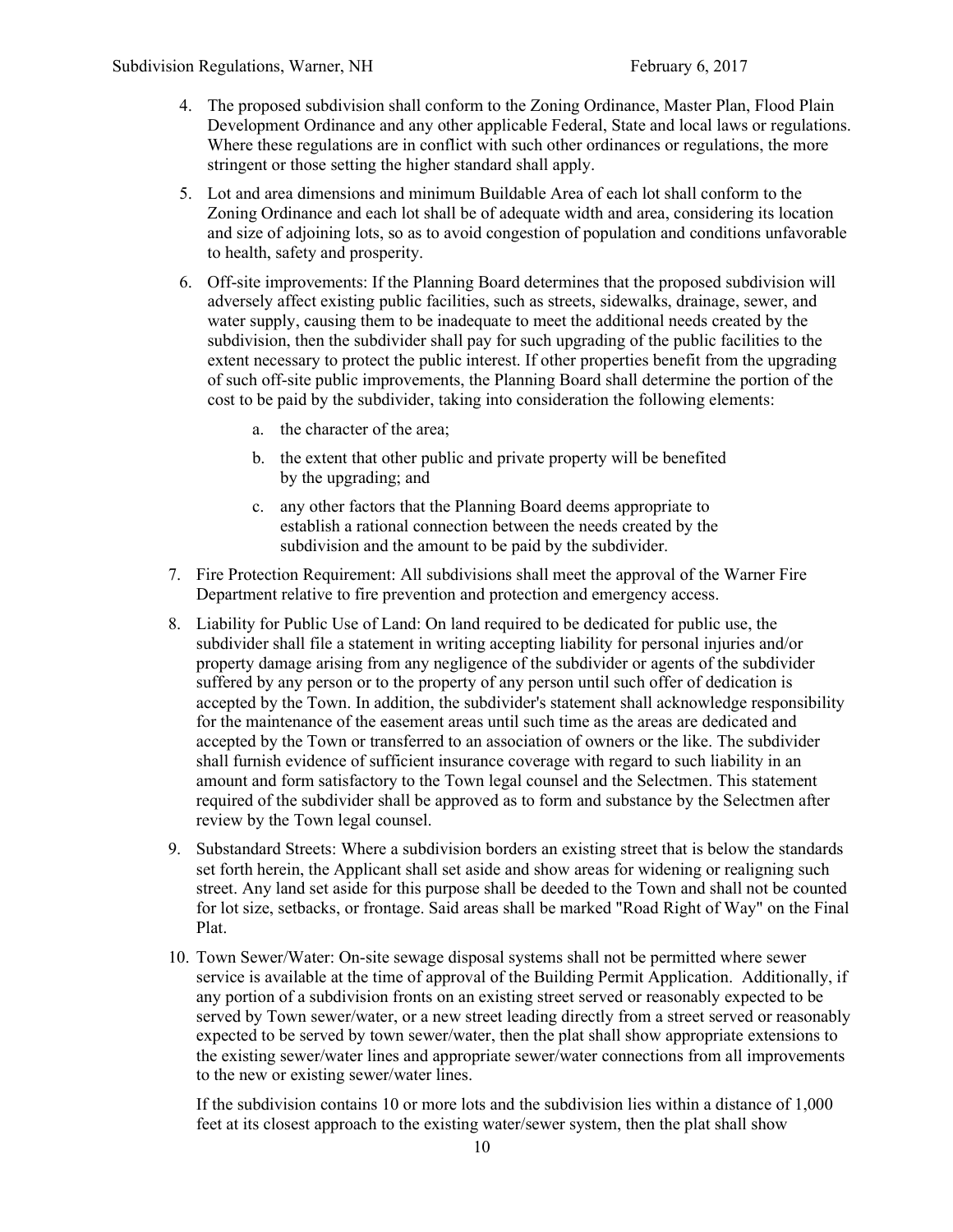appropriate extensions to the existing sewer/water lines and appropriate sewer/water connections from all improvements to the new or existing sewer/water lines. Subdivisions of 9 or fewer lots shall be required to extend sewer/water only if the subdivision lies within a distance at its closest approach to the existing water/sewer system that is calculated as follows:

Distance to water/sewer < (Number of lots in subdivision) x 100 feet

(Example: A subdivision of 7 lots would be required to extend sewer/water if the subdivision is less than  $\{7x100\}$  or 700 feet from the existing sewer/water system at its point of closest approach.)

- 11. For subdivisions having land designated as "Special Flood Hazard Areas" by the National Flood Insurance Program:
	- a. The Planning Board shall review the proposed development to assure that all necessary permits have been received from those governmental agencies from which approval is required by Federal or State law, including Section 404 of the Federal Water Pollution Control Act Amendments of 1972, 33U.S.C. 1334.
	- b. The Planning Board shall require that all subdivision proposals greater than 50 lots or 5 acres (whichever is the lesser) include Base Flood Elevation data within such proposals (i.e., floodplain boundary and 100-year flood elevation).
	- c. The Planning Board shall require the applicant to submit sufficient evidence (construction drawings, grading and land treatment plans) so as to allow a determination that:
		- (1). all such proposals are consistent with the need to minimize flood damage;
		- (2). all public utilities and facilities, such as sewer, gas, electrical and water systems are located and constructed to minimize or eliminate flood damage, and
		- (3). adequate drainage is provided so as to reduce exposure to flood hazards.

#### B. Resubdivision

A parcel of land which has been subjected to Minor Subdivision shall not be eligible for further subdivision under the Minor Subdivision procedures within a five (5) year period, measured from the date the subdivision is recorded. If such a subdivision is proposed for further subdivision within the 5-year period, it shall be subject to the requirements for Major subdivisions as outlined in these regulations and the Town of Warner Zoning Ordinance. This requirement shall run with the land.

C. Voluntary Merger

Any request for a voluntary merger shall be made in writing to the Planning Board, and all such requests shall be approved. No public hearing or notice to abutters shall be required. No new survey plat need be recorded, but a notice of the merger, sufficient to identify the relevant parcels and endorsed in writing by the Planning Board or its designee, shall be filed for recording in the registry of deeds, and a copy mailed to the municipality's assessing officials. No such merged parcel shall thereafter be separately transferred without subdivision approval.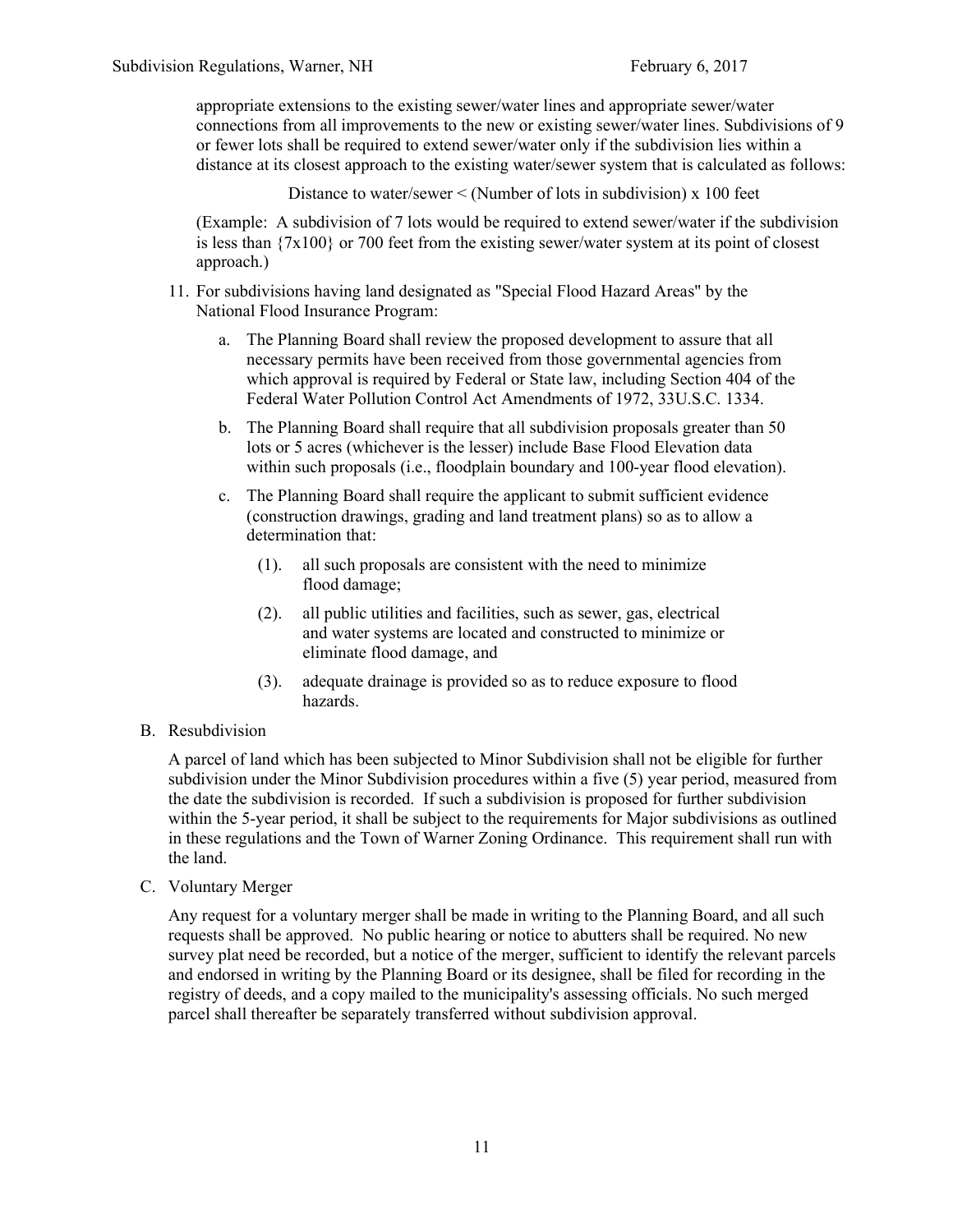#### *Section V The Final Subdivision Plan*

- A. General Information Required for all Subdivisions, Lot Line Adjustments and Annexations
	- 1. Proposed subdivision name and/or names and addresses of the applicant and owner. If applicant is not the owner of the land in question, the applicant must provide written certification that they represent the owner.
	- 2. Document Requirements.
		- a. During the application phase the applicant shall provide three (3) paper copies  $(22x34$  inches) of each page of the final plat and eleven  $(11)$  copies  $11x17$  showing lot size, natural features (lakes, streams, fields etc.), streets, buildings, property lines, etc.
		- b. Upon receiving approval the final plat shall be in permanent black ink, on a permanent reproducible Mylar in conformance with the requirements of the Registry of Deeds of Merrimack County. Sheet size no larger than 22 x 34 inches. If one sheet is not of sufficient size to contain the entire area of the site, the plat shall be divided into sections to be shown on separate sheets of equal size with reference on each sheet to the adjoining sheets. Margins shall be at least 1/2" outside ruled border lines on three sides and at least 2" along the left side for bindings.
		- c. The Final Plat shall contain the following statement:

 "The Subdivision Regulations of the Town of Warner are a part of this Plat, and approval of the plat requires the completion of all the requirements of said Subdivision Regulations excepting only any relaxation of requirements granted in writing by the Planning Board."

- d. In the case of a Voluntary Merger, no new survey plat need be recorded, but a notice of the merger, sufficient to identify the relevant parcels and endorsed in writing by the planning board or its designee, shall be filed for recording in the registry of deeds, and a copy mailed to Town of Warner's assessing officials.
- e. One paper copy of the survey map at either of  $1" = 100'$ , or  $1" = 400'$  shall also be provided for Town use depending on the scale of the Warner tax map for that location.
- 3. Scale of final plat: not less than  $1" = 100'$  (1 inch = 100 feet) unless otherwise specified by the Planning Board. Graphic or bar scale is required.
- 4. The location, bearings to at least the nearest thirty seconds, and dimensions to the nearest hundredth of a foot of all existing and proposed lot lines, with error of closure not more than 1:10,000. Total areas of all existing or proposed lots in square feet and acres. The type and location of all existing and proposed monuments or property boundary markers. Survey shall be tied to the State Grid Coordinate System where a monument referenced to the system is within 1,000 feet. Tape and compass survey with minimum accuracy of 1:500 may be accepted by the Planning Board for Lot Line Adjustments, Annexations, and Minor Subdivisions.
- 5. Current owner(s) of record (and applicant, if different) and all abutters must be keyed to the plan. Certification that the Applicant is the agent for the owner or is the owner of the land, or that the owner has given consent under an option agreement. Abutters must be verified at the Town Offices as owners of record within 5 days prior to submission of the application to the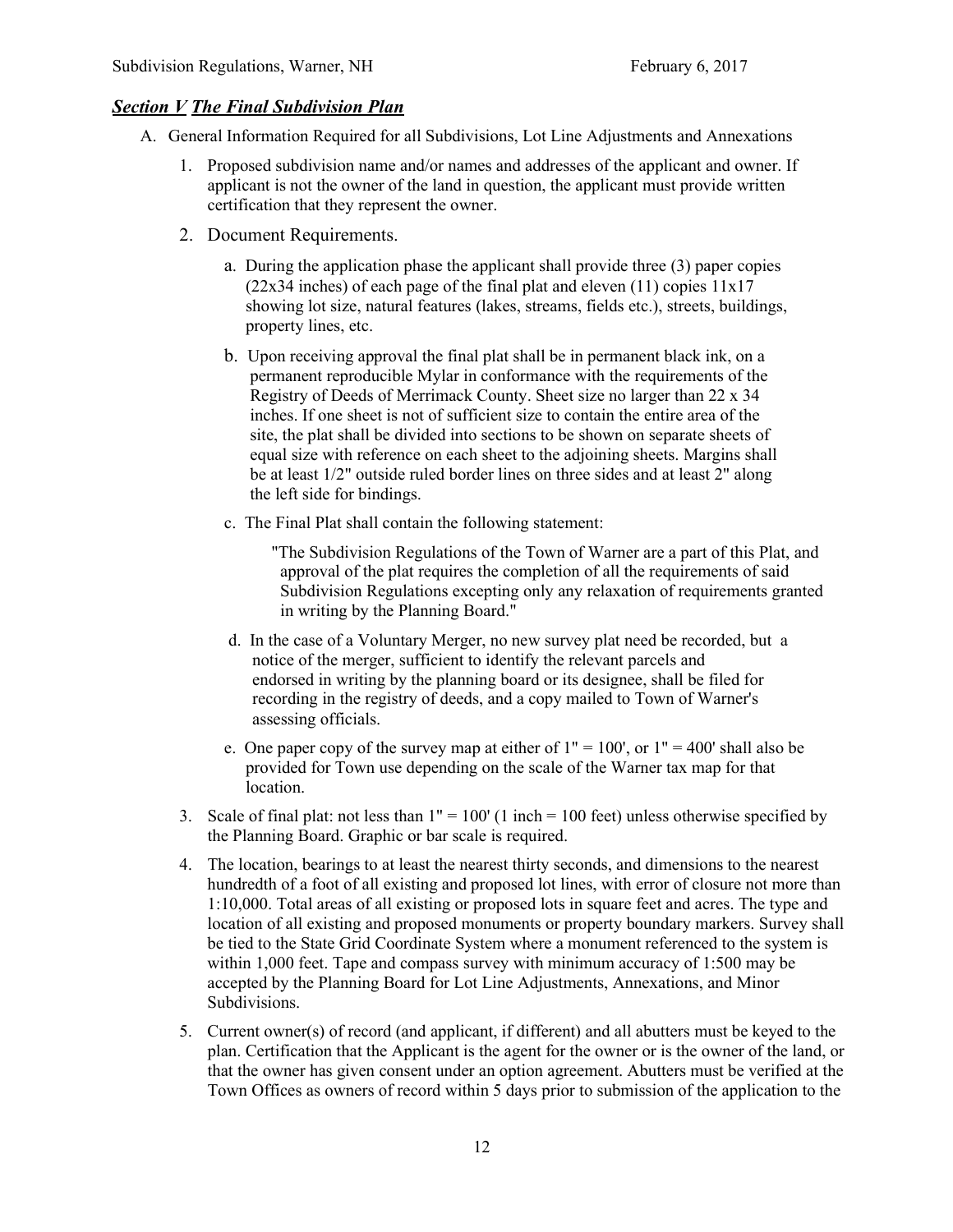Planning Board. The correct names and mailing addresses of the owner(s) of record (and applicant, if different) and all abutters shall be shown on a separate paper.

- 6. Name, address, signature, license number, and seal of the N.H. registered Land Surveyor, and/or engineer who prepared the Final Plat.
- 7. Date of survey, dates of any revisions, north arrow (true north and magnetic north), and bar scale. A location (locus) map shall be provided at a scale of  $1" = 1,000'$  showing the relation of the proposed subdivision to existing streets and surrounding property within 1,000 feet.
- 8. Tax map and parcel number. The numbering to be approved by the Assessing office before the plans are brought to the Planning Board. The parent lot should survive in the subdivision. The parent lot should be the lot with the existing building on it or if all the land is vacant it is the larger of the new lots.
- 9. Zoning District(s) and District lines. Building setback lines.
- 10. Title and deed references.
- 11. Provide full legal descriptions of all existing and proposed easements, deed restrictions, and other encumbrances, covenants, reservations or restrictions benefiting or burdening the property. Appropriate notations should also be made on the plat.
- 12. The plat should list all variances and special exceptions granted by the Board of Adjustment for the parcel involved and dates granted.
- 13. Names of all adjoining street(s).
- 14. Approximate contours at 10 foot intervals and taken from standard USGS maps. Significant natural features including perennial streams, wetlands, etc.
- 15. Location of existing and proposed buildings, drives, wells, septic systems and all other manmade features.
- B. Additional Information Required for Lot Line Adjustment or Annexation
	- 1. A lot line adjustment or annexation shall be submitted to the Planning Board for review. The Planning Board upon reviewing the facts and merits of the proposal, may at its discretion act upon the application provided that the following conditions shall be met in all cases:
		- a. A lot line adjustment cannot create a non-conforming lot.
		- b. A detailed survey map shall be prepared and submitted to the Planning Board showing the original boundaries of the adjacent parcels in question, and the new property line or lines created as a result of the annexation or lot line adjustment. The format for this plan is outlined in Section V.A.
		- c. The Planning Board at its discretion may consider the requirement of a tape and compass survey with a minimum accuracy of 1:500 of the entire parcel of land and require a metes and bounds survey only for the land being transferred. This consideration would generally apply only on a lot of 10 acres or more.
	- 2. Public hearings shall not be required for lot line adjustments except that notice to abutters shall be given prior to approval of the application and any abutters may be heard on the application upon request to the Planning Board and may request a public hearing.
	- 3. In the case of annexation, a deed restriction shall be placed in the body of the deed or other instrument of transfer and on the plat, stating as follows: "The grantee(s) by virtue of acceptance of this deed agree that the premises hereby conveyed shall not be deemed or considered a separate lot of record, but shall be regarded as merged into and made an integral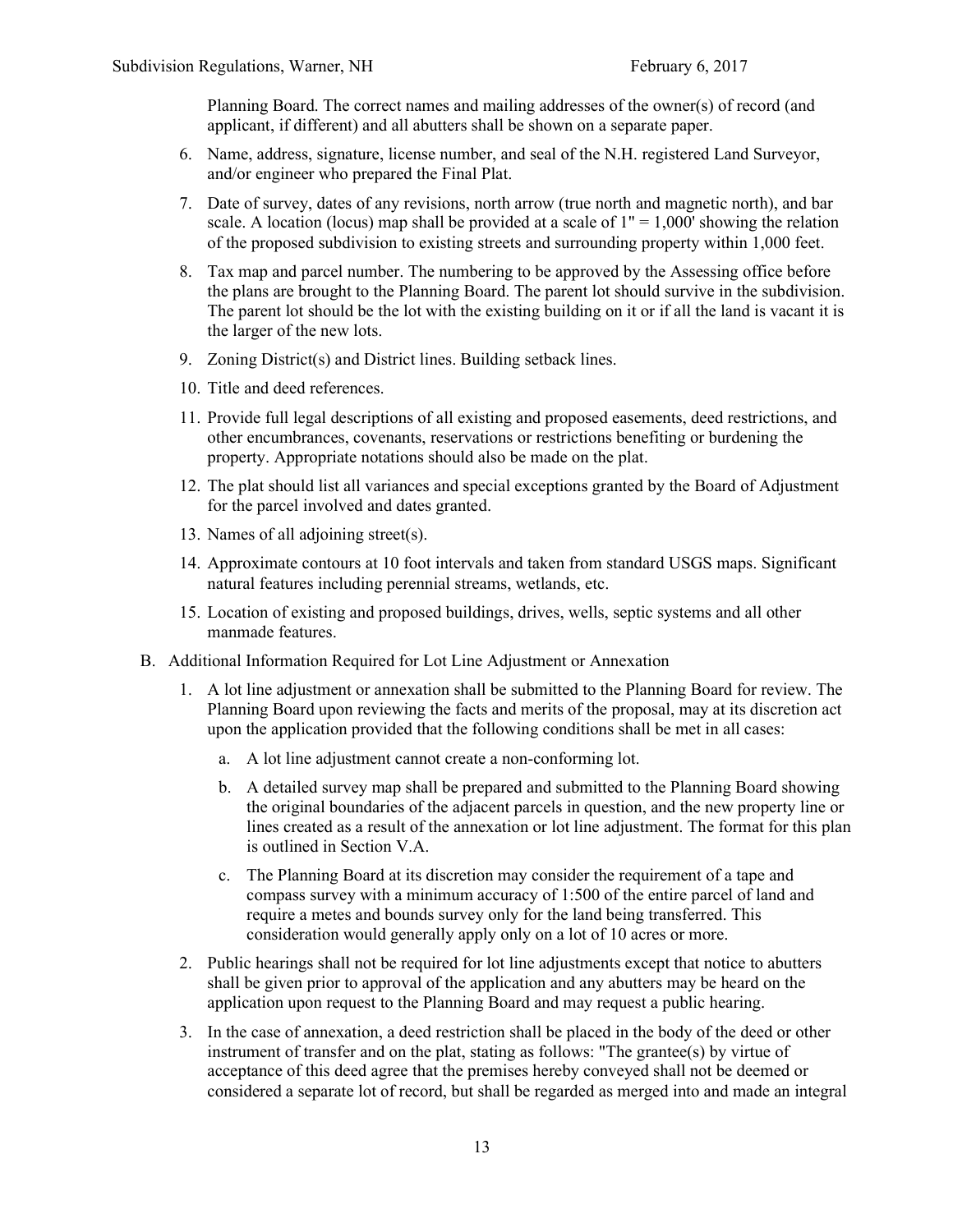part of the contiguous lot of land previously owned by the grantee(s) so that the same shall hereafter be one combined single lot of record."

- 4. A statement shall be placed on the plat stating as follows: "This plan shows a conveyance of land for the purpose of lot line adjustment/annexation as defined in the Warner subdivision regulations. This approval does not constitute a subdivision." This statement shall be signed by the Planning Board Chairman.
- C. Additional Information Required for all Minor/Major Subdivisions
	- 1. All soil types and boundaries based on the latest "Soils Survey, Merrimack County, New Hampshire". Soil boundaries shall be shown on the plat by dotted lines. In addition the location of all test pits and test borings and a legend which explains the map symbols, describes the NH Department of Environmental Services soil groups, and describes the properties of the soils regarding their suitability for septic systems, foundations, basements, building and road construction shall be shown.
	- 2. When individual water service and or sewage disposal systems are proposed the plans for such systems must be approved by the appropriate local, county or state agency. When a public sewage disposal system is not available, the applicant shall have percolation tests made on each lot and submit the results with the Final Plat. Where the subdivision is to be served by the Warner Village Water District (WVWD), public water supply or sewers, the plat shall show the location of such existing service. A statement from the Warner Village Water District attesting to the availability of such service shall be submitted.
	- 3. Location of all water courses, wetlands and floodplains, ponds, rock ledges, tree lines, hydric soils as determined by NH Department of Environmental Services regulations, and other important natural and cultural features (see Section IV-A-2 of these regulations). The applicant shall also comply with Town of Warner Flood Plain Development Ordinance and any other applicable regulations.
	- 4. Existing ground elevation contours based on acceptable photogrammetric mapping methods or ground survey as follows:

| Grade     | <b>Contour Interval</b>        |
|-----------|--------------------------------|
| $0 - 2\%$ | 2 foot plus spot<br>elevations |
| $2 - 5\%$ | 2 foot                         |
| $5 + \%$  | 5 foot                         |

Also all low points, high points and other areas needing spot elevations should be shown. Existing contours should be shown in dashed lines. More detailed topographical data may be required by the Planning Board.

- 5. All monuments adjacent to the subdivision shall be shown on the plat. If the subdivision is a Major Subdivision, then prior to the Design Review Phase of the application, the subdivider shall place on the ground clearly observable survey stakes or ribbons marking the corners of all proposed lots or sites.
- 6. The applicant must disclose the existence of any environmentally sensitive, significant, or unique areas within or abutting the parcel. The applicant shall submit a report from the NH Natural Heritage Bureau (NH Dept. of Resources and Economic Development) which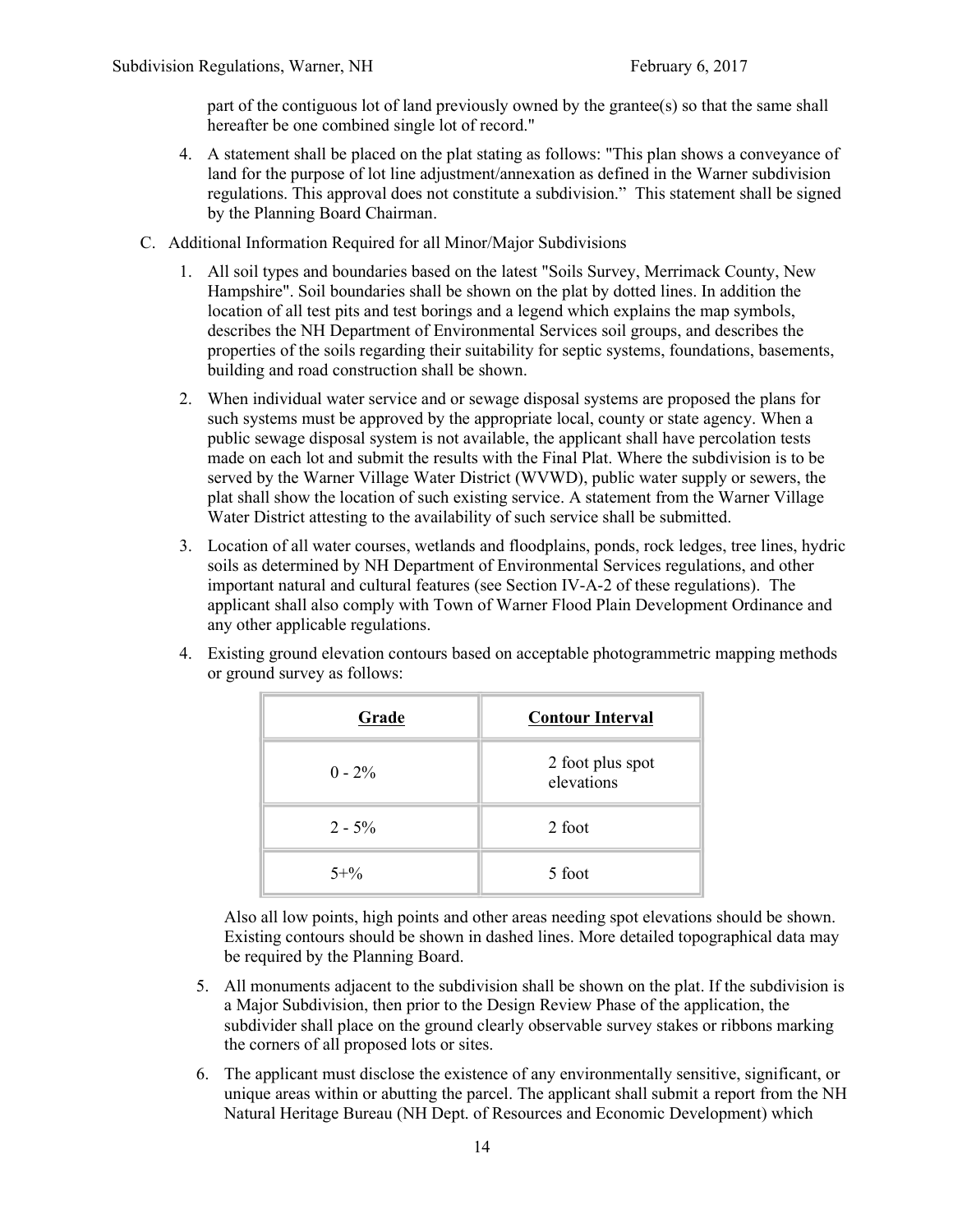identifies rare plant and animal species and exemplary natural communities in or near the proposed subdivision. In the case of a Major Subdivision, this information shall be provided during the Design Review Phase. In the case of a Minor Subdivision, this information shall be submitted with the Final Subdivision Plan. If any such species or communities are identified within or adjacent to the subdivision, an Environmental Impact Assessment (EIA) addressing the impacts on the species and communities shall be submitted with the Final application.

- 7. The applicant must disclose the existence of any culturally or historically sensitive, significant, or unique features such as cellar holes, stone walls, or foundations within or bounding the parcel. In the case of a Major Subdivision, this information shall be provided during the Design Review Phase; in the case of a Minor Subdivision, this information shall be submitted with the Final Subdivision Plan.
- D. Additional Information Required for all Major Subdivisions
	- 1. Location and width of existing and proposed streets and roads, with grades, cross-sections at 50 feet intervals plotted at 1"=10' horizontal and vertical scale, and road profiles plotted with the same horizontal scale as the plans and a horizontal to vertical scale ratio of 5 to 1 respectively for proposed streets. See Appendix B of these Subdivision Regulations.
	- 2. Utilities on and adjacent to the tract including location, size and invert elevation of sanitary and storm water sewers; location and size of water mains; location of gas mains, fire hydrants, conduits, electric and telephone poles, and street lights; all drainage ways and drainage structures. Electric, telephone, cable TV, internet, and similar systems are encouraged to be installed underground. If water and sewer mains are not on or adjacent to the tract, indicate the direction, distance to, and the size of the nearest one.
	- 3. Where the layout submitted covers only a part of the subdivider's entire holding, a sketch (see definitions) of the proposed future subdivision, together with its street system, lot layout and drainage system shall be furnished. The layout of the submitted part will be considered in the light of adjustments and connection with the layout of the part not submitted. Approval of the submitted area does not guarantee approval of the unsubmitted area.
	- 4. The centerline of all streets shall be shown on the plan together with the centerline stationing. The stationing shall show all points of curvature and all points of tangency so that at a later date independent engineers may accurately lay out all the highways within the subdivision and check their work without any reference other than the recorded plan.
	- 5. Where an applicant proposes a hammerhead turnaround, sufficient documentation must be submitted to demonstrate that the road terminus is suitably located to facilitate the future extension of the road into adjoining properties.
	- 6. Where an applicant proposes to extend a street which currently ends in a hammerhead type turnaround, a plan for restoring the "ears" of the turnaround to a "natural" condition and continuing surface drainage through must be submitted. The "ears" may be left where the abutting property owners specifically request such treatment and where surface drainage is appropriately accommodated.
	- 7. A statement that the proposed street centerlines and lot locations have been adequately flagged on the ground at the site to allow onsite evaluation of the proposed subdivision by the Planning Board and its agents. This flagging shall be completed during the Design Review Phase of the application process.
	- 8. Data Listing: The following listed data shall be included on the face of the Final Plan:
		- a. Area of Land subdivided (in acres).
		- b. Number of building lots \_\_\_\_\_\_\_\_\_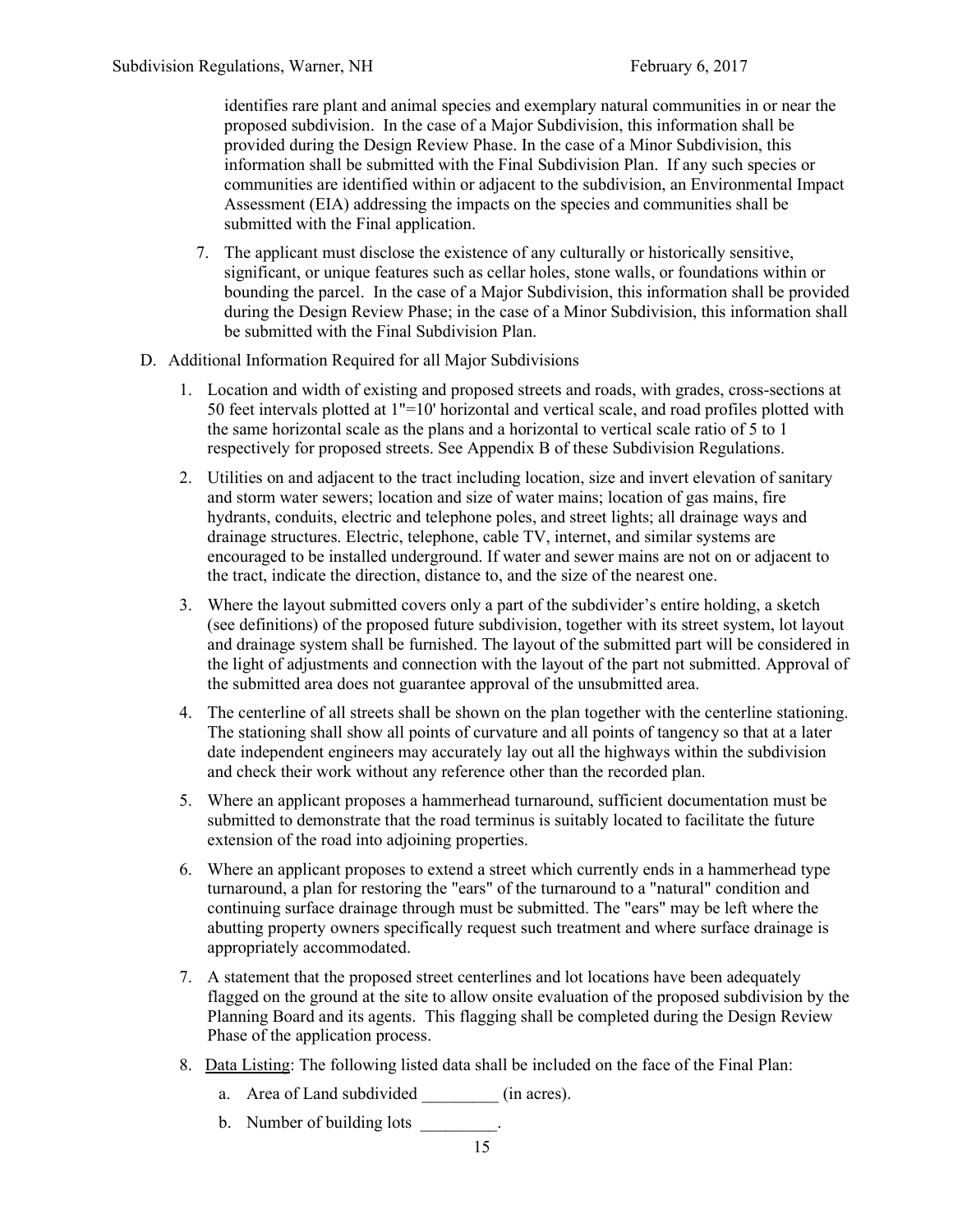- c. Length of streets (in feet).
- d. Area of Common Open Space \_\_\_\_\_\_\_\_\_ (in acres).
- 9. Erosion Plan: All Applications shall include a "Soils Erosion and Sediment Control Plan", that shall meet with all Local, State, and Federal requirements. Said plan shall address slopes, embankments, ditches, drainage ways, and the effect of the subdivision on water bodies and all disturbed areas. These plans shall bear the stamp of a New Hampshire Registered Professional Engineer in a relevant field.
- 10. Land Disturbance : If more than one (1) acre is disturbed by development of the subdivision, the subdivision is subject to regulation of the National Pollutant Discharge Elimination System administered by the U.S. Environmental Protection Agency, and relevant State requirements. The Planning Board may require copies of all relevant documentation and approvals to verify compliance with these requirements.
- 11. Drainage Plan: All Applications shall include a Drainage and Watershed Map showing the entire area which is directly involved. The plan shall show areas and computed flowage volumes. All drainage plans for the subdivision shall be based on hydrological calculations from said Watershed Maps. These Maps-and accompanying calculations shall bear the stamp of a New Hampshire Registered Professional Engineer in a field relevant to this requirement. If the storm water drainage system creates increased flows over or increased velocities on other properties, the developer shall obtain easements therefore all owners of said downstream properties or provide appropriate detention facilities to assure existing flow quantities or velocities will not be exceeded.
- 12. Phasing Plan Required: A written phasing plan and map shall accompany all Applications for Major Subdivisions. The plan shall specify the development time table for each phase of the subdivision. The plan shall include approximate dates for road and other public improvement construction, for lot sales/development commencement, and for building occupancy. In cases where specific impacts have been identified, the Planning Board may require that the development of a subdivision proceed at a rate which will allow the applicant and the Town a reasonable length of time in which to plan and prepare for impacts and to take steps to mitigate adverse impacts.
- 13. Any other information required by the Planning Board. (4/9)
- 14. Certifications: The following listed certifications shall be affixed to the Final Plan together with the appropriate signatures and seals (when available) prior to the approval by the Planning Board.
	- a. It is hereby certified that the lands subdivided on this map are owned by title of record and that consent to the approval of said map is given.

(Date) \_\_\_\_\_\_\_\_\_\_ (corporate or individual name)

b. I hereby certify that this map and survey has been made under my supervision.

The date of the survey was: (Date) \_\_\_\_\_\_\_\_\_\_ (licensed land surveyor)\_\_\_\_\_\_\_\_\_\_\_\_\_\_\_\_\_\_\_\_

c. I certify that a bond has been given to the municipality guaranteeing the construction of all public facilities such as roads, drains and monuments and other appurtenances as shown on this map.

(Date) (Selectmen or Treasurer)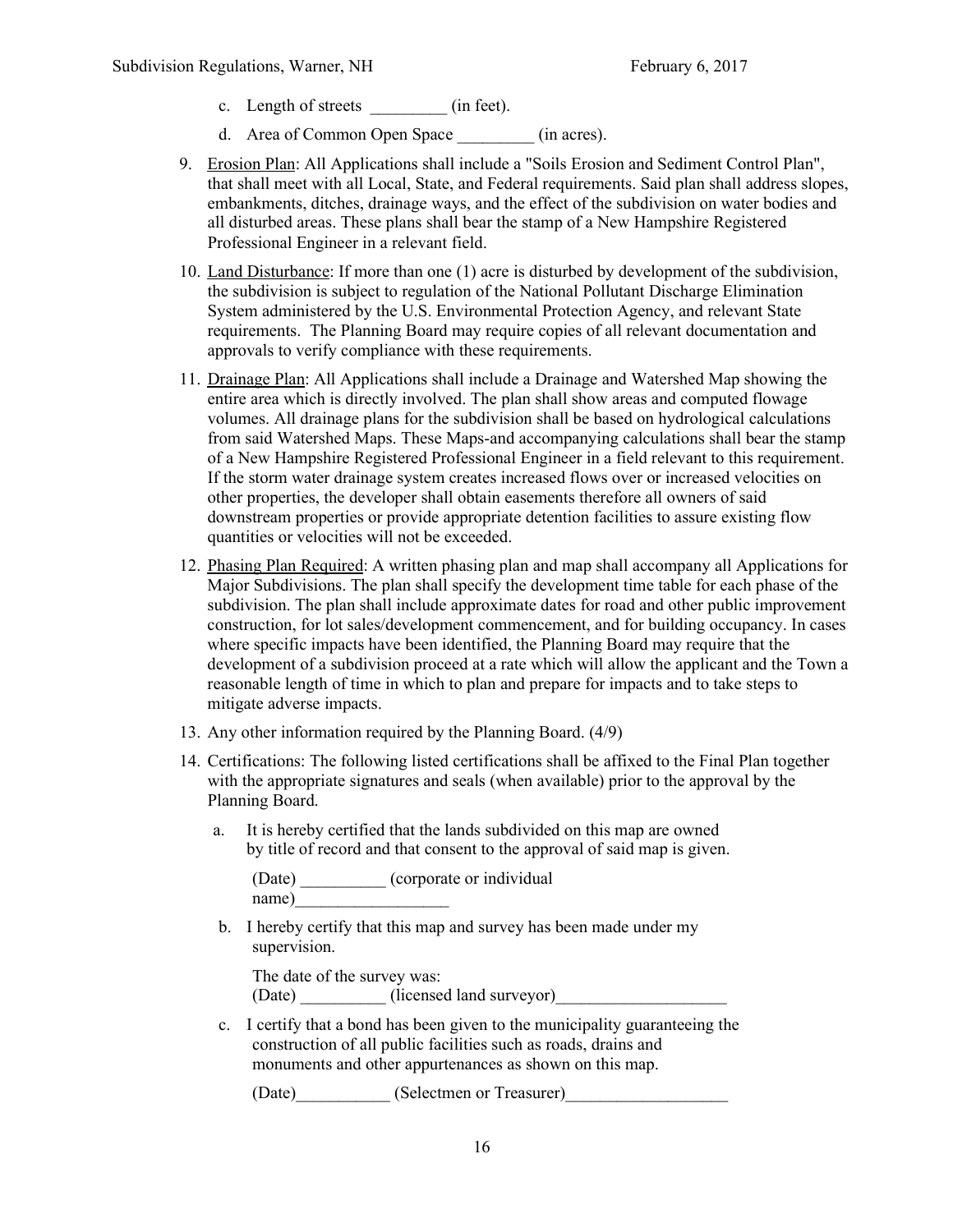|                 |        | d. This map is hereby approved by the Planning Board at an official |
|-----------------|--------|---------------------------------------------------------------------|
| meeting held on |        | and shall be filed on or before                                     |
|                 |        | with the Merrimack County Registrar of Deeds.                       |
|                 | (Date) | (Chairman of the Planning)                                          |
|                 | Board) |                                                                     |

#### E. Special Requirements

The following general requirements apply to certain large scale developments or developments which may have a significant impact on the Town, its services or facilities, as specifically provided herein. The cost of these assessments and studies will be borne by the applicant.

#### 1. Traffic Impact Assessment (TIA) :

- *a.* Where a subdivision will result in the generation of an average of one hundred (100) weekday vehicle trip ends (according to relevant trip generation estimates from the Institute of Transportation Engineers), the Applicant shall submit a TIA to the Planning Board with its Preliminary Application. The TIA shall include, but not be limited to, information with respect to:
	- (1). estimated vehicular trips per day,
	- (2). an analysis of approaches and parcel access,
	- (3). an analysis of the circulation and channelization patterns,
	- (4). a description and analysis of the location and type of existing and proposed traffic control devices,
	- (5). pedestrian traffic and systems,
	- (6). an analysis of signal warrants,
	- (7). a description of the condition and capacity of the road network within and providing access to the subdivision,
	- (8). an analysis of the efficiency, sufficiency, and appropriateness of the design of the proposed road network and its interface with the existing road network,
	- (9). other analyses of specific impacts as identified by the Planning Board.
- *b.* A "trip end" is defined as a vehicle movement either entering or leaving the site.
- *c.* Applicant to submit with application a copy of the Land Use types and average weekday trip generation using the current edition of the *Trip Generation Manual 7th Edition.*
- 2. Fiscal Impact Analysis (FIA) : Where a subdivision would contain dwelling units equal to or greater than two percent (2%) of the existing dwelling units within the Town at the time of the application, or where the Planning Board finds that a commercial or industrial subdivision may have an adverse fiscal impact upon the Town, the applicant must submit with the Final Subdivision Plan an analysis of the projected tax and fee income to the Town and the projected operating, maintenance and capital costs to the town that will be associated with the Subdivision when fully developed.
- 3. School Impact Analysis (SIA) : Where a subdivision would generate a school age population equal to 25 or more students, the applicant must submit an analysis of the impact of the subdivision on the school system with the Final Subdivision Plan.
- 4. Community Services Impact Assessment (CSIA): Where a subdivision would contain dwelling units equal to or greater than two percent (2%) of the existing dwelling units within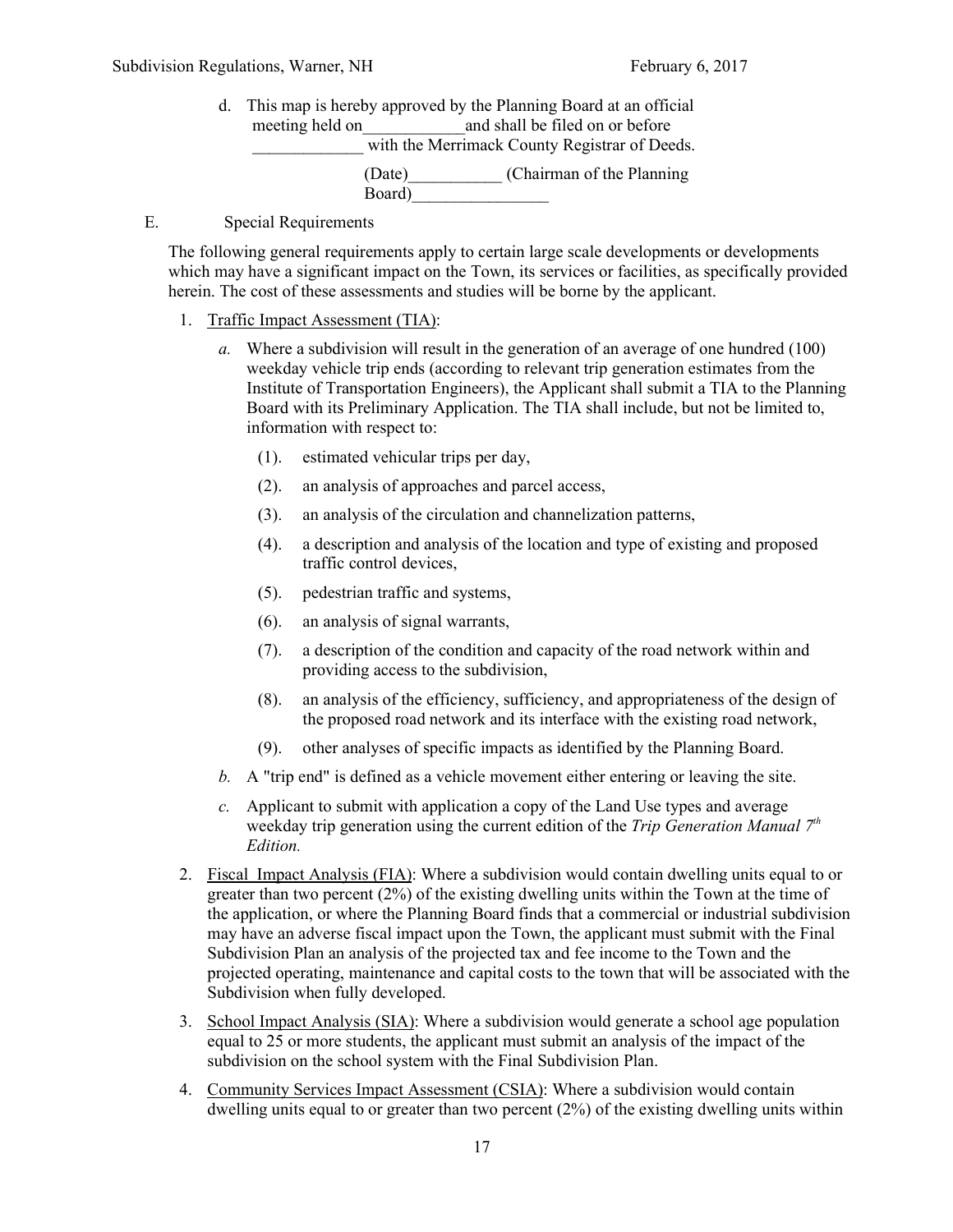the Town at the time of the application, or where the Planning Board finds that a commercial or industrial subdivision may have an adverse fiscal impact upon the Town, the applicant shall submit an assessment of the demands that the development will place on existing or proposed community services including, but not limited to, police, fire, emergency, water, sewer, solid waste, roads, recreation, and Town offices with the Preliminary Application.

- 5. Other Considerations: The requirements contained in this Section are based on thresholds at which the expected impacts will be measurable and at which point mitigation measures by the applicant may be required by the Planning Board. Nothing contained in this Section shall be construed to prevent the Planning Board from requiring other special investigations, at the applicant's expense, or from requiring the above identified investigations at lower thresholds where, in the opinion of the Planning Board, circumstances related to the development or the area warrant such special studies. An applicant may not evade the application of the provisions of this Section through phased or scattered development of a parcel. The Planning Board may, at its discretion, consider the effects of both prior and potential development of the land owned by the applicant or other prior or future owners of the subdivision and require compliance with the terms of this Section.
- F. Off-Site Proportionate Share Fees. As a condition of the Final Approval of an Application the Planning Board may require the subdivider to pay a proportionate share of the costs of municipal improvements which are necessitated in whole or in part by the subdivision. Such fees shall be limited to capital costs and shall be expended only on new or additional capital facilities. At its discretion, the Planning Board may require the subdivider to provide capital improvements, as an alternative.

### *Section VI Required Improvements*

#### **A. Streets**

- 1. Design
	- a. Conform to current Town of Warner Subdivision Regulations. These are the minimum design requirements.
	- b. Professional Engineering shall be required as per Section III B. 2 of the Subdivision Regulations
	- c. All design, testing, inspection, investigation, and other costs shall be borne by the applicant.
	- d. Road cross-sections, cul-de-sac design options, and design requirements shall be followed as summarized in the Town of Warner Subdivision Regulations (also see Appendix B).
	- e. Town of Warner requirements shall govern; however, if not indicated specifically herein, current NHDOT Standard Specifications shall be adhered to unless otherwise approved by the Town Agent.
- 2. Before any clearing has started on the right-of-way, the center line of the new road shall be staked and side-staked at 50 foot intervals. Sidestakes to be set back off the right-of-way at right angles from the centerline so as to be out of the construction area and with stationing and distances to the centerline of the road.
- 3. Limits of clearing shall be marked by stakes or flagging. Distance from the centerline to be obtained from the cross-section.
- 4. Subgrades: All topsoil, trees, stumps, brush, roots, boulders, rocks, ledge, unsuitable soils, and other deleterious materials shall be stripped and removed to provide proper subgrade area, proper slopes, and good visibility. Ledge, boulders, and rock shall be removed to flush or below bottom of subgrade. Minimum tree clearing width will be determined following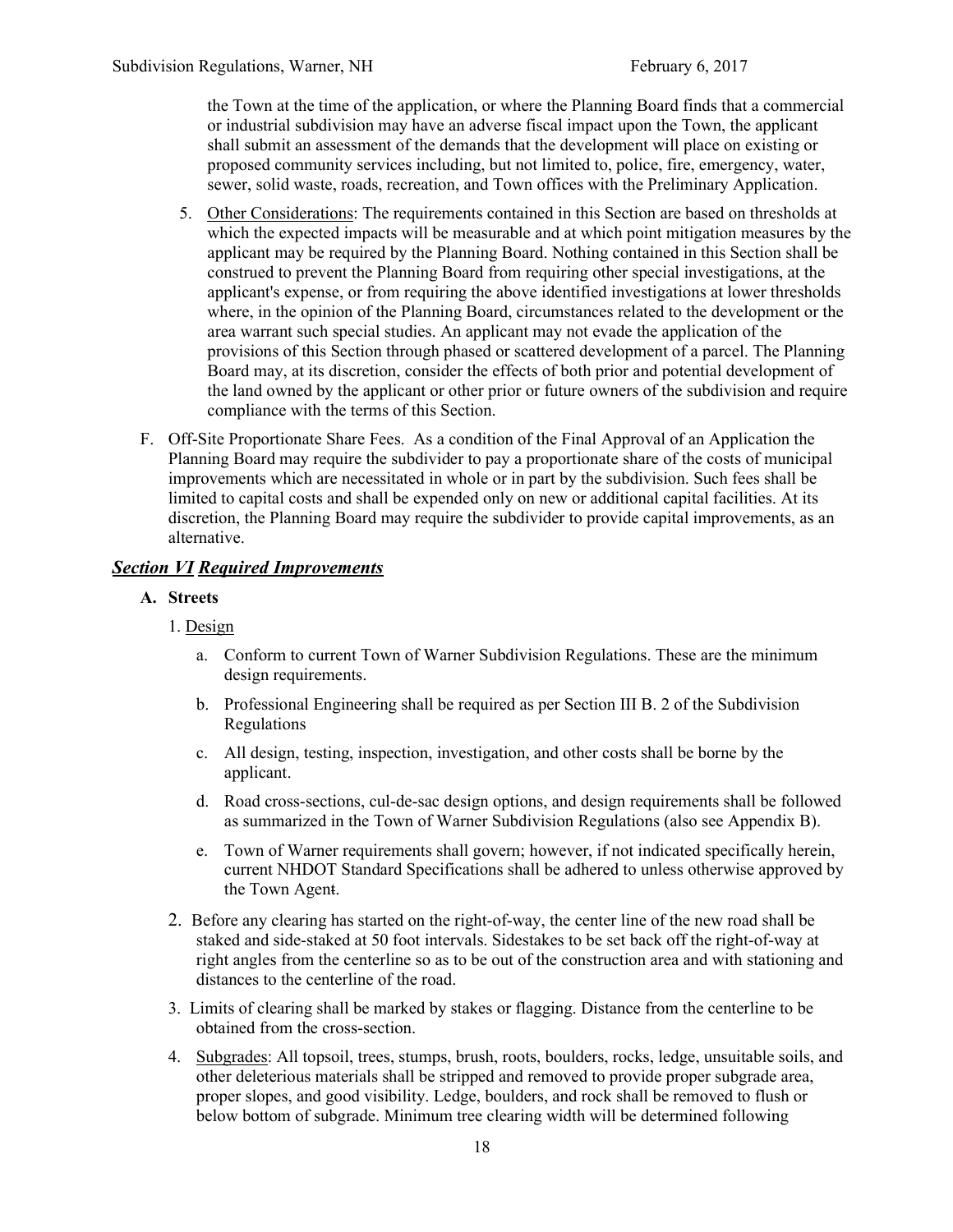consultation with the Town Agent. The subgrade shall be shaped as shown on the profile (see Appendix B). The subgrade soils shall be proofrolled with at least four passes of a vibratory drum roller in directions perpendicular to one another. Silty subgrades that are saturated or are observed to pump and weave during rolling shall be rolled statically. Unstable subgrade areas shall be undercut at least 12 inches, or to dry, competent soil, and replaced with bank run gravel (NH DOT Item 304.2) or crushed stone.

At the discretion of the Town Agent, geotextile separator fabric may be used to stabilize a subgrade. Compaction shall be provided by vibratory drum rollers.

- 5. Embankments: Embankments and raise-in-grade fills shall be constructed of suitable material placed in 12-inch (maximum) loose lifts for the full width of the roadway cross-section. Stumps, trees, organic topsoils, trash, refuse, and other unsuitable materials shall not be placed in the fill. The fill shall be compacted to a minimum of 95 percent of the material's maximum dry density as determined by ASTM D 1557 (modified proctor test) and confirmed by field density testing using ASTM D6938. Field density testing shall be performed by independent Testing Service. All testing reports shall be submitted to the Town Agent for review. All costs incurred for the performance of the testing program shall be the responsibility of the Developer/Contractor.
- 6. Slopes: The Town Agent, after consultation with the Applicants Engineer shall determine the grade of slopes and set-back of ledge faces. Stone, rip-rap, jute mat, mulch, or other appropriate material shall be used to control erosion.
- 7. Base and Subbase Course: The subbase course shall not be placed until the subgrade has been proofrolled and inspected by the Agent. Subbase materials shall be placed as close as practicable following proofrolling of the subgrade.

The Sub-base course shall consist of at least 18 inches of bank- run gravel (NHDOT Item #304.2) placed in 12-inch maximum loose lifts. Subbase course materials shall be compacted to at least 95 percent of the material's maximum dry density as determined by ASTM D 1557 (modified proctor test) and confirmed in the field with testing in accordance with ASTM D 6938.

The base course shall consist of at least 12 inches of crushed gravel (NHDOT Item #304.3) placed in 12-inch maximum loose lifts. Base course materials shall be compacted to at least 95 percent of the material's maximum dry density as determined by ASTM D 1557 (modified proctor test) and confirmed in the field with testing in accordance with ASTM D 6938.

- 8. Hot Bituminous Asphalt Pavement: Streets shall be paved with a minimum of 3 inches of hot mix asphalt.
	- a. The lower course of asphalt pavement shall be the binder course composed of at least 2 inches (after compaction) of NHDOT Type "¾ inch".
	- b. The upper course of asphalt pavement shall be the surface course composed of at least 1 inch (after compaction) of NHDOT Type "1/2 inch".
	- c. A 4-inch heavy-duty pavement (1.5 inches of surface course underlain by 2.5 inches of binder course) should be considered where heavy commercial traffic is expected.
	- d. All utility trenching in existing paving shall be backfilled with appropriate backfill gravels with compaction. Pavement patching shall have edges sawcut, edges covered with liquid asphalt emulsion, and a full depth patch installed. Complete removal and installation of another patch may be required at the discretion of the Town Agent. Final approval must be given in writing by the Town Agent.
- 9. Shoulders and Slopes: Shoulders and slopes shall be constructed in the same manner as described above as noted on the typical cross sections or as directed by the Town Agent. On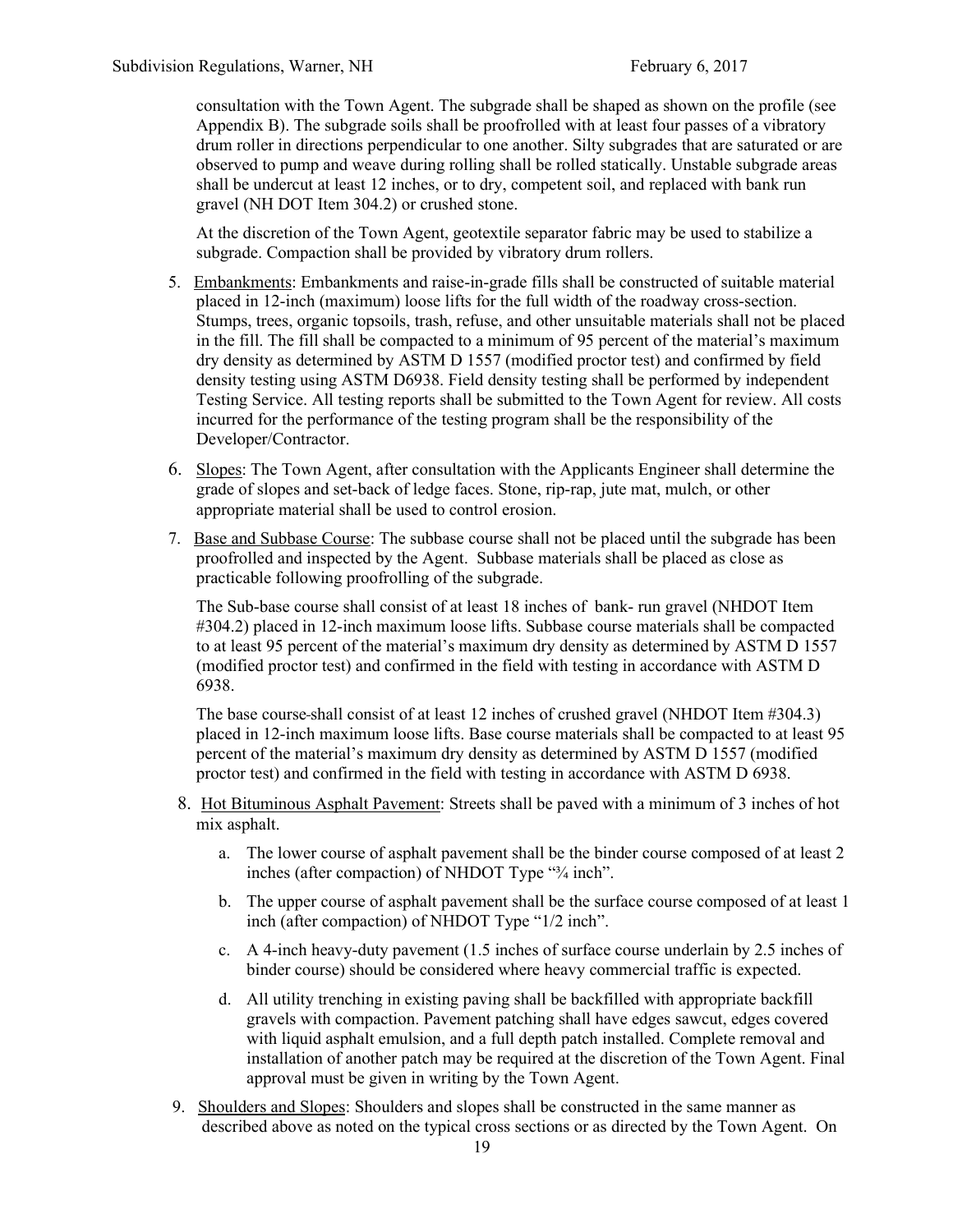all the road sections the minimum depth of drainage swale on both sides is three feet below the top of finish Surface Treatment or as agreed to in consultation between the Applicant's Engineer and the Town Agent.

- 10. Roadway Width: Centerlines of roadways shall coincide with centerlines of street rights-ofway and shall have the dimensions shown in Appendix B. All travel surfaces shall have a minimum of 24 feet of travel surface with 3 feet of gravel shoulders.
- 11. Curb: Where used for sidewalks, curb shall be 5 inch by 17 inch vertical granite. Where used to direct storm water flow and at intersection's radius curves, 4 inch by 11 inch sloped granite curb may be used in lieu of vertical granite curb. Concrete can be substituted for asphalt when creating a curb patch.
- 12. Sidewalks:
	- a. Sidewalks shall be constructed with similar preparation to street construction. Subbase gravel shall be 12 inches minimum of bankrun gravel (NHDOT Item 304.2). Base course gravels shall be a minimum of 4 inches of crushed gravel (NHDOT Item 304.3). All compaction criteria used in street construction apply.
	- b. Sidewalk surface shall be 2 inches minimum hot bituminous asphalt (NHDOT Type  $\frac{1}{2}$ ) inch), 4 inches of reinforced concrete 4500 psi with 6x6 2.9x2.9 wire mesh, or pavers set on 1 inch of stone dust.
	- c. Provide ADA compliance curb-cuts and warning surfaces as required. Provide proper pitch to sidewalk for ADA compliance.
	- d. See typical sidewalk cross section in Appendix B.
- 13. Guardrail: Guard rails shall be required to comply with NHDOT slope requirements; or where the slopes are excessive in the opinion of the Public Works Director after consultation with the Engineer.
- 14. Traffic control: Traffic control signage, cross walks, painted striping, and painted symbols shall be provided.
- 15. Electric, telephone, cable TV, internet, and similar systems are encouraged to be installed underground in accordance with the Town of Warner building code.

#### **B. Drainage**

- 1. Underdrains : Underdrains shall be installed where the character and composition of the soil in the roadbed and other areas of the subdivision render such installation necessary in the opinion of the Town Agent. These underdrains shall consist of perforated Schedule 40 PVC pipe of a minimum six (6) inches in diameter enclosed in the center of 24" of  $\frac{3}{4}$  inch crushed stone all wrapped in filter fabric and laid in the bottom of a trench at such depth and width as may be necessary to promote gravity flow. The trench shall be filled with clean bank run gravel, or equivalent material approved by the Town Agent.
- 2. Storm drains, culverts catch basins: Storm drains, culverts and related installations, including catch basins and drop inlets, shall be installed within or without the subdivision as appropriate to permit unimpeded flow of all natural water courses, to insure adequate drainage of all low points along streets, and to intercept storm water runoff along streets at intervals reasonably related to the extent and grade of area drained. (Where required, catch basins may be on both sides of the roadway on continuous grade at intervals of approximately 300 feet.) Drainage improvements shall meet the specification of AASHTO (American Association of State Highway Transportation Officials) in regard to material and strength requirements. Catch basins and drop inlets shall be equal to New Hampshire Standard Type A or equivalent approved by the Town Agent. Load capacity shall be per NHDOT standards.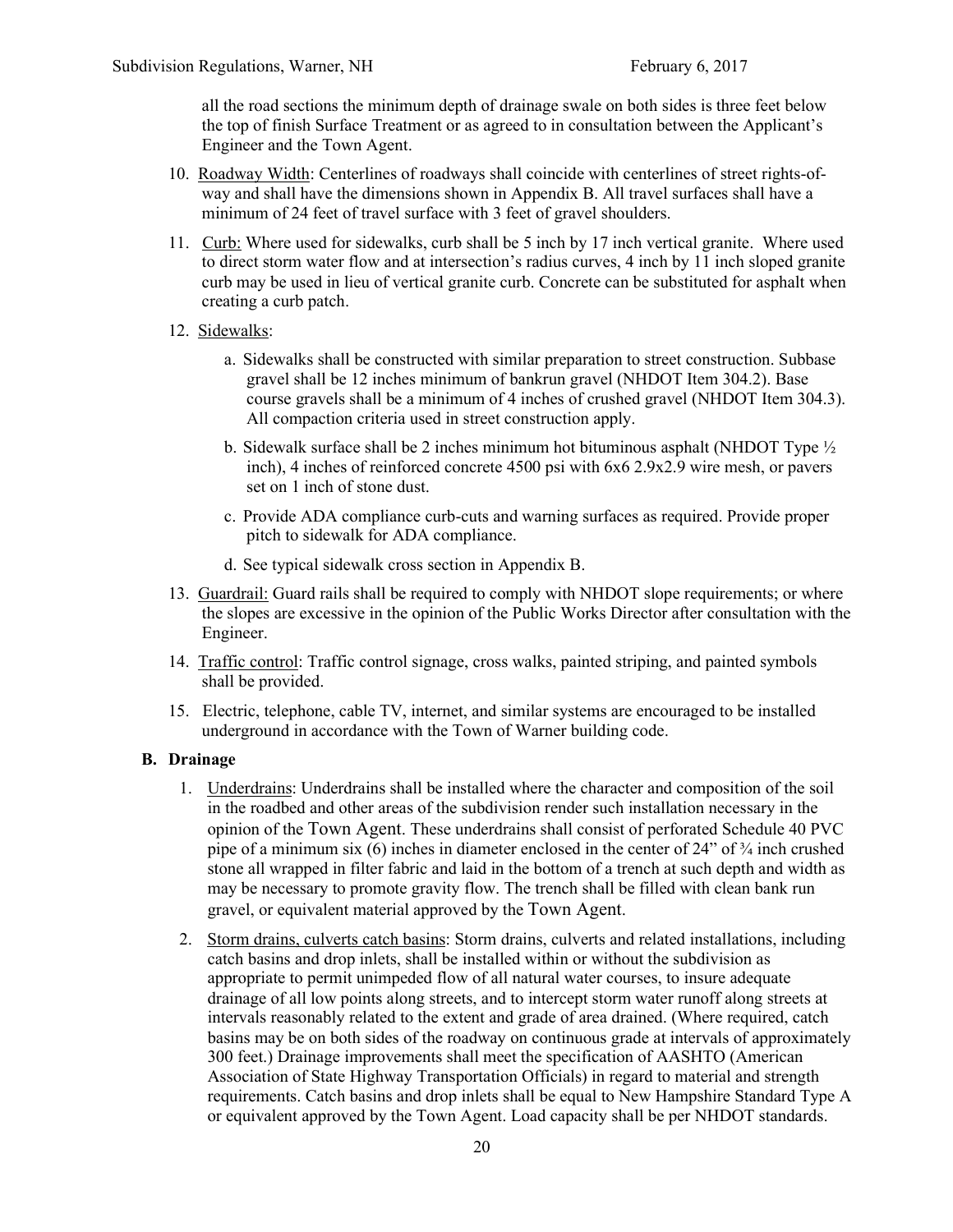Storm sewer pipes shall be a minimum 15" diameter reinforced concrete or plastic, and culverts shall be a minimum of 15" diameter reinforced concrete, bituminous coated corrugated galvanized steel, or plastic and shall have adequate cover over all pipes unless otherwise approved by the Town Agent. Headwalls on inlets and outlets shall be either of concrete or rubble masonry.

- 3. All culvert work shall have adequate drainage ditches to and from culverts with concrete or rubble masonry headwalls. Drainage ditches shall be lined with grass or rip-rap. All driveways shall have culverts unless waiver granted by the Town Agent.
- 4. Erosion protection: Erosion control stone shall be provided in ditches where soil or velocity conditions warrant protection from erosion as determined by the Town Agent. Stone rip-rap, jute matting, mulch, or other appropriate materials shall be used to control erosion of slopes.
- 5. Any condition that is found unsatisfactory shall be resolved to the satisfaction of the Town Agent.

#### **C. Topsoil and Seeding**:

Topsoil moved during the course of construction shall be redistributed to provide at least four (4) inches (measured after consolidation) of cover to all areas of the subdivision and shall be stabilized by seeding and mulching or planting. No topsoil shall be removed from the subdivision site, unless specifically authorized by the Planning Board.

Topsoil shall be limed, fertilized, seeded, and mulched. Scarify and reseed until full healthy grass is accepted by the Town Agent.

#### **D. Monuments**

Monuments shall be set on the right-of-way lines, at the beginning and end of the project, beginning and end of curves, angle points, and on tangents with a maximum distance between bounds of 500 feet. Such bounds to be stone (or reinforced concrete) 4" x 4" x 36" long. Concrete monuments shall be reinforced with steel rods. A magnetic rod or other suitable metal device shall be placed adjacent to any stone monument to allow for recovery. The bound shall be flush with finished grade in lawn areas and 4" above grade in wooded or undeveloped areas. No permanent monuments shall be set until all road construction which would disturb or destroy the monuments is completed. Bounds shall be set by a registered professional engineer or land surveyor. Similar monuments shall be installed on all front lot corners at the right-of-way line and shall be installed upon the completion of the road construction but prior to the issuance of any Building Permits. The front lot corners for lots fronting on existing streets shall also be marked with similar monuments, at the right-of-way line. All rear lot corners shall be marked with permanent objects, i.e, iron pins, monuments, etc. Other proposed monuments may be considered and accepted by the Planning Board when conditions warrant. Monuments shall be installed before the final plat is signed by the Planning Board.

#### **E. Water and Sewer Facilities**

- 1. If the development is within Precinct boundaries, the applicant must seek the approval of the Warner Village Water District to connect to the water system. If approved for connection, the development shall comply with the Village Water District standards.
- 2. Common systems: Such systems proposed by a subdivider shall be of sufficient capacity to serve the subdivision and shall be designed and constructed for incorporation into the future town or precinct systems. All such facilities shall meet the requirements of and be approved by, the NH Department of Environmental Services, local and county health and public works agencies, and/or other public body having jurisdiction, and shall be accepted by the Selectmen.
	- a. Site plans to include: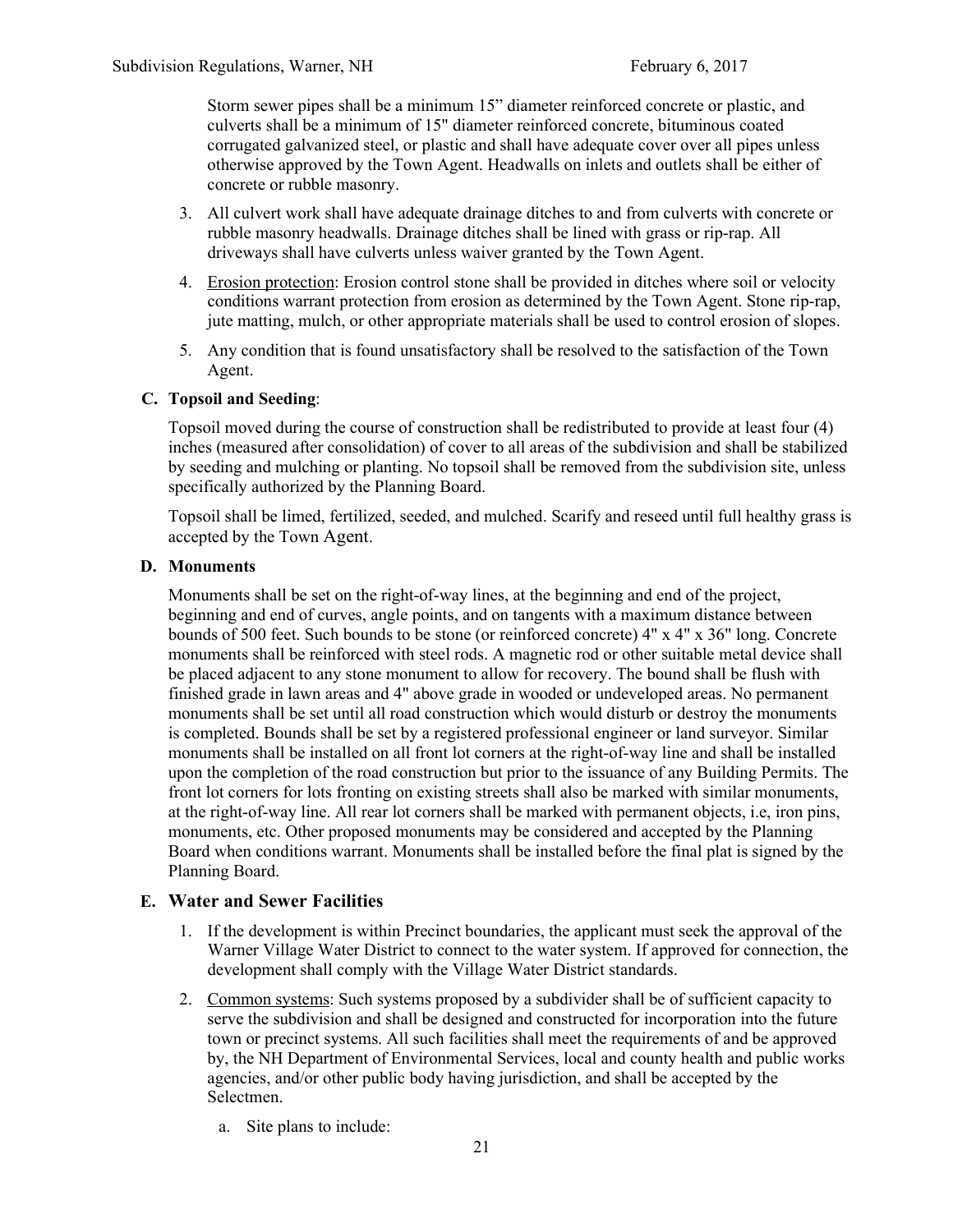- (1). Five (5) foot contour intervals
- (2). Well site with protective radius according to State standard.
- (3). All lots numbered.
- (4). Distribution system with water line sizes, pipe material, buried depth of piping, all valving and hydrant locations.
- (5). Indicate type of establishment; mobile home park, apartment buildings, etc.
- b. Complete quality analysis for the well water as conducted by the State Water Testing Laboratory within the past six (6) months.
- c. Continuous 48-hour yield test log of the well showing water level and rate of pumping at one hour intervals.
- d. Schematic drawing of pumphouse piping.
- e. Detailed elevation of pumphouse facilities.
- f. Detailed elevations of well design.
- g. Storage facilities to be provided.
- h. Characteristic curve for all pumps-well and booster.
- i. The proposed water systems must meet all the requirements of the Department of Environmental Services (DES) at the date plans are presented to and accepted by the Planning Board.
- j. Show that new and replacement water and sewer systems including on site and common systems be located, designed and constructed to minimize infiltration and avoid impairment when locations fall within 500 feet of a Flood Zone.
- 3. Individual Service : Individual wells and subsurface disposal facilities shall in all respects comply with all applicable local, county and/or state requirements including those of the Department of Environmental Services (DES). In areas not currently served by common sewer systems, it shall be the responsibility of the subdivider to provide adequate information to the installation and operation of an individual sewerage disposal system (septic tank and drain field). The subdivider shall be required to provide the necessary equipment and labor for the making of these tests, required by local, county, and/or state authorities having jurisdiction.
	- a. Show that new and replacement water and sewer systems including on site and common systems be located, designed and constructed to minimize infiltration and avoid impairment when locations fall within 500 feet of a Flood Zone.

#### **F. Time Limit to Complete**

Consistent with RSA 674:39 as a condition of approval, the Planning Board shall state time periods for work to proceed on the development. The Planning Board shall allow for no less than 24 months for the commencement of active and substantial development or building, and if that threshold is met, then the board shall allow no less than five years for substantial completion of improvements shown on the approved subdivision plan. Developments meeting these threshold requirements shall not be subject to amendments to the zoning ordinance or to these regulations. The Planning Board may also establish a time limit for completion of a project, which shall be no less than five years, after which the Planning Board's approval will expire. To the extent that the Planning Board calls a bond or other security for such improvements and the funds are paid to the Town, substantial completion of the improvements in the subdivision shall be deemed to have occurred.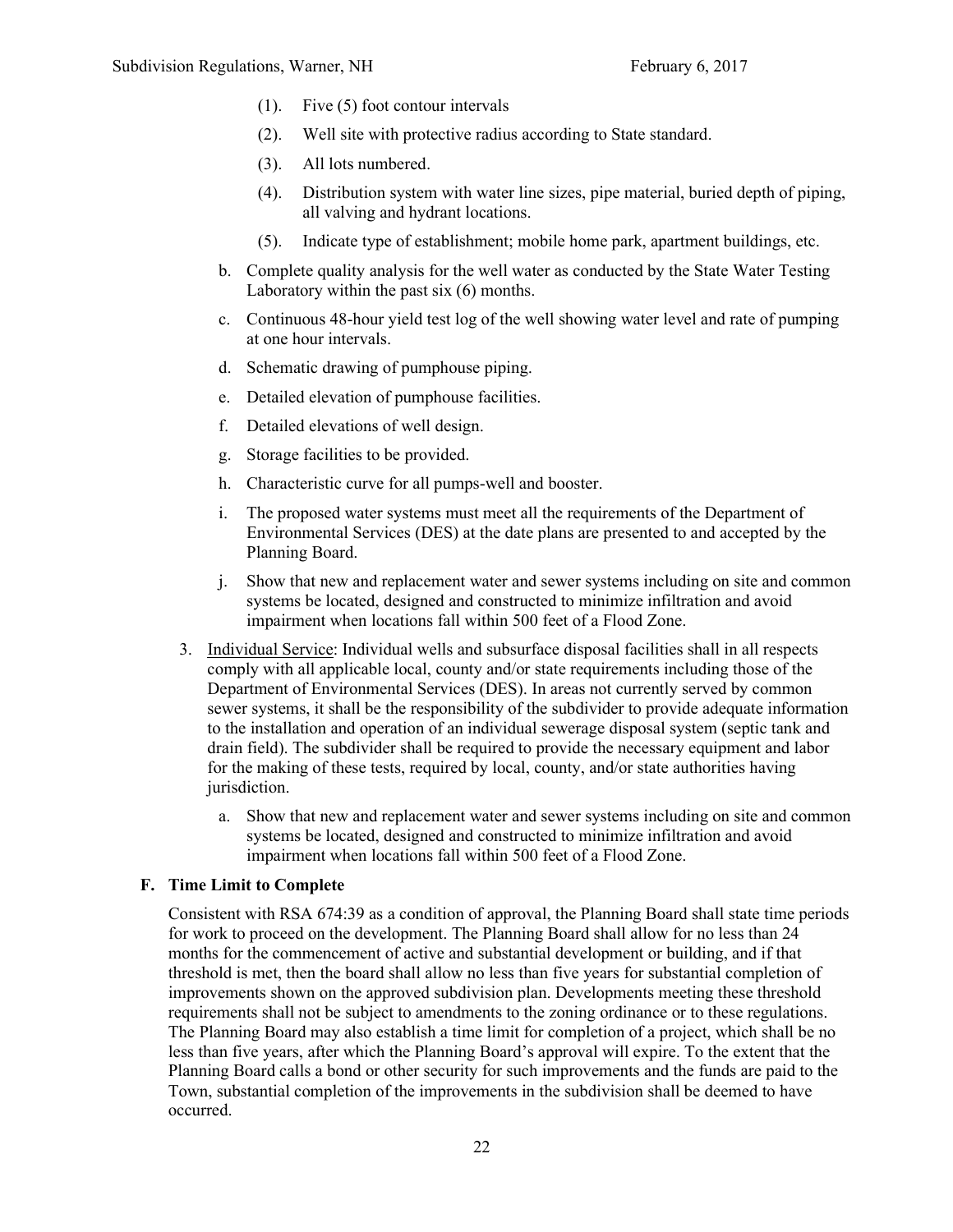#### *Section VII Design Standards*

The subdivision plat shall conform to the design standards set forth herein to encourage good development patterns within the Town. Whether either or both an official map or comprehensive plan has or have been adopted, the subdivision shall conform thereto with respect to streets, public open spaces and drainage ways.

#### **A. Streets**

- 1. General Design: All streets in the subdivision shall be designed to provide safe vehicular travel. Due consideration shall be also given to the attractiveness of the street layout in order to obtain an optimum livability and amenity of the subdivision. Provisions shall be made for the future extension of streets to adjoining unsubdivided property. Subdivisions that adjoin or include existing streets that do not conform to the width shown on the comprehensive plan or official maps or the street width requirements of these regulations shall dedicate the differential width along either or both sides of said existing streets in accordance with Section IV.A.10. If the subdivision is along one side only, one-half (1/2) of the differential width shall be dedicated. Setbacks shall be measured from the new or future right of way line.
- 2. Naming: No street shall have a name which duplicates or which is substantially similar to the name of an existing street. The continuation of an existing street, however, shall have the same name. Proposed street names shall be submitted to the Board of Selectmen for review and approval. Submittals shall be on the form and in the manner prescribed by the Selectmen. All street signs shall conform to current Local, State, and Federal Standards.
- 3. Cross-Section: Street right-of-way width shall be as follows:

| <b>Type of Street</b> | Minimum (ft) |
|-----------------------|--------------|
| Collector (Class B)   | 70           |
| Local (Class C)       | 60           |

Right-of-way widths and other applicable cross-sectional standards are shown in Appendix B.

4. Alignment: Street jogs at intersections shall have a minimum centerline offset of one hundred twenty-five (125) feet. The minimum centerline radii of curved streets shall be as follows:

| <b>Type</b>         | <b>Distance</b> |
|---------------------|-----------------|
| Collector (Class B) | $300$ feet      |
| Local (Class C)     | $150$ feet      |

All reversed curves on Class A and B streets shall be separated by a tangent at least one hundred (100) feet long. Streets shall be laid out so as to intersect as nearly as possible at right angles. No street shall intersect any other street at less than seventy-five (75) degrees.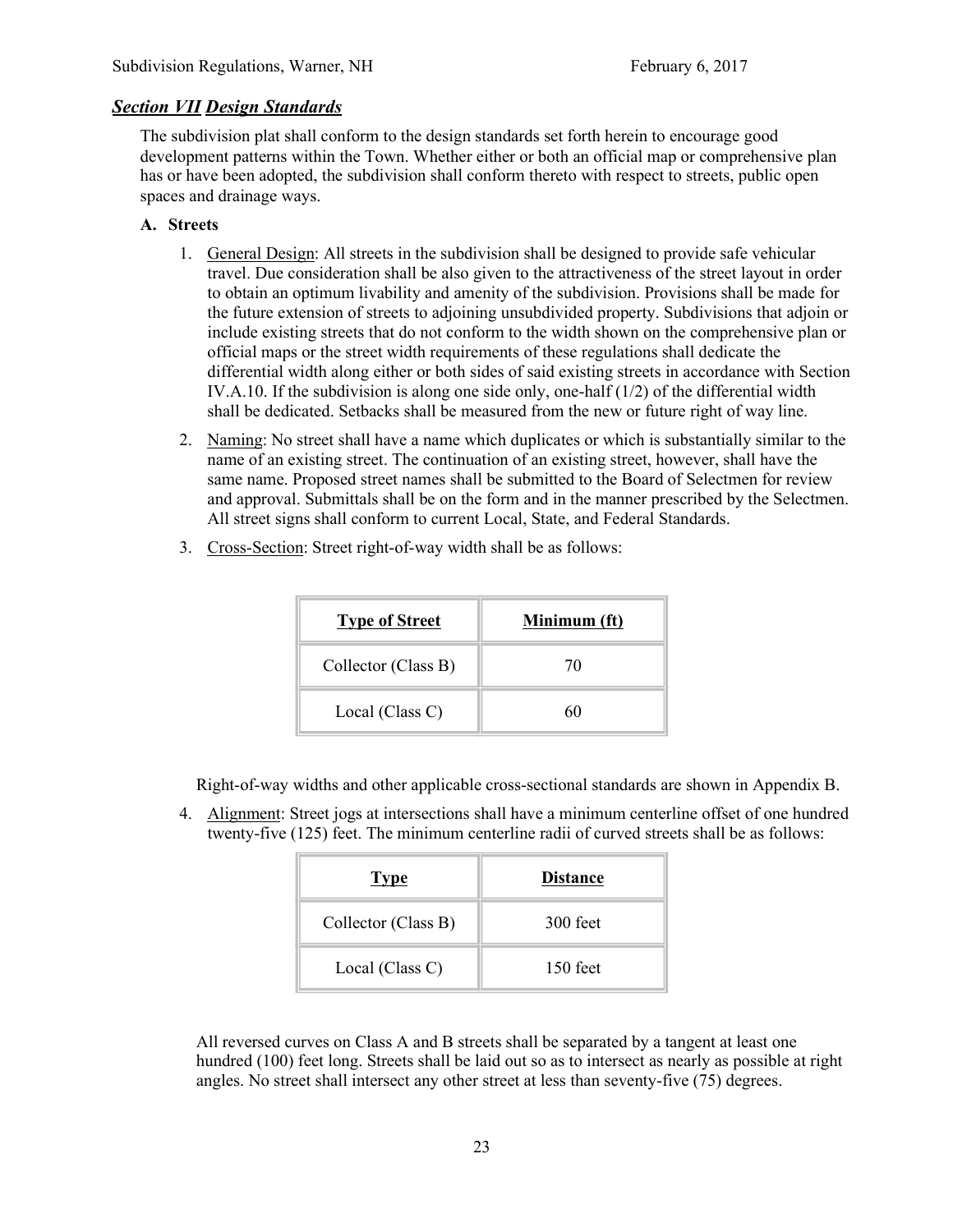5. Design of intersection roadway surfaces : Intersecting roadway pavements shall have a paved transitional area at all corners to accommodate turning movements according to the following radii:

| From:   |     | <b>Class B</b> | <b>Class C</b> |
|---------|-----|----------------|----------------|
| Class B | To: | 30             | 30             |
| Class C |     | 30             | 30             |

For all intersections in commercial and industrial areas, this paved area shall have a minimum radius of fifty (50) feet.

Lot line corners shall be rounded at street intersections to be parallel to the intersection radii of the street surface.

6. Grade: The centerline grade for any street shall not be less than 0.5 percent. Maximum allowable centerline grades shall be as follows:

| <b>Type</b>         | <b>Percentage Grade</b> |
|---------------------|-------------------------|
| Collector (Class B) | 8%                      |
| Local (Class C)     | 10%                     |

All changes in grade exceeding 0.5 percent shall be connected by vertical curves of sufficient length to afford adequate sight distances, in the opinion of the Planning Board.

- 7. Dead end Streets: Dead end streets shall be provided with an approved type turnaround, as determined by the Planning Board. Design for the turn-arounds shall be as follows:
	- a. "Hammerhead" turnaround: The right-of-way width, per classification the roadway, shall be maintained to the end of the improvements and further, to the property line, if so ordered by the Planning Board. A "hammerhead" type turnaround shall be constructed at the end of the road. Said "hammerhead" to have the dimensions shown on the typicals.
	- b. The "ears" or "extensions" that form the "hammerhead" shall be deeded to the Town of Warner in the form of an Easement. The Easement shall stipulate that the Town has sole rights to use and maintain the area and that such Easement shall expire when those portions of the "hammerhead" are no longer needed. Those portions of the "hammerhead" no longer needed shall revert to owners of the abutting lots. For the purposes of frontage requirements only, that portion of a lot that would front on an extension of a street when the "hammerhead" is discontinued, or the width of the rightof-way for the "hammerhead", shall be counted and not the lines around the "hammerhead". This type of turnaround shall be used only when the possibility of extension is evident. (See Appendix B)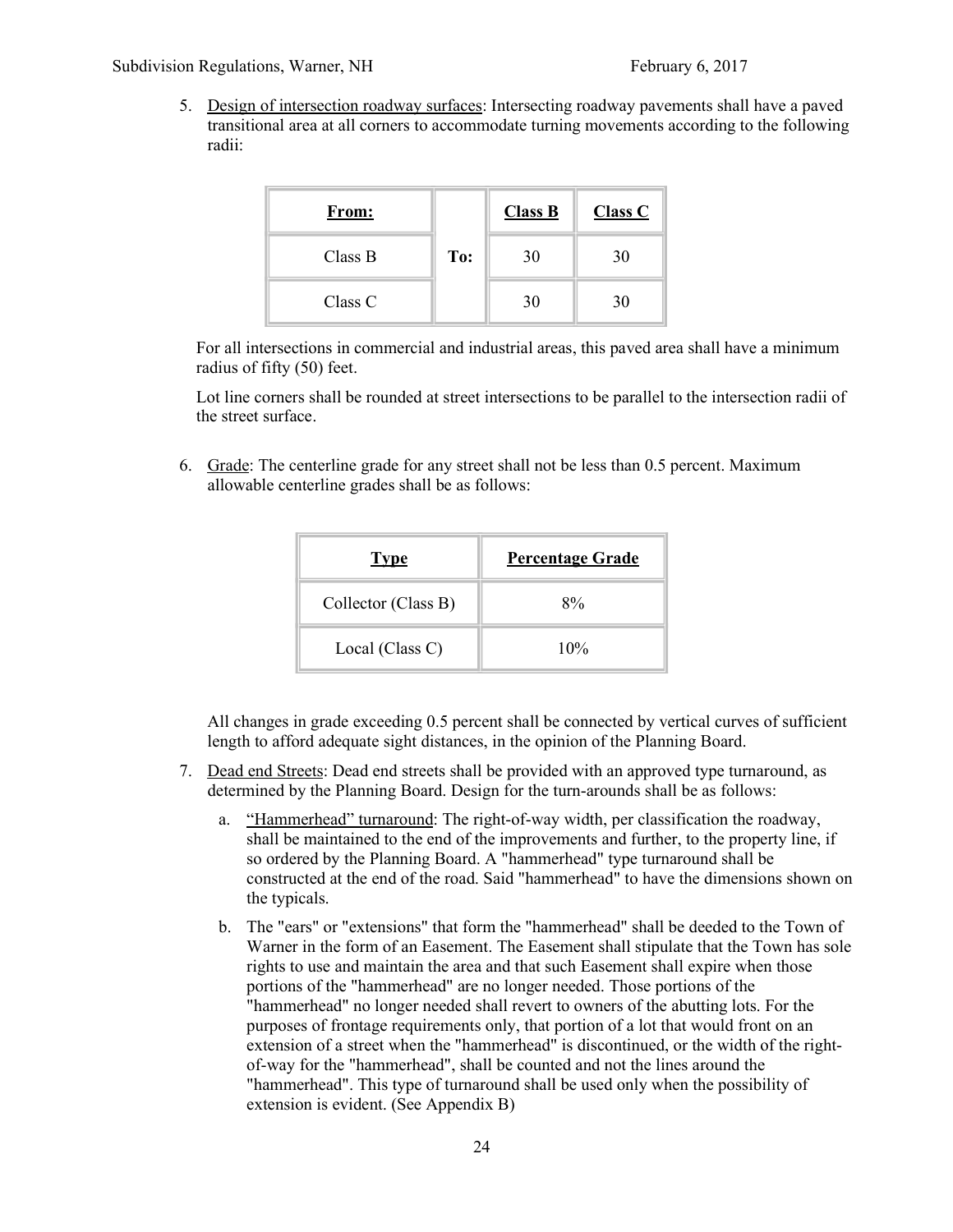Where a subdivider proposes to extend a street which currently ends in a hammerheadtype turnaround or other temporary deadend, it is the subdivider's responsibility to restore the temporary turnaround to through street standards. This includes, but is not limited to removing the "ears" or other maneuvering facilities where abutters desire and installing a suitable drainage system.

c. "Rounded" turnarounds: The right-of-way shall be flared to form a circular, or partially circular section of roadway for the ease of maintenance and travel. The radius of the centerline of the pavement around the turnaround shall be a minimum of 100 feet. The "tear drop" shape is preferred over the "P" or "lollipop" shape. Pavement widths shall be the same as for the road servicing the development as will all other improvements within the turnaround area. The deed to the Town for the roadway shall include all lands within the outermost dimensions of the turnaround area. All drainage, signs, and other improvements within the area of the turnaround shall be as per guidelines contained within these regulations for "Required Improvements". (See Appendix B)

Where a subdivider proposes to extend a street which currently ends in a permanent turnaround, it is the subdivider's responsibility to restore the turnaround to "through street" standards, including, but not limited to, removing unnecessary street surface and subsurface, replanting areas previously used for street, restoring lot access, installing drainage facilities, and necessary title and deed work, as directed by the Planning Board.

- d. General:
	- (1) Delineator posts or reflectors of a design approved by the Public Works Director, shall be furnished, located and installed as a part of the required improvements for all turnarounds.
	- (2) The roadways constructed within the turnaround areas, shall conform exactly with the design criteria contained in these Regulations.

#### **B. Blocks**

In general, block length shall not be less than 500 feet, nor greater than 1200 feet. In blocks over 1000 feet long, pedestrian crosswalks may be required in locations deemed necessary by the Planning Board.

#### **C. Lots**

- 1. Lot dimensions and area shall not be less than the requirements of the zoning ordinance, or as required by soil and/or topographic conditions.
- 2. Insofar as is practical, side lot lines should be at right angles to straight streets, and radial to curved streets.
- 3. Where extra width has been dedicated for widening of existing streets, lots shall begin at such extra width line, and all setbacks shall be measured from such line.
- 4. Where there is a question as to the suitability of a lot or lots for its or their intended use due to the presence of such factors as rock formations, steep slopes, unusual surface configurations, tendency to periodic flooding, poor drainage, unsuitable soil or soils, and inadequate capacity for sanitary sewer disposal, the Planning Board may withhold approval of such lot or lots.
- 5. Lots shall be graded in such a manner so as to prevent the collection of water at low points thereon.
- 6. Any land designated as Flood Zone or shown to be bog, marsh, swamp area, area of high water table or any similar situation, shall not be counted toward the required minimum buildable lot requirement, but shall be allowed to be added to lots if the Public Welfare and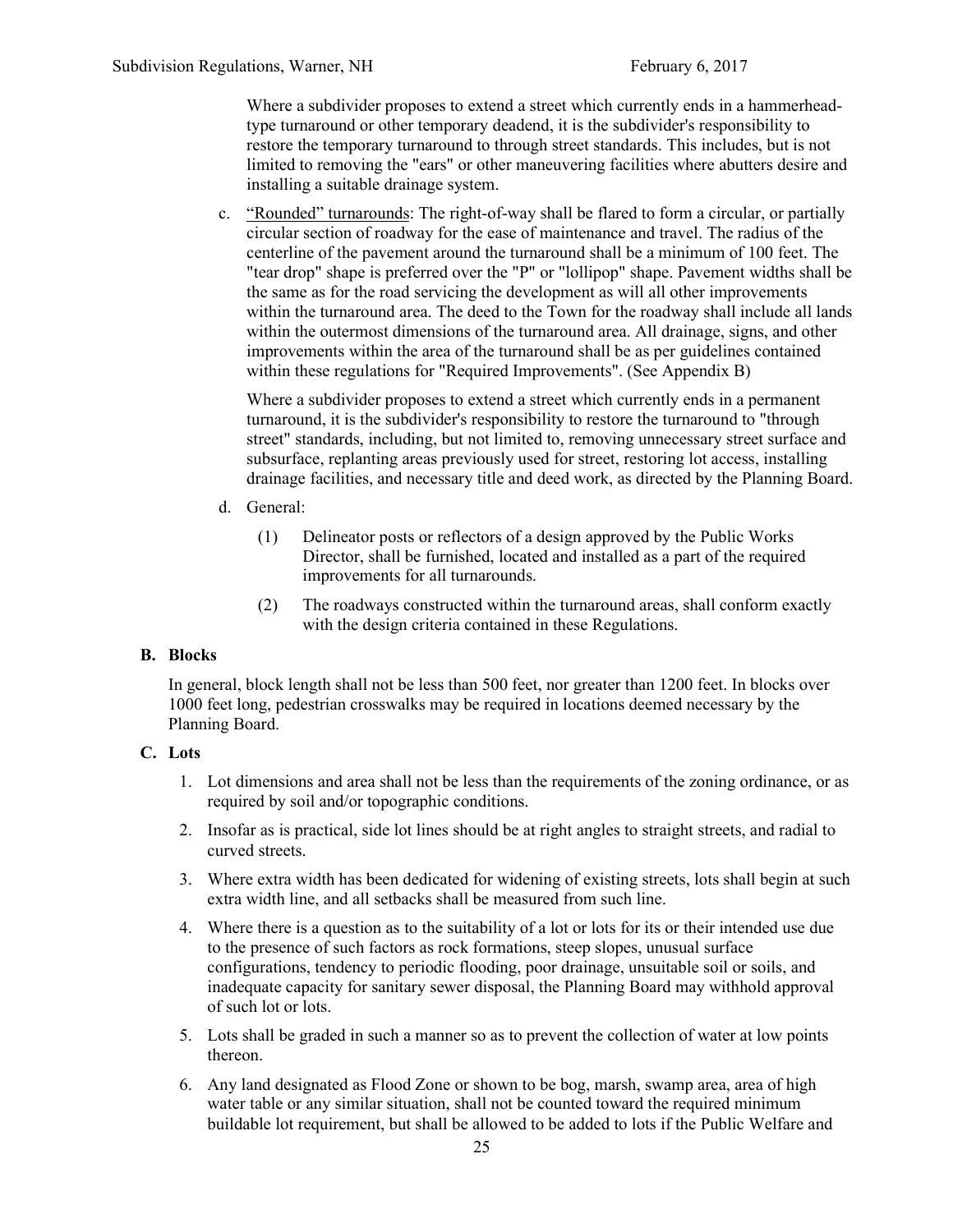safety is protected. Any soils listed by the Department of Environmental Services (DES) as Group 5 or 6, in addition to the above conditions, shall not be counted towards the minimum buildable lot requirement.

#### **D. Easements**

- 1. Easements for utilities across lots or centered on rear or side lot lines shall be provided where necessary and shall be at least twenty (20) feet wide.
- 2. Where a subdivision is traversed by a water course, drainage way, channel or stream, the Planning Board may require that there be provided a storm water easement or drainage rightof-way of adequate width to conform substantially to the high water lines of such water courses, drainage way, channel or stream, and provide for construction of other necessary facilities.
- **E. Subdivisions Subject to Article XIV of the Warner Zoning Ordinance ("Open Space Development").** The common open space in any subdivision developed under Article XIV of the Warner Zoning Ordinance shall meet the following standards:
	- 1. The location of common open space shall be consistent with the objectives of the Warner Master Plan.
	- 2. All common open space areas shall be part of a larger continuous and integrated open space system within the parcel being developed.
	- 3. Developable building lots shall be grouped in contiguous areas sharing common boundaries, and shall not be scattered throughout the subdivision. (See Appendix C)
	- 4. The location of developable lots and common open space shall take advantage of natural features of the landscape, and minimize the required construction of new roads and/or common driveways, as consistent with the purpose and goals of Article XIV of the Zoning Ordinance.
	- 5. Common open space shall protect site features that have particular value in the context of preserving Warner's historic heritage and rural character, in compliance with the intent of this ordinance and the goals laid out in Warner's Master Plan. These features include, but may not be limited to:
		- a. Existing fields that are used for pasturage, production of hay and/or other crops, and other agricultural purposes.
		- b. Cellar holes, foundations, and other sites of historic value.
		- c. Environmental or wildlife corridors, important wildlife habitat (such as deer yards), isolated natural resource areas, or other areas of environmental significance that may be identified by the Warner Conservation Commission, New Hampshire Natural Heritage Inventory, or other competent authorities.
	- 6. Common open space shall generally be maintained in its natural condition, but may continue to be managed in accordance with historic land uses, including, for example:
		- a. Management for timber production;
		- b. Production of hay and other crops;
		- c. Pasturage.

In addition, activities may be undertaken to improve or restore the overall condition and natural processes on the open space, including, for example: woodland management; reforestation; meadow or wetland management; streambank protection.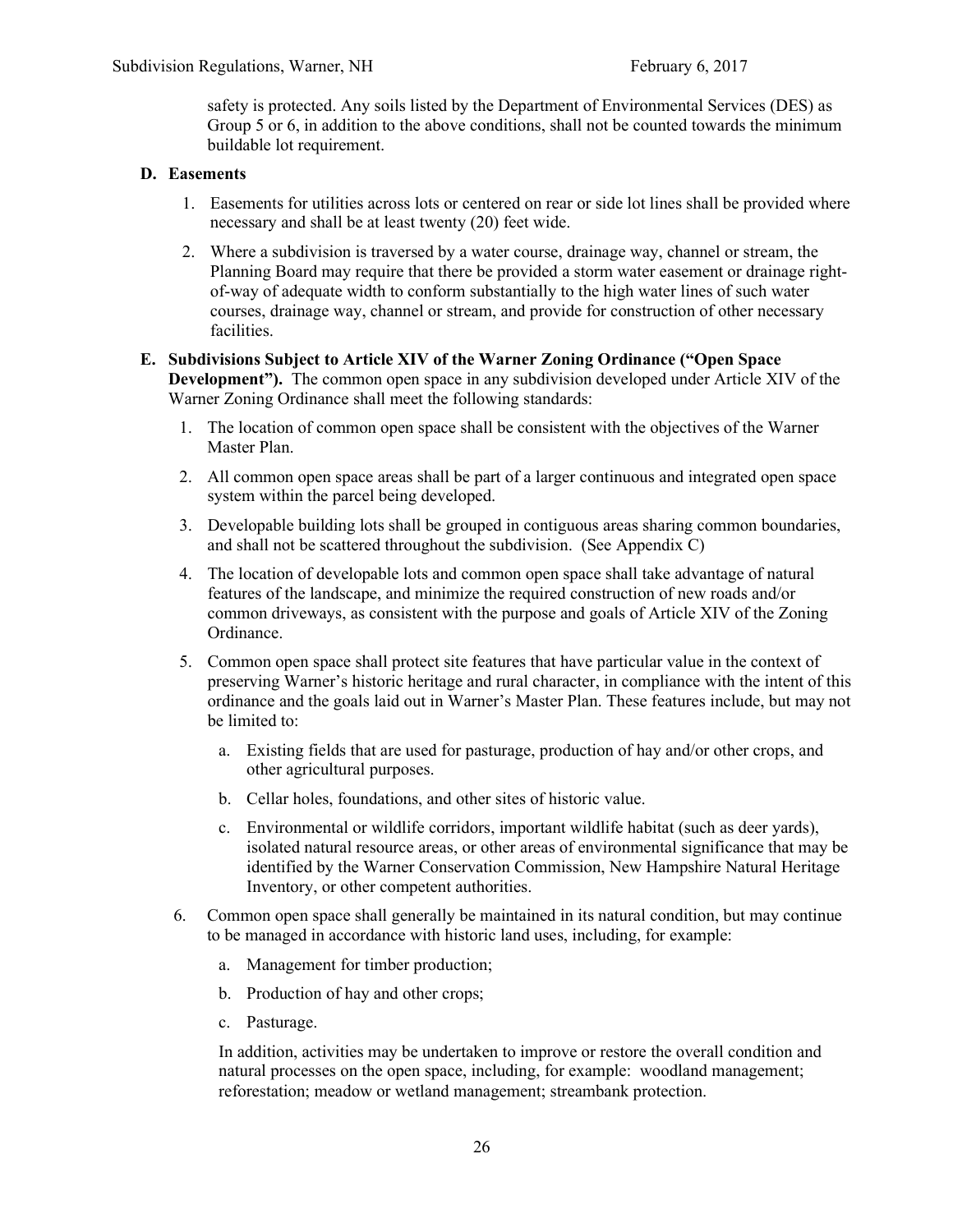- 7. The common open space shall wherever possible connect or provide avenues of connection to other open space areas on adjacent land, including areas preserved by easement, town or state ownership, or other restriction on future development.
- 8. Common open space shall be laid out in a manner that assures the availability of access to the common open space by all who are entitled to such access.
- 9. No area of common open space shall be less than 30 feet in its smallest linear dimension or less than 10,000 square feet in area. Open space not meeting this standard shall not be counted toward the total required percentage of common open space as specified in Article XIV of the Zoning Ordinance. (See Appendix C)
- 10. Common open space shall be distributed throughout the subdivision to serve and enhance all dwelling units and groups of dwelling units.

#### *Section VIII Inspections and Performance Guarantee*

#### **A. Performance and Inspection of Work**

- 1. The Planning Board, with input from the Town Agent and/or Compliance Officer will be the Town's representative during the construction of required improvements. He or she shall at all times have access to the site when the work is in preparation and progress. He or she will make periodic visits to the site to familiarize him/herself generally with the progress and quality of the work and to determine in general if the work is proceeding in accordance with the requirements of these Regulations. The subdivider shall provide the Planning Board in advance with a schedule of work to be performed outside of the Planning Boards normal office hours and give the Planning Board timely notice of the completion of each major stage in the construction of any required improvement so that the Planning Board may inspect the work so completed prior to the covering thereof, and the Planning Board shall make all such inspections with reasonable promptness so as to cause no delay in the work. In particular, the subdivider shall in the case of streets, give timely notice to the Planning Board of the completion of subgrades, drainage, base course, and base and final surfacing.
- 2. All work necessary for the construction of required improvements and the repair of damage to existing public improvements shall conform to the requirements of these regulations. Such work shall be performed in a good and workmanlike manner, and shall be free from faults and defects. All materials incorporated in such construction shall conform to the requirements of these regulations and shall be of good quality. Any work or materials not conforming to the foregoing standards may be considered defective and rejected by the Planning Board. All work and materials rejected by the Planning Board as defective shall be removed and corrected by the subdivider. All work shall be completed within the time limits, if any, specified by the Planning Board, but in the absence of such specified limits no later than three (3) years from the date of the approval of the Final Plat.
- 3. The subdivider shall give the Planning Board notice when any required improvement is completed and ready for final inspection. Planning Board or its agent will promptly make such inspection and, when he/she finds that the particular improvement has been fully completed in accordance with the requirements of these Regulations, he/she shall approve the same in writing. Such approval, in the case of a street, shall not constitute the legal acceptance of the street by the Town nor shall it modify in any way the requirements of law for the acceptance of streets by the Town.
- 4. The subdivider shall promptly remedy any defects in any required improvement due to faulty workmanship or materials.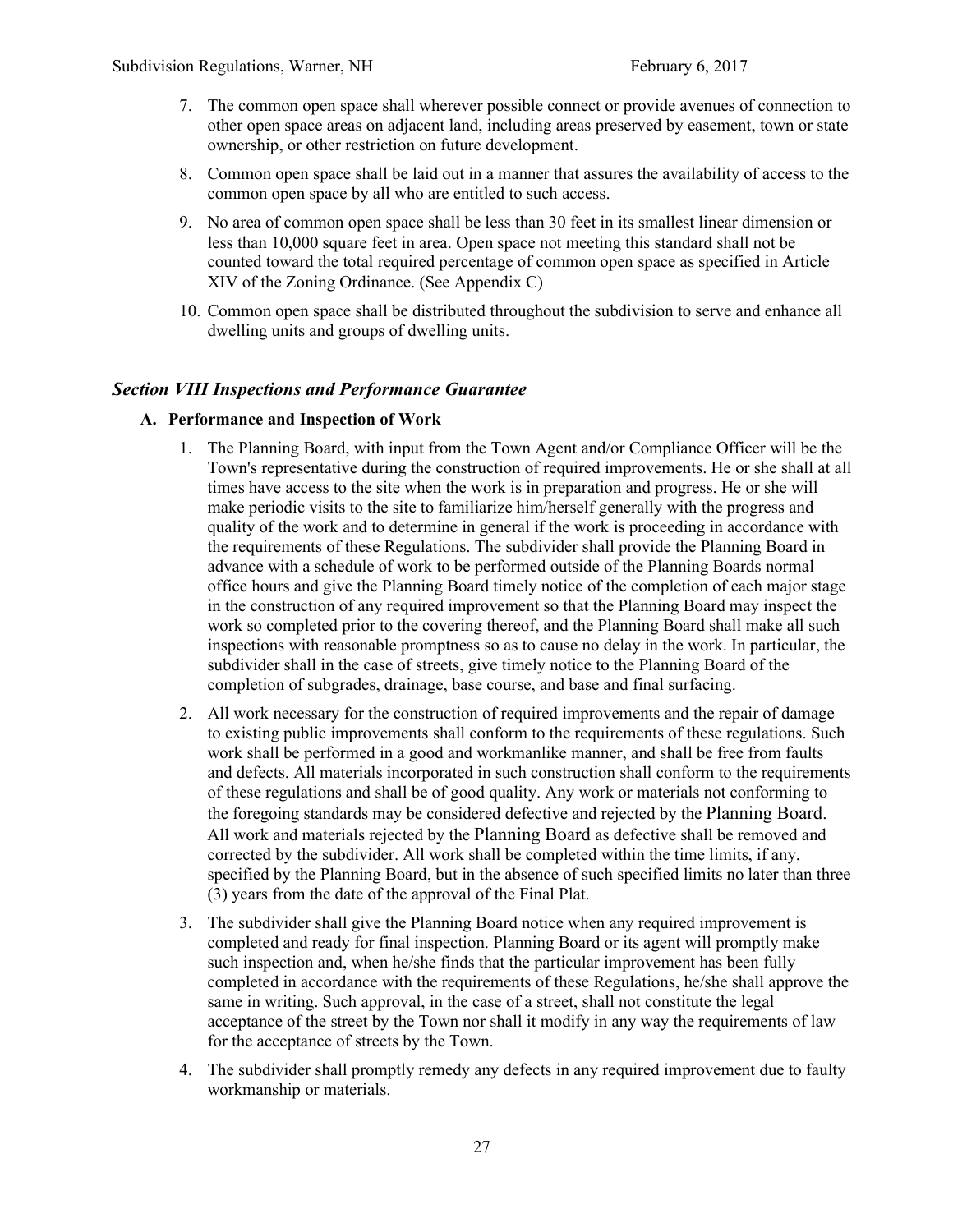- 5. Notwithstanding the on-site observations and inspections and any approvals of required improvements issued by the Planning Board or its agent, the subdivider shall be and remain fully responsible for the performance of the construction work in accordance with the requirements of these regulations and the Planning Board or its agent shall have no responsibility for the failure of the subdivider to carry out the work as required herein.
- 6. The subdivider shall upon demand, promptly reimburse the Town for the expense of all inspection work performed by the Planning Board or its agent outside of normal working hours pursuant to the provisions of subparagraphs 2 and 3 of this Paragraph A, Section VIII. In the case of a Major Subdivision, the subdivider shall file with the Town a cash deposit of such amount as the Planning Board may reasonably require as security for such reimbursement, and if the subdivider fails to make reimbursement as and when required hereunder the Town may appropriate such cash deposit as necessary to affect reimbursement.

#### **B. Performance Guarantee**

- 1. Estimate of Cost: Prior to the submission of the Final Plat to the Board, the subdivider or owner shall submit to the Planning Board or its agent for their approval an estimate of the cost of construction of all improvements which will be required as a condition of final approval up to the standards set forth in these regulations. Also include an estimate of any damage to any existing public improvements caused in the course of the work performed in the development of the subdivision.
- 2. Posting of Performance Guarantee: As a condition of the approval of a Final Plat by the Planning Board the subdivider shall provide the Town with a Performance Guarantee to assure the Town of the completion of improvements required under these Regulations and repair of potential damage to existing public improvements. The Performance Guarantee shall be posted and in full effect prior to any construction of any improvements. The Performance Guarantee shall be issued by a State of New Hampshire approved bonding company.
- 3. Amount: The Performance Guarantee shall be in an amount equal to one hundred and ten percent (110%) of the estimated cost of required improvements and potential damages to public improvements as determined by the Planning Board, and shall be upon conditions and in such form as the Planning Board may require. The Performance Guarantee shall be in the form of a bond issued by a surety company registered and licensed to do business in the State of New Hampshire, a Letter of Credit or other collateral or surety arrangement, all in form and substance satisfactory to the Planning Board, or a cash escrow, or a savings bank deposit book properly endorsed to the Town and deposited with it.
- 4. Term : The Performance Guarantee shall remain in full force and effect until the expiration of thirteen (13) months after the date of the approval by the Planning Board, of the completion of all required improvements and repair of all damages to public improvements in accordance with the provisions of these regulations, or thirteen (13) months after the date that all latent defects have been corrected by the subdivider and approved by the Planning Board, whichever is later. The Performance Guarantee shall be conditioned in part upon the faithful correction by the subdivider of any latent defects which appear within the period of one (1) year after the approval by the Planning Board of any required improvements as set forth in these regulations. In the case of a Letter of Credit, cash deposit or an assignment of a savings bank deposit book, the amount on deposit may be reduced by the Planning Board by resolution when portions of the required improvements have been installed, provided a sufficient amount not to exceed twenty-five percent (25%) of the total is retained to cover the correction of any latent defects which may appear within one (1) year following the approval by the Planning Board of any required improvements as set forth in these Regulations. A joint inspection for latent defects shall be made by the Planning Board, Town Agent and owner or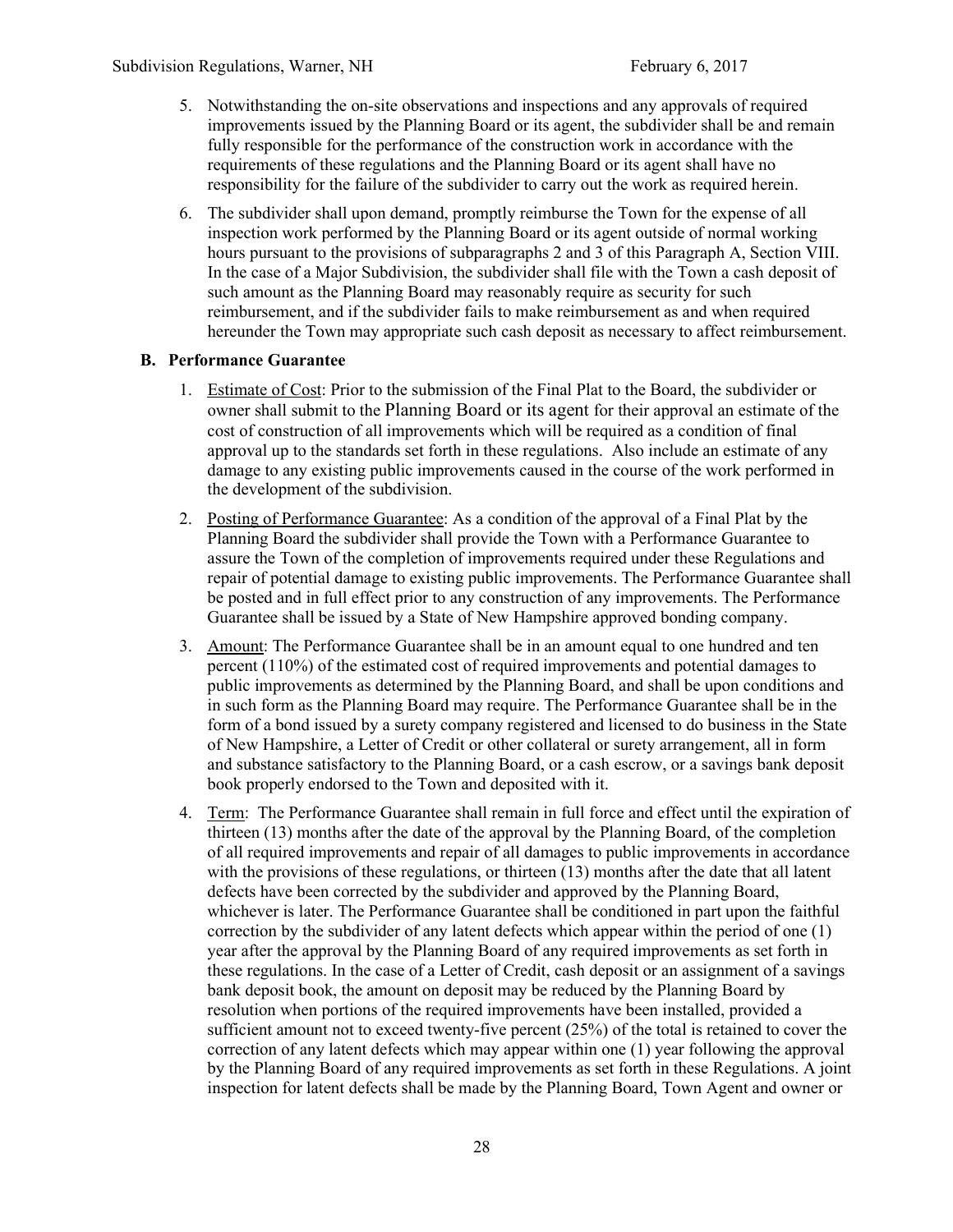subdivider not less than ten (10) months nor more than twelve (12) months following approval by the Planning Board and Town Agent.

5. Commencement of Work: After approval of the Final Plat but prior to the commencement of any such work, the applicant or owner shall:

Notify the Board of Selectmen and Planning Board, in writing of the date on which work or required improvements are to be commenced and the date by which work is to be completed in accordance any conditions imposed by the Planning Board and the provisions of these Regulations.

6. Default : If required improvements, repairs to public property, and public improvements have not been installed and completed in accordance with the requirements of these regulations or if any latent defect(s) in such improvements or repairs appear(ing) within a period of one  $(1)$ year after approval thereof by the Planning Board then and in that event any cash deposit or savings bank deposit may be used to complete the improvements or correct the latent defects. In the event the Performance Guarantee is in the form of a performance bond, Letter of Credit, cash escrow or other suretyship, the Town shall be entitled to exercise its rights under the appropriate documents to require the surety or issuer of the Letter of Credit to provide the Town with sufficient funds to complete such work.

## *Section IX Waivers*

Pursuant to RSA 674:36 II.N, the Planning Board may only grant a waiver if the boards finds, by majority vote that:

- 1. strict conformity would pose an unnecessary hardship to the applicant and waiver would not be contrary to the spirit and intent of the regulations; or
- 2. specific circumstances relative to the subdivision, or conditions of the land in such subdivision, indicate that the waiver will properly carry out the spirit and intent of the regulations.

All requests for waiver of any part of these regulations shall be in writing, stating the undue hardship or injustice strict application of these Regulations would impose on the Applicant. The basis for any waiver granted by the Planning Board shall be recorded in the minutes of the board.

## *Section X Amendments*

These regulations may be amended or rescinded by the Planning Board following public hearing in accordance with RSA 675:6. The Secretary of the Planning Board shall transmit a record of any changes so authorized to the Merrimack County Registrar of Deeds.

### *Section XI Appeals and Separability*

Pursuant to RSA 677:15, any persons aggrieved by any decision of the Planning Board concerning a plat or subdivision or building permit may present to the superior court a petition, duly verified, setting forth that such decision is illegal or unreasonable in whole or in part, specifying the grounds upon which the same is claimed to be illegal or unreasonable. Such petition shall be presented to the court within thirty (30) days after the filing of the decision in the office of the Planning Board.

If any provision of these regulations is held to be invalid by a court, such holding shall not invalidate any other provision herein.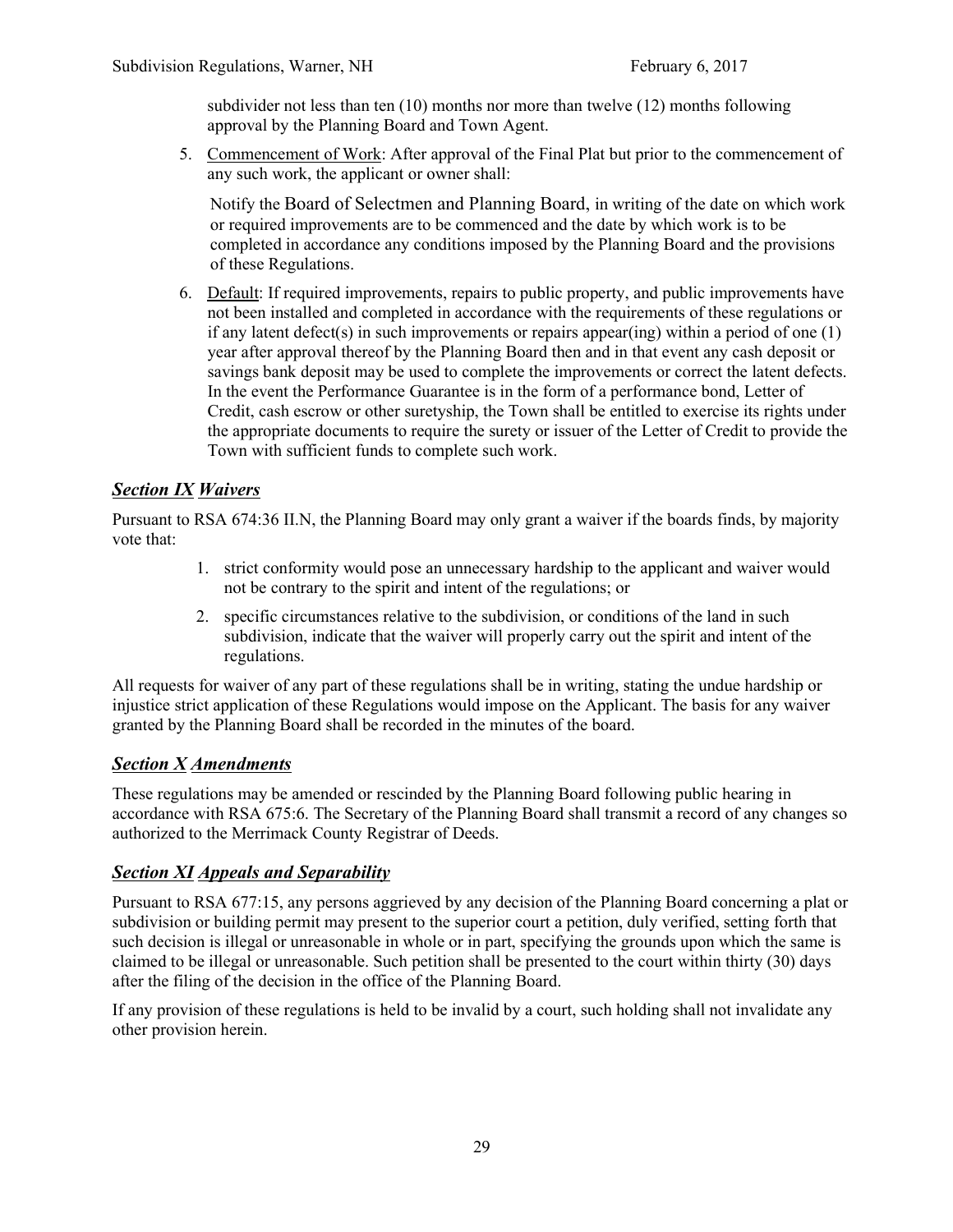# *Warner, NH Subdivision Regulations* Appendix A



# Subdivisions, Boundary or Lot Line Adjustments and Annexations Checklist

Amended 9/14/2015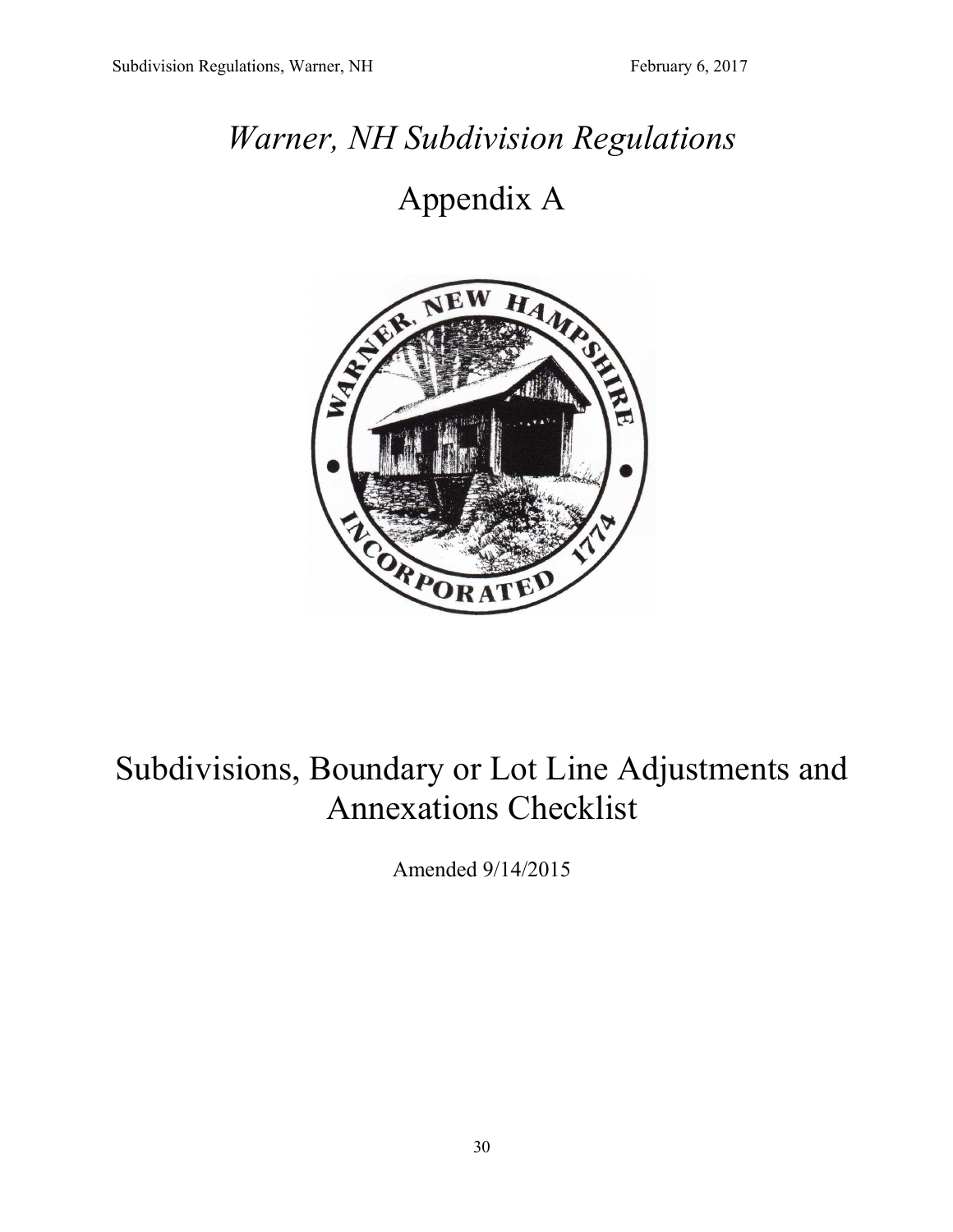# **Subdivisions, Boundary or Lot Line Adjustments and Annexations Checklist**

# Town of Warner, NH

The following checklist shall be completed by the applicant, signed, and submitted along with the application package. For full descriptions of the checklist items, see the referenced sections of the Warner Subdivision Regulations.

The checklist refers only to the required submittals necessary to begin Planning Board review of a project. The Warner Subdivision Regulations should be consulted for design standards and other requirements. Applicants should familiarize themselves with the Warner Subdivision Regulations as well as any other pertinent Ordinances and Regulations prior to filing an application. Applicants may schedule a preliminary conceptual consultation with the Board to discuss any proposal on an informal basis.

| $\begin{tabular}{l} \bf{APLLCABLE} \begin{tabular}{l} \bf{}} \\ \bf{N)} \end{tabular} \end{tabular}$ | NCLUDED (Y/N) | General Information Required for all Subdivisions, Boundary or Lot<br>Line Adjustments and Annexations (Section V.A)                                                                                                                                                                                                                                                                                              |
|------------------------------------------------------------------------------------------------------|---------------|-------------------------------------------------------------------------------------------------------------------------------------------------------------------------------------------------------------------------------------------------------------------------------------------------------------------------------------------------------------------------------------------------------------------|
|                                                                                                      |               | (V.A.1) Subdivision name; Names and addresses of the applicant and owner;<br>Written certification from owner.                                                                                                                                                                                                                                                                                                    |
|                                                                                                      |               | (V.A.2) Three (3) paper copies on 22x34 with appropriate references and eleven (11)<br>copies of 11x17.                                                                                                                                                                                                                                                                                                           |
|                                                                                                      |               | (V.A.3) Graphic or bar scale shown on plat; Scale not less than $1" = 100'$ .                                                                                                                                                                                                                                                                                                                                     |
|                                                                                                      |               | (V.A.4) Location of existing and proposed lot lines; Bearings to the nearest thirty<br>seconds; Dimensions to the nearest hundredth of a foot; Error of closure not more than<br>1:10,000; Area of existing and proposed lots in square feet and in acres; Type and<br>location of existing and proposed monuments or boundary markers; Tie to State Grid<br>Coordinate System shown on plat if within 1000 feet. |
|                                                                                                      |               | (V.A.5) Current owners and all abutters keyed to plan; Correct names and mailing<br>addresses of owner and abutters on separate paper.                                                                                                                                                                                                                                                                            |
|                                                                                                      |               | (V.A.6) Name, address, signature, license number, and seal of the NH registered land<br>surveyor and/or engineer who prepared the Final Plat.                                                                                                                                                                                                                                                                     |
|                                                                                                      |               | (V.A.7) Date of survey, dates of any revisions, north arrow (true north and magnetic<br>north); Location (locus) map at $1" = 1000'$ .                                                                                                                                                                                                                                                                            |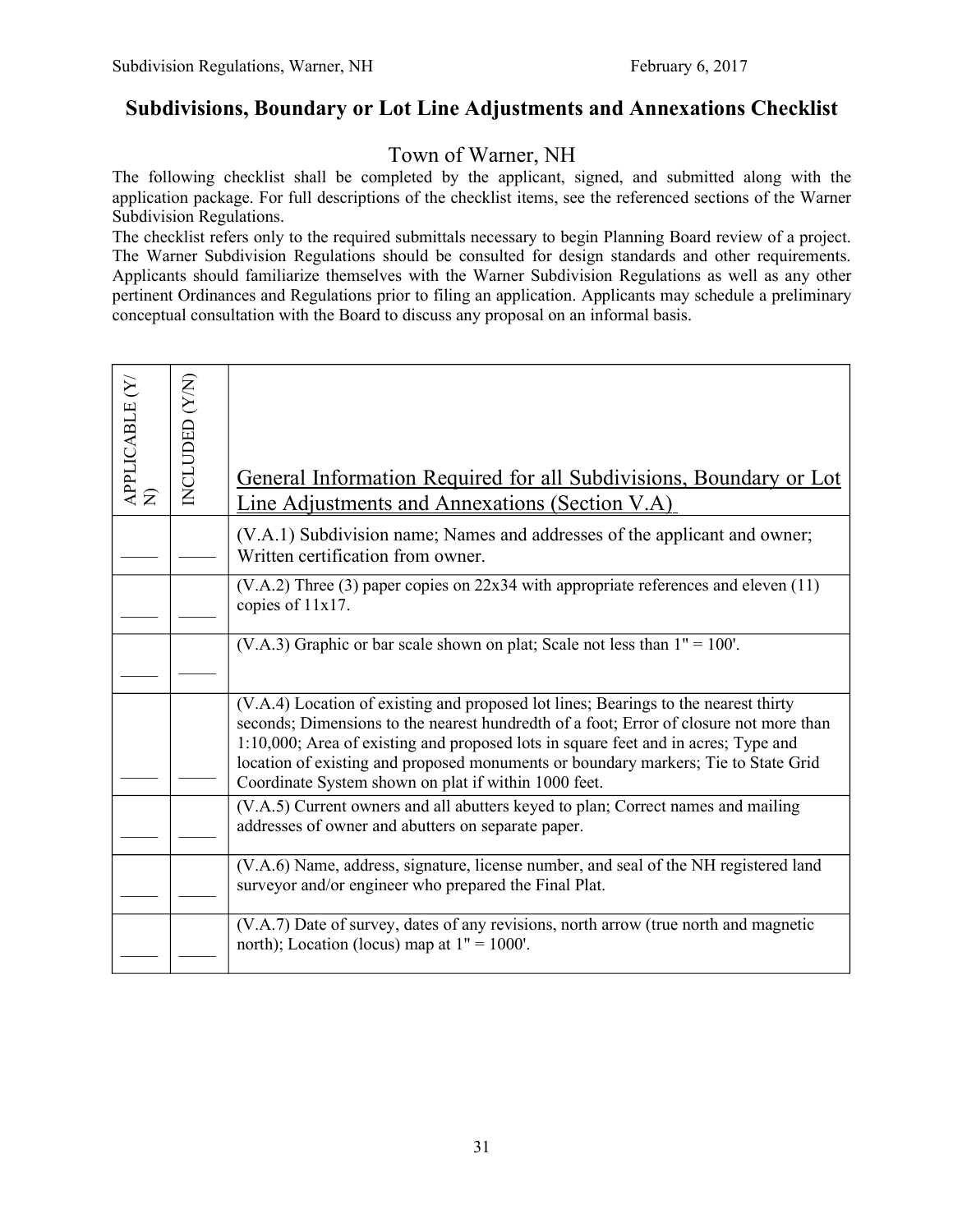| APPLICABLE (Y/N) | NCLUDED (YN) |                                                                                                                                                                                            |
|------------------|--------------|--------------------------------------------------------------------------------------------------------------------------------------------------------------------------------------------|
|                  |              | (V.A.8) Tax map and parcel number. The numbering is to be approved by the<br>Accessing office BEFORE the plans are brought to the Planning Board.                                          |
|                  |              | (V.A.9) Zoning District(s) and District lines; Building setback lines.                                                                                                                     |
|                  |              | (V.A.10) Title and deed references.                                                                                                                                                        |
|                  |              | (V.A.11) Legal description of existing and proposed easements, deed restrictions, and<br>other encumbrances, covenants, reservations or restrictions and appropriate notations on<br>plat. |
|                  |              | (V.A.12) Listing of all variances and special exceptions granted by the ZBA for the<br>parcel involved and dates granted.                                                                  |
|                  |              | (V.A.13) Name of all adjoining street(s)                                                                                                                                                   |
|                  |              | (V.A.14) Approximate contours at 10' intervals; Significant natural features, including<br>perennial streams, wetlands, etc.                                                               |
|                  |              | (V.A.15) Location of existing and proposed buildings, drives, wells, septic systems, and<br>all other manmade features.                                                                    |
|                  |              | <u>Additional Information Required for Lot Line Adjustments and</u><br><b>Annexations (Section V.B)</b>                                                                                    |
|                  |              | (V.B.1.a.) Detailed survey map showing original boundaries of the adjacent parcels and<br>the new property line or lines created as a result of the annexation or lot line<br>adjustment.  |
|                  |              | (V.B.1.b) Tape and compass survey with a minimum accuracy of 1:500 of the entire<br>parcel of land and a metes and bounds survey only for the land being transferred may<br>be required.   |
|                  |              | (V.B.2) Abutters may be heard and may request a public hearing.                                                                                                                            |
|                  |              | (V.B.3) In the case of annexation, a deed restriction in the body of the deed or other<br>instrument of transfer and on the plat.                                                          |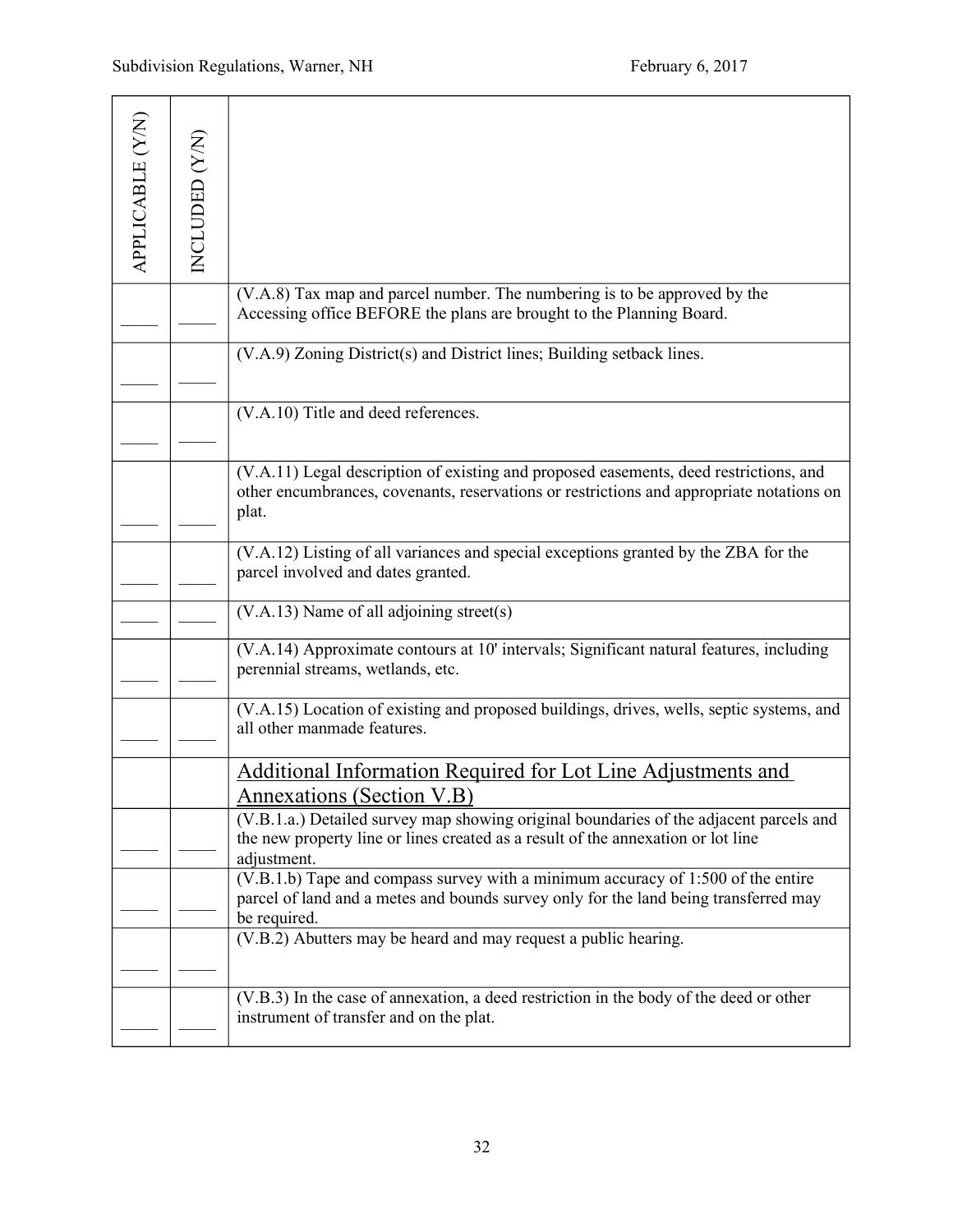| APPLICABLE (Y/N) | NCLUDED (YN) |                                                                                                                                                                                                                                                                                                                                                                                |
|------------------|--------------|--------------------------------------------------------------------------------------------------------------------------------------------------------------------------------------------------------------------------------------------------------------------------------------------------------------------------------------------------------------------------------|
|                  |              | (V.B.4) Statement placed on plat stating: "This plan shows a conveyance of land for<br>the purpose of lot line adjustment/annexation as defined in the Warner subdivision<br>regulations. This approval does not constitute a subdivision."                                                                                                                                    |
|                  |              | Additional Information Required for all Minor/Major Subdivisions<br>(Section V.C)                                                                                                                                                                                                                                                                                              |
|                  |              | (V.C.1) Soil types and boundaries shown by dotted lines based on Merrimack County<br>Soil Survey; Location of all test pits and test borings and a legend which explains map<br>symbols, describes NHDES soils groups, and describes the properties of the soils<br>regarding their suitability for septic systems, foundations, basements, building and road<br>construction. |
|                  |              | (V.C.2) Local, County, or State approvals for individual water service and sewage<br>disposal systems; Percolation test results. A statement from WVWD attesting to the<br>availability of such service shall be submitted when applicable.                                                                                                                                    |
|                  |              | (V.C.3) Location of water courses, wetlands, floodplains, ponds, rock ledges, tree lines,<br>hydric soils as determined by NHDES regulations, other natural features; Compliance<br>with Town of Warner Flood Plain Development Ordinance.                                                                                                                                     |
|                  |              | (V.C.4) Contours at 2' or 5' intervals, depending on grade, shown with dashed lines;<br>Spot elevations at low points, high points, and other areas.                                                                                                                                                                                                                           |
|                  |              | (V.C.5) Location of all monuments; Placement of stakes and ribbons marking corners<br>of all proposed lots or sites of a Major Subdivision.                                                                                                                                                                                                                                    |
|                  |              | (V.C.6) Report from the NH Natural Heritage Inventory identifying rare plant and<br>animal species and exemplary natural communities in or near the proposed subdivision;<br>Environmental Impact Assessment, if such species or communities are identified.                                                                                                                   |
|                  |              |                                                                                                                                                                                                                                                                                                                                                                                |
|                  |              | (V.C.7) Location within or bounding the parcel of all culturally, historically or unique<br>features.                                                                                                                                                                                                                                                                          |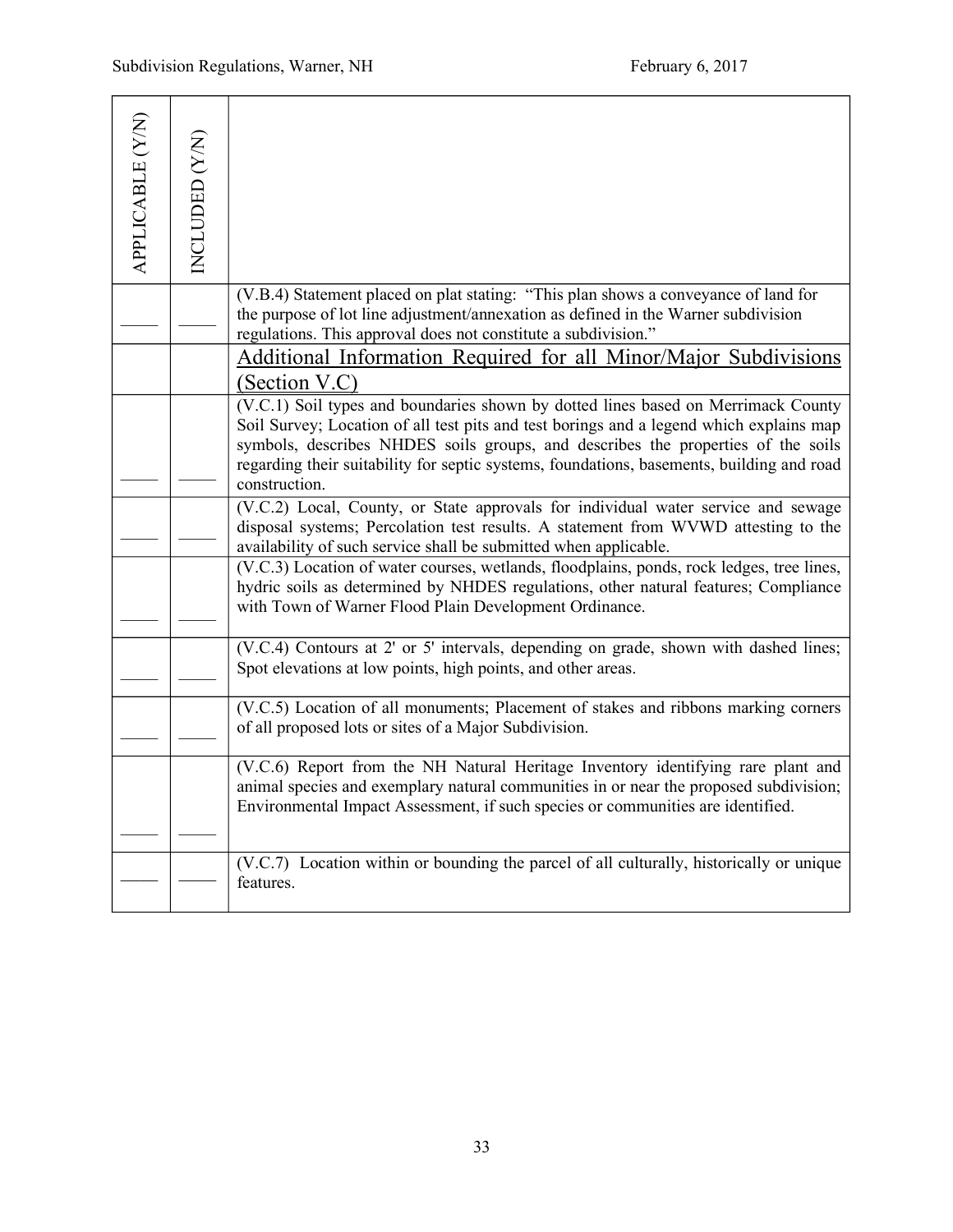| APPLICABLE (Y/N) | INCLUDED (Y/N) |                                                                                                                                                                                                                                                                                                                                                 |
|------------------|----------------|-------------------------------------------------------------------------------------------------------------------------------------------------------------------------------------------------------------------------------------------------------------------------------------------------------------------------------------------------|
|                  |                |                                                                                                                                                                                                                                                                                                                                                 |
|                  |                | Additional Information Required for all<br>Major Subdivisions                                                                                                                                                                                                                                                                                   |
|                  |                | (Section V.D)                                                                                                                                                                                                                                                                                                                                   |
|                  |                | (V.D.1) Location and width of existing and proposed streets and roads, with grades,<br>cross-sections at 50 feet intervals plotted at $1"=10'$ horizontal and vertical scale, and<br>road profiles plotted with the same horizontal scale as the plans and a horizontal to<br>vertical scale ratio of 5 to 1 respectively for proposed streets. |
|                  |                | (V.D.2) Location, size and invert elevation of sanitary and stormwater sewers; Location                                                                                                                                                                                                                                                         |
|                  |                | and size of water mains; Location of gas mains, fire hydrants, electric and telephone<br>poles and street lights. All drainage ways and drainage structures; Distance to, and size                                                                                                                                                              |
|                  |                | of nearest water and sewer mains.                                                                                                                                                                                                                                                                                                               |
|                  |                | (V.D.3) Sketch plan of contiguous holdings showing future layout, street and drainage<br>systems.                                                                                                                                                                                                                                               |
|                  |                | (V.D.4) Centerline and centerline stationing of all streets; Stationing shall show all<br>points of curvature and all points of tangency.                                                                                                                                                                                                       |
|                  |                | applicant<br>hammerhead<br>sufficient<br>$(V.D.5)$ . Where<br>proposes<br>${\rm an}$<br>a<br>turnaround,<br>documentation must be submitted to demonstrate that the road terminus is suitably<br>located to facilitate the future extension of the road into adjoining properties.                                                              |
|                  |                | (V.D.6) Plan for restoring hammerhead turnaround where extension of street is shown.                                                                                                                                                                                                                                                            |
|                  |                |                                                                                                                                                                                                                                                                                                                                                 |
|                  |                | (V.D.7) Statement that proposed street centerlines and lot locations have been<br>adequately flagged on the ground to allow onsite evaluation of the proposed subdivision<br>by the Board and its agents.                                                                                                                                       |
|                  |                | (V.D.8) Data listing. Area of land; number of lots; length of streets in feet; acres of<br>open space.                                                                                                                                                                                                                                          |
|                  |                | (V.D.9) Erosion plan.                                                                                                                                                                                                                                                                                                                           |
|                  |                |                                                                                                                                                                                                                                                                                                                                                 |
|                  |                | (V.D.10) Land disturbance.                                                                                                                                                                                                                                                                                                                      |
|                  |                |                                                                                                                                                                                                                                                                                                                                                 |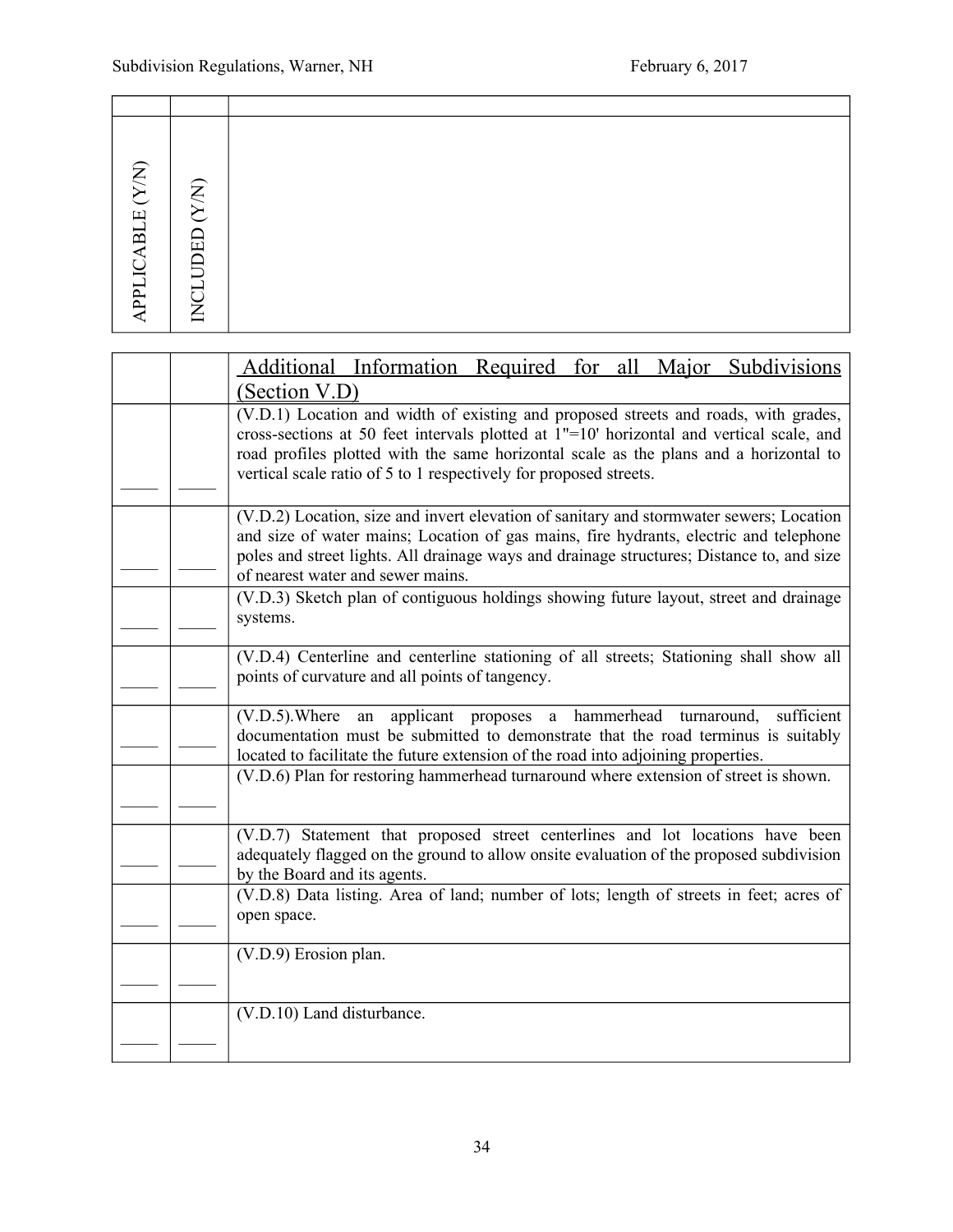| APPLICABLE (Y/N) | INCLUDED (Y/N) |                                                                    |
|------------------|----------------|--------------------------------------------------------------------|
|                  |                | (V.D.11) Drainage Plan.                                            |
|                  |                | (V.D.12) Phasing plan.                                             |
|                  |                | (V.D.13) Other information required by the Board.                  |
|                  |                | (V.D.14) Certifications affixed to Plan with signatures and seals. |
|                  |                | Special Requirements (Section V.E)                                 |
|                  |                | (V.E.1) Traffic Impact Assessment.                                 |
|                  |                | (V.E.2) Fiscal Impact Analysis.                                    |
|                  |                | (V.E.3) School Impact Analysis.                                    |
|                  |                | (V.E.4) Community Services Impact Assessment.                      |
|                  |                | (V.E.5) Other considerations, special investigations.              |

To the best of my knowledge, the information provided herein is accurate and is in accordance with the Town of Warner Zoning Ordinance and other land use regulations of the Town including but not limited to the Subdivision Plan Regulations, and other applicable state and federal regulations which may apply.

Printed Signature Name: \_\_\_\_\_\_\_\_\_\_\_\_\_\_\_\_\_\_\_\_\_\_\_\_\_\_\_\_\_\_\_\_\_\_\_\_

| Authorized Signature: | Jate |
|-----------------------|------|
|                       |      |